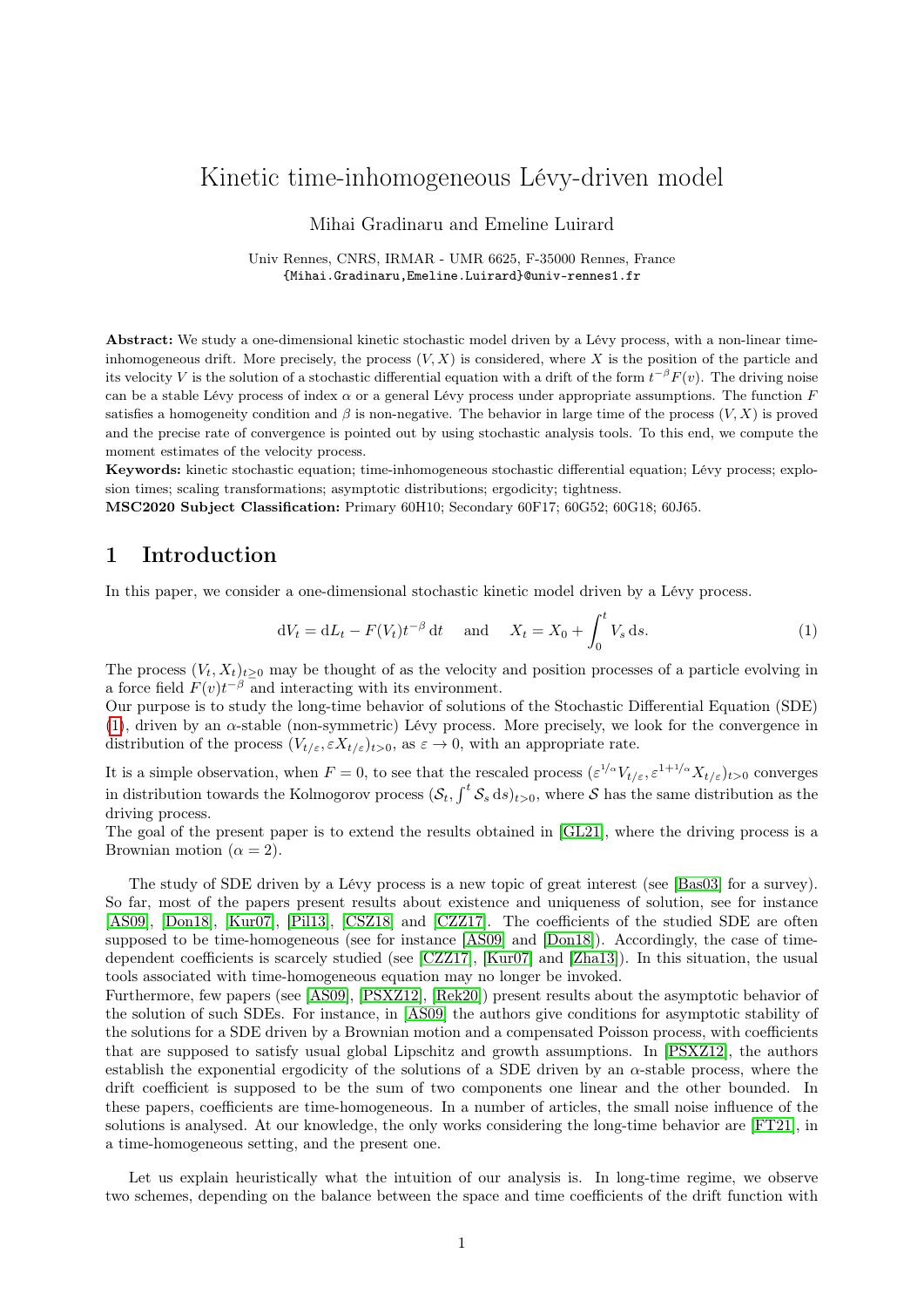respect to  $\alpha$ , the parameter of stability of the driving noise. When the potential is sufficiently "small at infinity", the convergence towards the Kolmogorov process  $(S, \int S)$  still holds. The other scheme, called critical, is when the two terms in the stochastic equation of the velocity process offset. We still get a kinetic process of the form  $(V, \int V)$ , as limiting process. Though the process V no longer has the same distribution as the driving Lévy process.

Proofs are mainly based on moment estimates and on the self-similarity of the driving process. By their scaling property, Lévy stable processes are natural extensions of the Brownian motion. However, the jump component of the Lévy noise brings difficulties. Indeed, by contrast with a Brownian motion, an  $\alpha$ -stable Lévy process can only have moments of order  $\kappa \in [0, \alpha)$ . Thus, moment estimation of the velocity process stands as a significant part of our study (see Section [4\)](#page-3-0). Moment estimates of Lévy and Lévy-type processes were studied in [\[LP06\]](#page-25-5), [\[Küh17\]](#page-25-6) and [\[DS15\]](#page-24-7). Nevertheless, the methods used can not be easily adapted to the solutions of a SDE. In fact, the key idea will be to make a non-homogeneous cutting of the jumps size of the driving process. As explained in [\[CDRM20\]](#page-24-8) and references therein, the cutting threshold  $\xi \mapsto \xi^{\frac{1}{\alpha}}$  makes appear integral terms satisfying the scaling property (see the proof of Proposition [4.5\)](#page-5-0). The proof of the critical case (see Theorem [2.4\)](#page-2-0) significantly relies on a change in both space and time,

taking advantage on the scaling property of the driving process, to get a stationary time-homogeneous SDE, as performed in [\[AW09\]](#page-24-9) and [\[GO13\]](#page-24-10).

In addition, extensions for the solution of SDE driven by a general Lévy process are stated in Theorems [6.1](#page-12-0) and [6.2.](#page-13-0) To this end, we first study the asymptotic behavior of the rescaled Lévy driving process  $(v<sub>\varepsilon</sub>L<sub>t/\varepsilon</sub>)_{t\geq 0}$ , where  $v<sub>\varepsilon</sub>$  is some rate of convergence. Under appropriate assumptions on its Lévy measure, it converges in distribution, as  $\varepsilon$  goes to zero (see Proposition [6.3](#page-13-1) below).

Here is the structure of the paper. In Section [2,](#page-1-0) we introduce some notations and state our main results. Theorems [2.2](#page-2-1) and [2.4](#page-2-0) are extension for the  $\alpha$ -stable setting of the main results stated in [\[GL21\]](#page-24-0) in case of a Brownian driving noise. We study the existence of the solution of [\(1\)](#page-0-0) in Section [3.](#page-3-1) In Section [4,](#page-3-0) we give estimates of the moment, which also ensure the non-explosion of the velocity process. The proofs of our main results are presented in Section [5.](#page-8-0) Finally, Section [6](#page-12-1) is devoted to the study of the convergence of a rescaled Lévy process and to the extension of Theorem [2.2.](#page-2-1)

# <span id="page-1-0"></span>2 Notations and main results

Let  $(L_t)_{t>0}$  be a Lévy process. Throughout the paper, we deal with L as an  $\alpha$ -stable Lévy process with  $\alpha \in (0, 2)$ . We call v its Lévy measure, given by  $\nu(\mathrm{d}z) = |z|^{-1-\alpha} [a_+ \mathbb{1}_{z>0} + a_- \mathbb{1}_{z<0}] \,\mathrm{d}z$  with  $a_+, a_- \geq 0$ . As a Lévy measure, it satisfies  $\int_{\mathbb{R}^*} (1 \wedge z^2) \nu(\mathrm{d}z) < +\infty$ . By Lévy-Itô's decomposition, if  $\alpha \in (0, 2)$  then  $L$  is a pure-jump Lévy process and there exists a Poisson point measure  $N$  and its compensated Poisson measure N such that, for all  $t \geq 0$ ,

$$
L_{t} = \begin{cases} \int_{0}^{t} \int_{\mathbb{R}^{*}} zN(\mathrm{d}s, \mathrm{d}z), & \text{if } \alpha \in (0, 1); \\ \int_{0}^{t} \int_{\{0 < |z| < 1\}} z\widetilde{N}(\mathrm{d}s, \mathrm{d}z) + \int_{0}^{t} \int_{\{|z| \ge 1\}} zN(\mathrm{d}s, \mathrm{d}z), & \text{if } \alpha = 1; \\ \int_{0}^{t} \int_{\mathbb{R}^{*}} z\widetilde{N}(\mathrm{d}s, \mathrm{d}z), & \text{if } \alpha \in (1, 2). \end{cases} \tag{2}
$$

In Section [6,](#page-12-1) the case of a generalized Lévy driving noise will be discussed. The space of continuous functions  $\mathcal{C}((0, +\infty), \mathbb{R})$  is endowed with the uniform topology

$$
d_u: f, g \in \mathcal{C}((0, +\infty)) \mapsto \sum_{n=1}^{+\infty} \frac{1}{2^n} \min\left(1, \sup_{[\frac{1}{n}, n]} |f - g|\right).
$$

Set  $\Lambda := \{\lambda : \mathbb{R}^+ \to \mathbb{R}^+,$  continuous and increasing function s.t.  $\lambda(0) = 0$ ,  $\lim_{t \to +\infty} \lambda(t) = +\infty\}$  and

$$
k_n(t) = \begin{cases} 1, & \text{if } \frac{1}{n} \le t \le n, \\ n+1-t, & \text{if } n < t < n+1, \\ 0, & \text{if } n+1 \le t. \end{cases}
$$

The space of right-continuous with left limits (càdlàg) functions  $\mathcal{D}((0, +\infty), \mathbb{R})$  is endowed with the Skorokhod topology  $d_s$  defined for  $f, g \in \mathcal{D}((0, +\infty), \mathbb{R})$  by

$$
\sum_{n=1}^{+\infty} \frac{1}{2^n} \min\left(1, \inf\left\{a \text{ s.t. } \exists \lambda \in \Lambda, \sup_{s \neq t} \left| \log \frac{\lambda(t) - \lambda(s)}{t - s} \right| \leq a, \sup_{t > 0} |k_n(t) (f \circ \lambda(t) - g(t))| \leq a \right\} \right).
$$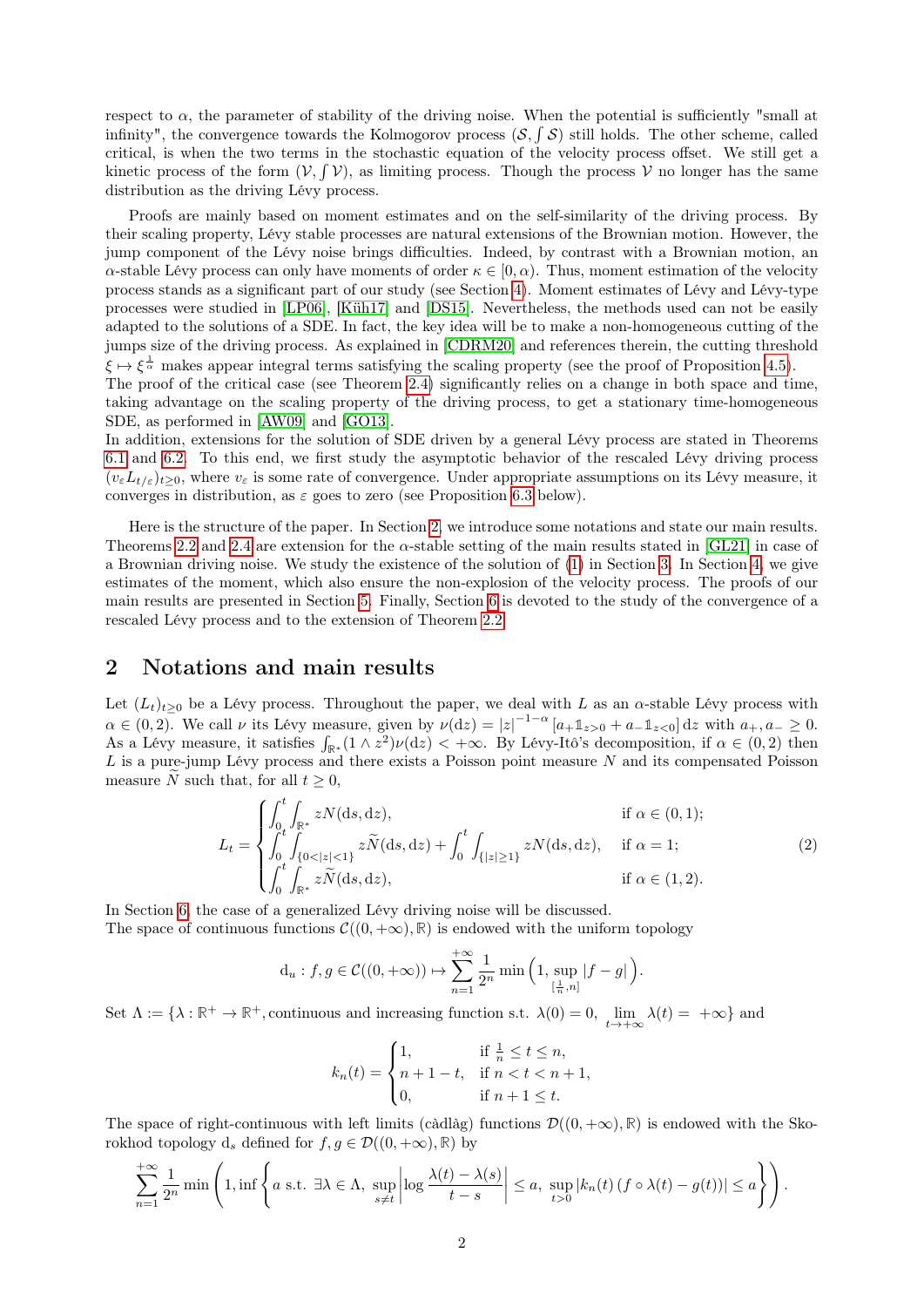For simplicity, we shall write C and D for  $C((0, +\infty), \mathbb{R})$  and  $\mathcal{D}((0, +\infty), \mathbb{R})$ , respectively.

Let  $\beta$  a non-negative real number and F a continuous function satisfying

for some 
$$
\gamma \in \mathbb{R}
$$
,  $\forall v \in \mathbb{R}$ ,  $\lambda > 0$ ,  $F(\lambda v) = \lambda^{\gamma} F(v)$ .  $(H_{\gamma})$ 

We introduce another assumption on  $F$ , which will sometimes be imposed in the sequel.

When (i) 
$$
\alpha \in (0, 1]
$$
 or (ii)  $\alpha \in (1, 2)$  and  $\gamma \ge 1$ ,  
we suppose furthermore that for all  $v \in \mathbb{R}$ ,  $vF(v) \ge 0$ . (H<sub>sgn</sub>)

We take an interest into the following one-dimensional stochastic kinetic model defined, for  $t \geq t_0 > 0$ , by

$$
dV_t = dL_t - t^{-\beta} F(V_t) dt, \text{ with } V_{t_0} = v_0 > 0, \text{ and } dX_t = V_t dt, \text{ with } X_{t_0} = x_0 \in \mathbb{R}.
$$
 (SKE)

In the following, sgn is the sign function with the convention that  $sgn(0) = 0$ . The abbreviation a.s. stands for almost surely. We denote by  $C$  some positive constants, which may change from line to line. We use the subscripts to indicate the parameters on which it depends. For instance  $C_{t_0,\alpha}$  denotes a constant depending on the parameters  $t_0$  and  $\alpha$ .

**Remark 2.1.** If a function  $\pi$  satisfies  $(H_{\gamma})$  $(H_{\gamma})$  $(H_{\gamma})$ , then for all  $x \in \mathbb{R}$ ,  $\pi(x) = \pi(\text{sgn}(x)) |x|^{\gamma}$ .

As an example of a function satisfying  $(H_{\gamma})$  $(H_{\gamma})$  $(H_{\gamma})$  one can keep in mind  $F: v \mapsto \text{sgn}(v)|v|^{\gamma}$  (see also [\[GO13\]](#page-24-10)). Let us state our main results.

<span id="page-2-1"></span>**Theorem 2.2.** Consider  $\gamma \in (1 - \frac{\alpha}{2}, \alpha)$ . Assume that  $(H_{\gamma})$  $(H_{\gamma})$  $(H_{\gamma})$  and  $(H_{sgn})$  are satisfied, and  $\beta > 1 + \frac{\gamma - 1}{\alpha}$ . Let  $(V_t, X_t)_{t\geq t_0}$  be the solution to [\(SKE\)](#page-2-4) and  $(S_t)_{t\geq 0}$  be an  $\alpha$ -stable process, having same distribution as  $(L_t)_{t>0}.$ 

Then, as  $\varepsilon \to 0$ , in the space  $\mathcal{D}$ ,

$$
(\varepsilon^{1/\alpha} V_{t/\varepsilon}, \varepsilon^{1+1/\alpha} X_{t/\varepsilon})_{t \geq \varepsilon t_0} \quad \Longrightarrow \quad \left( \mathcal{S}_t, \int_0^t \mathcal{S}_s \, \mathrm{d}s \right)_{t > 0}
$$

**Remark 2.3.** Theorem [2.2](#page-2-1) is also true when the following hypothesis holds instead of  $(H_{\gamma})$  $(H_{\gamma})$  $(H_{\gamma})$ .

F is such that [\(SKE\)](#page-2-4) has a unique solution up to explosion and  $|F| \leq G$  where G is a positive function satisfying  $(H_{\gamma}).$  $(H_{\gamma}).$  $(H_{\gamma}).$  $(H_{\mathrm{bis}}^{\gamma})$ 

<span id="page-2-5"></span><span id="page-2-4"></span><span id="page-2-3"></span><span id="page-2-2"></span>.

.

For instance, the function  $F: v \mapsto \frac{v}{(1+v^2)}$  (see also [\[FT21\]](#page-24-6)) satisfies  $(H_{\text{bis}}^{\gamma})$  $(H_{\text{bis}}^{\gamma})$  $(H_{\text{bis}}^{\gamma})$  (with  $\gamma = 0$ ).

<span id="page-2-0"></span>**Theorem 2.4.** Consider  $\gamma \in (1 - \frac{\alpha}{2}, \alpha)$  and  $\beta = 1 + \frac{\gamma - 1}{\alpha}$ . Assume that  $(H_{\gamma})$  $(H_{\gamma})$  $(H_{\gamma})$  and  $(H_{sgn})$  are satisfied. Let  $(V_t, X_t)_{t \geq t_0}$  be the solution to [\(SKE\)](#page-2-4).

Call H the ergodic process solving the following SDE driven by an  $\alpha$ -stable process  $(R_t)_{t\geq0}$  and starting at its invariant measure,

$$
dH_s = dR_s - \frac{H_s}{\alpha} ds - F(H_s) ds.
$$

We denote  $\Lambda_{F,t_1,\dots,t_d}$  the finite-dimensional distributions of H. We call  $(\mathcal{V}_t)_{t\geq0}$  the process having as finitedimensional distributions the pushforward measure of  $\Lambda_{F, \log(t_1/t_0),\cdots, \log(t_d/t_0)}$  by the linear map  $T(u_1, \cdots, u_d) :=$  $(t_1^{1/\alpha} u_1, \cdots, t_d^{1/\alpha})$  $\frac{d}{d}^{\alpha} u_d$ ).

Then, under  $(H_{\gamma})$  $(H_{\gamma})$  $(H_{\gamma})$ , as  $\varepsilon \to 0$ , the following convergence, in the space  $\mathcal{D}$ , holds,

$$
(\varepsilon^{1/\alpha} V_{t/\varepsilon}, \varepsilon^{1+\frac{1}{\alpha}} X_{t/\varepsilon})_{t \geq \varepsilon t_0} \quad \Longrightarrow \quad \left( \mathcal{V}_t, \int_0^t \mathcal{V}_s \, \mathrm{d}s \right)_{t > 0}
$$

**Remark 2.5.** As we will see in Section [3,](#page-3-1) the assumption  $\gamma > 1 - \frac{\alpha}{2}$  is needed in order to obtain the existence up to explosion of the solution under hypothesis  $(H_{\gamma})$  $(H_{\gamma})$  $(H_{\gamma})$ .

<span id="page-2-6"></span>Remark 2.6. Let us point out that, during the proof of Theorem [2.2](#page-2-1) and Theorem [2.4,](#page-2-0) we employ some moment estimates for the solution  $V$ . We state the estimates below.

Assume that  $(H_{sgn})$  $(H_{sgn})$  $(H_{sgn})$  is satisfied. We suppose also that the hypothesis on the sign of F holds for  $(\alpha, \gamma, \kappa) \in$  $(1, 2) \times [0, 1] \times (1, \alpha)$ . Then, for any  $\alpha \in (0, 2)$ ,  $\gamma \in \mathbb{R}$ ,  $\beta \in \mathbb{R}$  and  $\kappa \in [0, \alpha)$ , there exists a constant  $C_{\gamma,\kappa,\beta,t_0}$  such that,

$$
\forall t \ge t_0, \ \mathbb{E}\left[|V_t|^{\kappa}\right] \le C_{\gamma,\kappa,\beta,t_0} t^{\frac{\kappa}{\alpha}}.
$$

Note that the above bounds are the best possible, taking  $F = 0$ .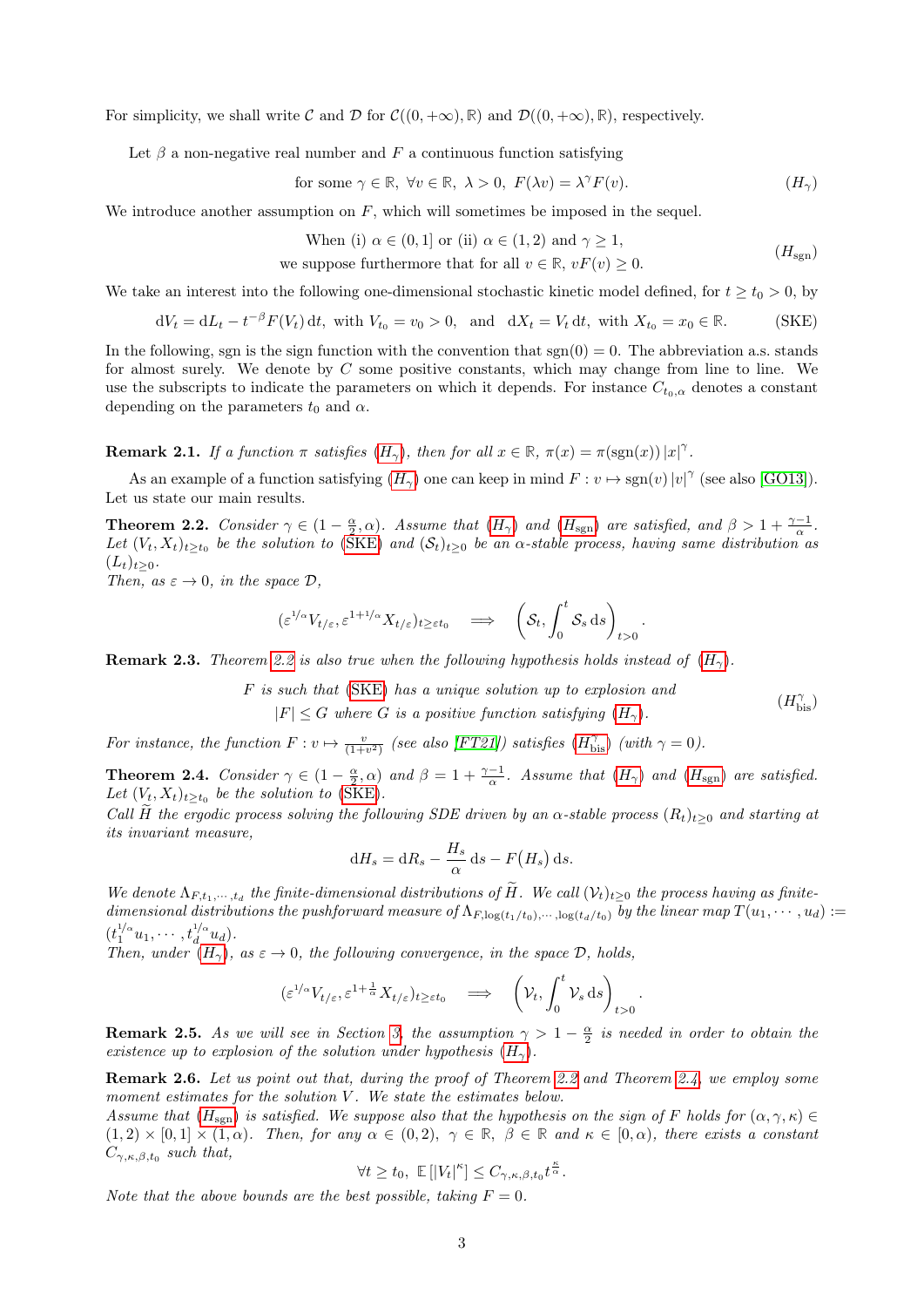# <span id="page-3-1"></span>3 Existence up to explosion of a solution to [\(SKE\)](#page-2-4)

In this section, we study the existence of the solution to [\(SKE\)](#page-2-4) up to explosion time.

<span id="page-3-2"></span>**Remark 3.1.** Assume that  $(H_\gamma)$  $(H_\gamma)$  $(H_\gamma)$  holds. Pick  $\beta \geq 0$ . If  $0 < \gamma < 1$ , the function  $x \mapsto F(x)t^{-\beta}$  is  $\gamma$ -Hölder and if  $\gamma \geq 1$ , it is locally Lipschitz.

<span id="page-3-5"></span>**Proposition 3.2.** Assume that  $(H_{\gamma})$  $(H_{\gamma})$  $(H_{\gamma})$  is satisfied. There exists a pathwise unique strong solution to [\(SKE\)](#page-2-4), defined up to the explosion time, provided that

- (i)  $1 \frac{\alpha}{2} < \gamma < 1$  and  $\beta \ge 0$  when  $\alpha \in (0, 2)$ .
- (ii)  $\gamma > 1$  when  $\alpha > 1$ .

*Proof.* If  $\gamma \in (0,1)$ , the drift coefficient is  $\gamma$ -Hölder (see Remark [3.1\)](#page-3-2) and locally bounded, thereby the conclusion of the first point follows from Remark 1.3 in [\[CZZ17\]](#page-24-5).

Assume now that  $\alpha > 1$  and  $\gamma \geq 1$ . The drift coefficient is locally Lipschitz (see Remark [3.1\)](#page-3-2) and locally bounded, so we can apply Lemma 115 p. 78 in [\[Sit05\]](#page-25-7) to get the pathwise uniqueness. Thanks to Theorem 137 p. 104 in [\[Sit05\]](#page-25-7), it suffices to prove that there exists a weak solution.

The drift coefficient is continuous with respect to its two variables, hence it is a locally bounded and measurable function. By a standard localization argument, using Theorem 9.1 p. 231 in [\[IW81\]](#page-25-8), since the drift coefficient is locally Lipschitz, there is a unique solution defined up to explosion.  $\Box$ 

## <span id="page-3-0"></span>4 Moment estimates and non-explosion of the velocity process

In this section, we present estimates on moments of the velocity process  $V$  solution to [\(SKE\)](#page-2-4). This will be useful to conclude of the non-explosion of solution to [\(SKE\)](#page-2-4) with Lemma [4.1,](#page-3-3) and to control some terms appearing along the proofs of Theorem [2.2](#page-2-1) and [2.4](#page-2-0) in Section [5.](#page-8-0)

Let V be the unique solution up to explosion time to [\(SKE\)](#page-2-4). For all  $r > 0$ , define the stopping time

<span id="page-3-4"></span>
$$
\tau_r := \inf\{t \ge t_0, \ |V_t| \ge r\}.\tag{3}
$$

Set  $\tau_{\infty} := \lim_{r \to +\infty} \tau_r$  the explosion time of V.

<span id="page-3-3"></span>We give first a sufficient condition for the non-explosion of a general process.

**Lemma 4.1.** Let  $(Y_t)_{t\geq t_0}$  be a càdlàg process and  $\tau_{\infty}$  its explosion time. Assume that there exist two measurable and non-negative functions  $\phi$  and b such that

- (i)  $\phi$  is non-decreasing and  $\lim_{r\to\infty} \phi(r) = +\infty$ ,
- $(ii)$  b is finite-valued.
- (iii) and for all  $t > t_0$ ,

$$
\sup_{r\geq 0} \mathbb{E}\left[\phi(|Y_{t\wedge\tau_r}|)\right] \leq b(t). \tag{4}
$$

Then  $\tau_{\infty} = +\infty$  a.s.

*Proof.* Pick  $t \geq t_0$ . Using the definition of  $\tau_r$ , the monotony of  $\phi$  and *(iii)*, we get, for all  $r \geq 0$ ,

$$
\phi(r)\mathbb{P}(\tau_r \leq t) \leq \mathbb{E}\left[\phi\left(Y_{\tau_r}\right)\mathbb{1}_{\{\tau_r \leq t\}}\right] \leq \mathbb{E}\left[\phi\left(Y_{\tau_r}\right)\right] \leq b(t).
$$

Thus, by Fatou's lemma,

$$
0 \leq \mathbb{P}\left(\tau_{\infty} \leq t\right) \leq \liminf_{r \to \infty} \mathbb{P}(\tau_r \leq t) \leq b(t) \lim_{r \to \infty} \frac{1}{\phi(r)} = 0.
$$

As a consequence,

$$
0 \leq \mathbb{P}\left(\tau_{\infty} < +\infty\right) \leq \sum_{t \in \mathbb{Q}} \mathbb{P}\left(\tau_{\infty} \leq t\right) = 0.
$$

This concludes the proof.

<span id="page-3-6"></span>We will show that there exists a constant  $C_{\gamma,\kappa,\beta,t_0}$  such that

$$
\forall t \ge t_0, \ \mathbb{E}\left[|V_t|^{\kappa}\right] \le C_{\gamma,\kappa,\beta,t_0} t^{\frac{\kappa}{\alpha}}.\tag{5}
$$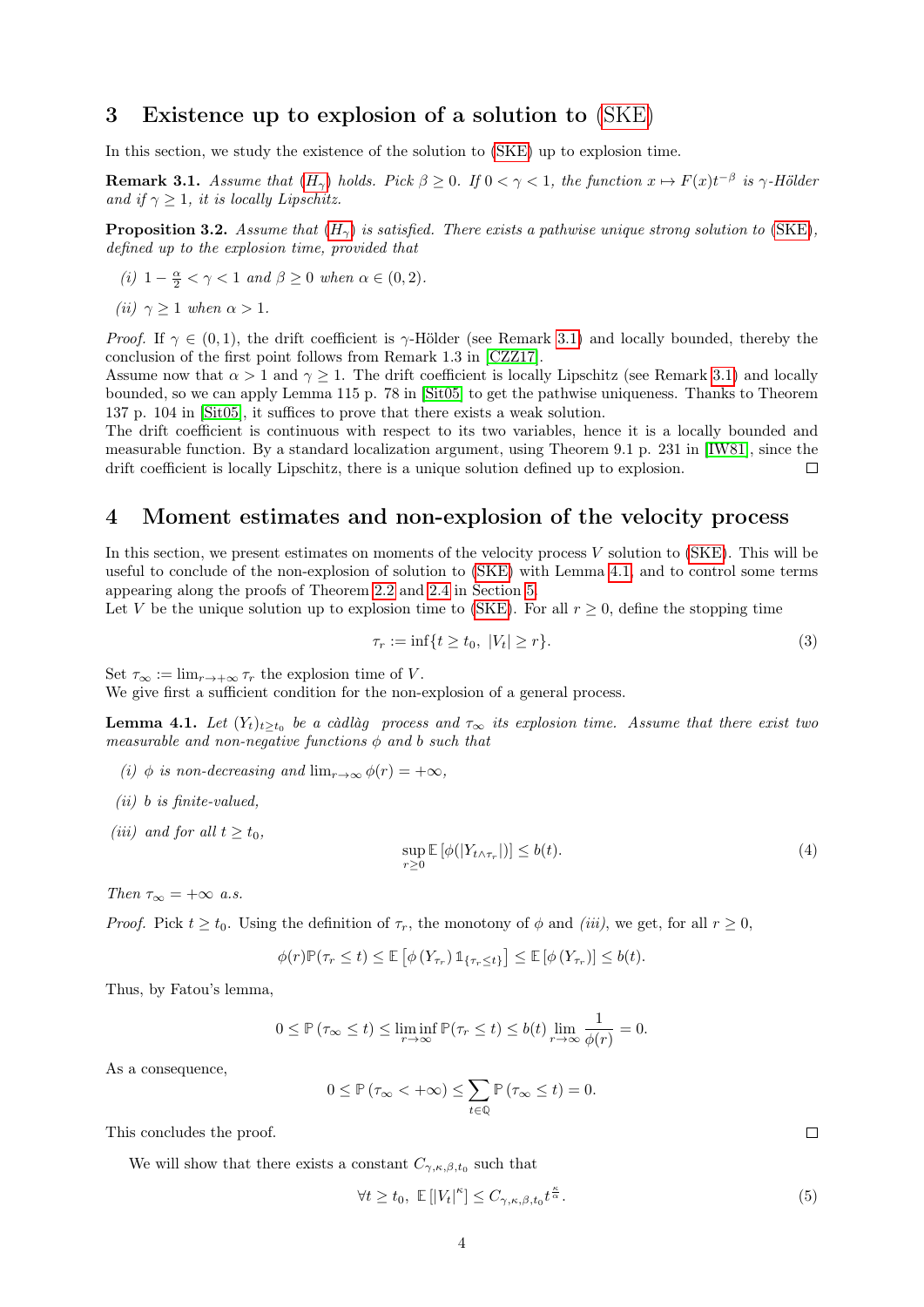**Proposition 4.2.** Pick  $\alpha \in (0,1)$ . Assume that  $(H_{sgn})$  $(H_{sgn})$  $(H_{sgn})$  holds. Recall that  $(V_t)_{t\geq t_0}$  is the solution of [\(SKE\)](#page-2-4). For any  $\gamma$ ,  $\beta$ , the explosion time  $\tau_{\infty}$  is a.s. infinite and for all  $\kappa \in [0, \alpha)$ , there exists a constant  $C_{\kappa,t_0}$  such that, we have

<span id="page-4-0"></span>
$$
\forall t \ge t_0, \ \mathbb{E}\left[|V_t|^{\kappa}\right] \le C_{\kappa, t_0} t^{\frac{\kappa}{\alpha}}.\tag{6}
$$

*Proof.* Fix  $t \geq t_0$ . Since  $\alpha < 1$ , the stable process can be written as

$$
L_t = \int_0^t \int_{\mathbb{R}^*} zN(\mathrm{d}s, \mathrm{d}z) = \sum_{s \le t} \Delta L_s.
$$

Fix  $\kappa \in [0, \alpha)$ . Pick the sequence of  $\mathcal{C}^2$ -functions  $f_n: x \mapsto \sqrt{x^2 + \frac{1}{n}}$ , which converges uniformly to  $x \mapsto |x|$ on **R**. Then, for all  $n \geq 1$ , we apply Itô's formula (see Theorem 32 p. 78 in [\[Pro05\]](#page-25-9)) to get

$$
f_n(V_{t \wedge \tau_r}) = f_n(v_0) - \int_{t_0}^{t \wedge \tau_r} f'_n(V_s) F(V_s) s^{-\beta} ds + \int_{t_0}^{t \wedge \tau_r} \int_{\mathbb{R}^*} (f_n(V_{s-} + z) - f_n(V_{s-})) N(ds, dz)
$$
  

$$
\leq f_n(v_0) + \sum_{s \leq t \wedge \tau_r} (f_n(V_{s-} + \Delta L_s) - f_n(V_{s-})).
$$

The term  $\int_{t_0}^{t \wedge \tau_r} f'_n(V_s) F(V_s) s^{-\beta} ds$  is non-negative, since  $(H_{sgn})$  $(H_{sgn})$  $(H_{sgn})$  holds. Hence, the previous equation can be written as

$$
f_n(V_{t \wedge \tau_r}) \le f_n(v_0) + \sum_{s \le t \wedge \tau_r} (f_n(V_s) - f_n(V_{s-})).
$$

Since  $||f'_n||_{\infty} \leq 1$ , we deduce that  $(f_n(V_s) - f_n(V_{s-})) \leq |\Delta V_s| = |\Delta L_s|$ , hence,

$$
|V_{t \wedge \tau_r}| \le f_n(V_{t \wedge \tau_r}) \le f_n(v_0) + \sum_{s \le t \wedge \tau_r} |\Delta L_s|.
$$

Furthermore, since  $\kappa < \alpha < 1$ , we have

$$
|V_{t\wedge\tau_r}|^{\kappa} \leq f_n(v_0)^{\kappa} + \left(\sum_{s\leq t\wedge\tau_r}|\Delta L_s|\right)^{\kappa}.
$$

Taking the expectation, we get

$$
\mathbb{E}\left[|V_{t\wedge\tau_r}|^{\kappa}\right] \leq \mathbb{E}\left[f_n(v_0)^{\kappa}\right] + \mathbb{E}\left[\left(\sum_{s\leq t}|\Delta L_s|\right)^{\kappa}\right].
$$

Notice that the process  $L_t^+ := \sum_{s\leq t} |\Delta L_s|$  is an  $\alpha$ -stable process. Then, since  $\kappa < \alpha$ , letting  $n \to +\infty$ , we obtain

$$
\mathbb{E}\left[\left|V_{t\wedge\tau_r}\right|^{\kappa}\right]\leq\left|v_0\right|^{\kappa}+\mathbb{E}\left[\left|L_t^{+}\right|^{\kappa}\right]\leq C_{t_0,\kappa}t^{\frac{\kappa}{\alpha}}.
$$

Thanks to Lemma [4.1,](#page-3-3) we can conclude that the explosion time of  $V$  is a.s. infinite, and  $(6)$  follows, letting  $r \to \infty$ .  $\Box$ 

<span id="page-4-2"></span>**Proposition 4.3.** Pick  $\alpha \in (1,2)$ . Recall that  $(V_t)_{t\geq t_0}$  is the solution of [\(SKE\)](#page-2-4). For any  $\gamma \in [0,1)$  and any  $\beta \in \mathbb{R}$  such that  $\frac{\gamma-1}{\alpha}+1 \leq \beta$ , the explosion time  $\tau_{\infty}$  is a.s. infinite and for all  $\kappa \in [0,1]$ , there exists  $C_{\gamma,\kappa,\beta,t_0}$  such that we have<br>  $\forall t > t$   $\mathbb{E}[\mathbf{W}^{k}] < C$   $t^{\frac{\kappa}{2}}$ 

<span id="page-4-1"></span>
$$
\forall t \ge t_0, \ \mathbb{E}\left[|V_t|^{\kappa}\right] \le C_{\gamma,\kappa,\beta,t_0} t^{\frac{\kappa}{\alpha}}.\tag{7}
$$

**Remark 4.4.** If  $\frac{\gamma-1}{\alpha}+1>\beta$ , then the moment estimate [\(7\)](#page-4-1) becomes

$$
\forall t \ge t_0, \ \mathbb{E}\left[|V_t|\right] \le C_{\gamma,\beta,t_0} t^{\frac{1-\beta}{1-\gamma}}.
$$

*Proof of Proposition [4.3.](#page-4-2)* Assume that  $\gamma \in [0,1)$  and fix  $\kappa \in [0,1]$ . Then Jensen's inequality yields, for all  $t \geq t_0, \mathbb{E}[|V_t|^{\kappa}] \leq \mathbb{E}[|V_t|]^{\kappa}$ , hence it suffices to verify [\(7\)](#page-4-1) only for  $\kappa = 1$ .

Recall that under  $(H_\gamma)$  $(H_\gamma)$  $(H_\gamma)$ , there exists a positive constant K, such that for all  $v \in \mathbb{R}$ ,  $|F(v)| \le K |v|^\gamma$ . Hence, we can write, for any  $t \ge t_0$  and  $r \ge 0$ ,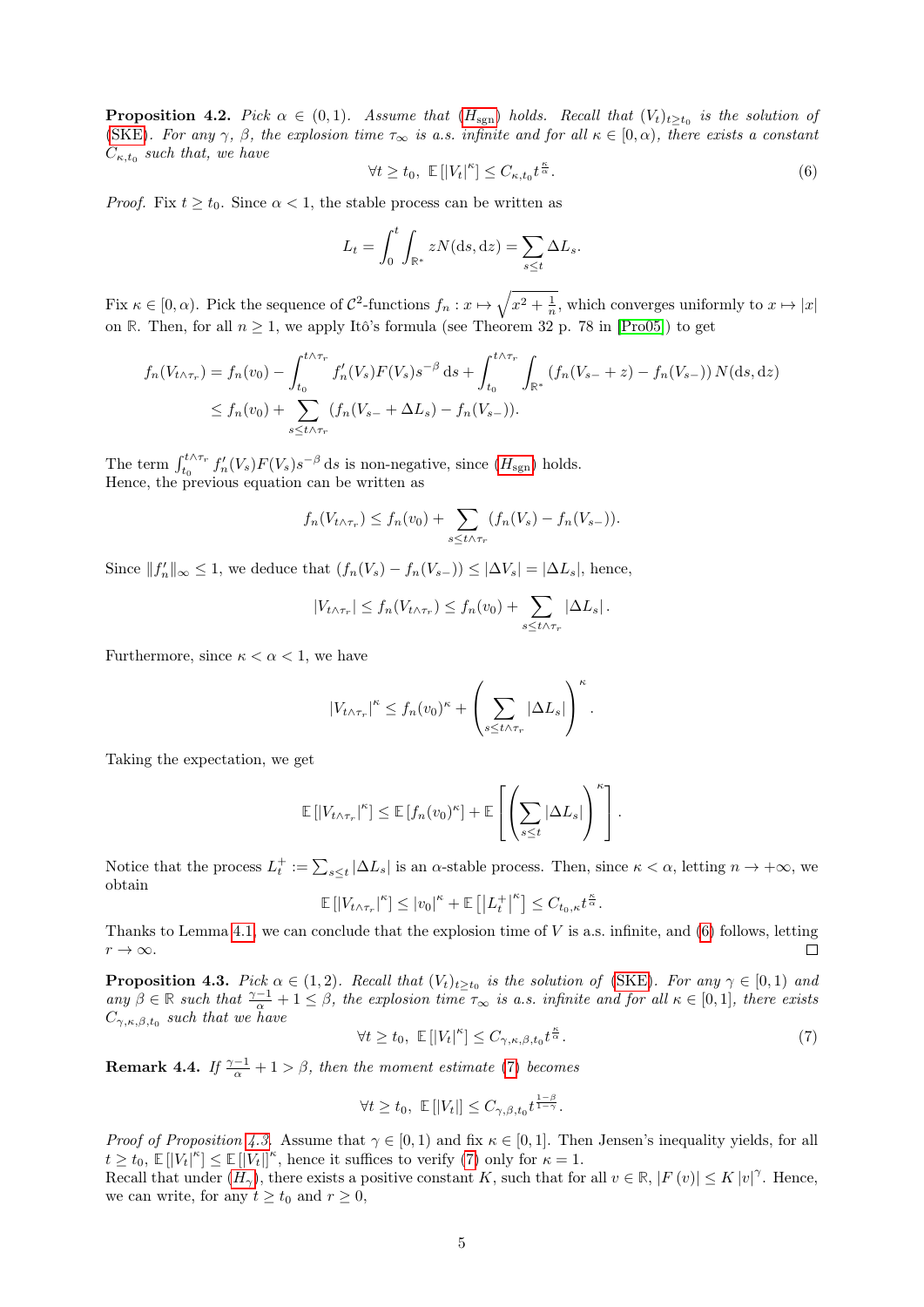$$
\left|V_{(t \wedge \tau_r)}\right| \le |v_0 - L_{t_0}| + \left|L_{(t \wedge \tau_r)}\right| + \int_{t_0}^{t \wedge \tau_r} s^{-\beta} \left|F(V_{s \wedge \tau_r})\right| ds
$$
  

$$
\le |v_0 - L_{t_0}| + \left|L_{(t \wedge \tau_r)}\right| + K \int_{t_0}^{t \wedge \tau_r} s^{-\beta} \left|V_{s \wedge \tau_r}\right|^\gamma ds.
$$

Since  $L$  is an  $\alpha$ -stable process, it has a finite first moment, which can be computed. Taking the expectation in the above inequality, we get, by choosing  $C_{t_0}$  big enough,

$$
\mathbb{E}\left[\left|V_{(t\wedge\tau_r)-}\right|\right] \leq \mathbb{E}\left[\left|v_0 - L_{t_0}\right|\right] + \mathbb{E}\left[\left|L_{(t\wedge\tau_r)-}\right|\right] + K \int_{t_0}^t s^{-\beta} \mathbb{E}\left[\left|V_{s\wedge\tau_r}\right|^{\gamma}\right] ds
$$
  

$$
\leq C_{t_0} t^{\frac{1}{\alpha}} + K \int_{t_0}^t s^{-\beta} \mathbb{E}\left[\left|V_{s\wedge\tau_r}\right|\right]^{\gamma} ds.
$$

Recalling that  $\tau_r$  is given by [\(3\)](#page-3-4), the function  $g_r : t \mapsto \mathbb{E}[|V_{(t \wedge \tau_r)-}|]$  is bounded by r. Applying a Gronwall-type lemma (see Lemma [A.1\)](#page-21-0), we end up, for  $\beta \neq 1$ , with

$$
\forall t \geq t_0, \ \mathbb{E}\left[\left|V_{(t \wedge \tau_r)}\right| \right] \leq C_{\gamma} \left[C_{t_0} t^{\frac{1}{\alpha}} + \left(\frac{1-\gamma}{1-\beta} K(t^{1-\beta} - t_0^{1-\beta})\right)^{\frac{1}{1-\gamma}}\right] \leq C_{\gamma,\beta,t_0} t^{\frac{1}{\alpha}},
$$

since  $\frac{\gamma-1}{\alpha}+1-\beta\leq 0$ . The case  $\beta=1$  can be treated similarly. Thanks to Lemma [4.1,](#page-3-3) we conclude that the explosion time of  $V$  is a.s. infinite, and  $(7)$  follows from Fatou's lemma.

<span id="page-5-0"></span>**Proposition 4.5.** Pick  $\alpha \in [1, 2)$ . Assume here that for all  $v \in \mathbb{R}$ ,  $vF(v) \ge 0$ . Recall that  $(V_t)_{t \ge t_0}$  is the solution of [\(SKE\)](#page-2-4). For any  $\gamma \in \mathbb{R}$  and any  $\beta \in \mathbb{R}$ , the explosion time  $\tau_{\infty}$  is a.s. infinite and there exists  $C_{\kappa,t_0}$  such that

<span id="page-5-1"></span>
$$
for \ \kappa \in (0, \alpha), \ \forall t \ge t_0, \ \mathbb{E}\left[|V_t|^{\kappa}\right] \le C_{\kappa, t_0} t^{\frac{\kappa}{\alpha}}.
$$

Proof. The key idea is to slice the small and big jumps in a non-homogeneous way with respect to the function  $\xi \mapsto \xi^{\frac{1}{\alpha}}$ . We write the proof in the general setting of  $\alpha \in (1, 2)$ . When  $\alpha = 1$ , the proof is similar since  $\nu$  is symmetric.

Pick  $\xi \geq t_0$ . As explained in [\[CDRM20\]](#page-24-8) and references therein, by using this cutting threshold, the  $\alpha$ -stable Lévy driving process can be written as

$$
L_t - L_{t_0} = \int_{t_0}^t \int_{|z| \le \xi^{\frac{1}{\alpha}}} z \widetilde{N}(\mathrm{d}s, \mathrm{d}z) + \int_{t_0}^t \int_{|z| > \xi^{\frac{1}{\alpha}}} z N(\mathrm{d}s, \mathrm{d}z) - \int_{t_0}^t \int_{|z| > \xi^{\frac{1}{\alpha}}} z \nu(\mathrm{d}z) \, \mathrm{d}s.
$$

The two first integrals then satisfy the same scaling property as the  $\alpha$ -stable Lévy driving process. We can compute

$$
\int_{|z| > \xi^{\frac{1}{\alpha}}} z \nu(\mathrm{d} z) = \frac{a_+ - a_-}{\alpha - 1} \xi^{\frac{1}{\alpha} - 1}.
$$

STEP 1. We first apply Itô's formula and estimate the expectation of each term for  $\kappa \leq 1$ , in order to get [\(8\)](#page-5-1).

Fix  $\eta > 0$  and define the  $\mathcal{C}^2$ -function  $f: v \mapsto (\eta + v^2)^{\kappa/2}$ . For all  $t \ge t_0$ , by Itô's formula, using that for all  $v \in \mathbb{R}$ ,  $vF(v) \geq 0$ , we have

<span id="page-5-5"></span>
$$
f(V_{t \wedge \tau_r}) \le f(V_0) - \frac{a_+ - a_-}{\alpha - 1} \xi^{\frac{1}{\alpha} - 1} \int_{t_0}^t \mathbb{1}_{\{s \le \tau_r\}} f'(V_s) \, ds + M_t + R_t + S_t,
$$
\n<sup>(9)</sup>

where

$$
M_t := \int_{t_0}^t \int_{0 < |z| < \xi^{\frac{1}{\alpha}}} \mathbb{1}_{\{s \le \tau_r\}} \left[ f(V_{s-} + z) - f(V_{s-}) \right] \widetilde{N}(\mathrm{d}s, \mathrm{d}z); \tag{10}
$$

<span id="page-5-3"></span>
$$
R_t := \int_{t_0}^t \int_{|z| \ge \xi^{\frac{1}{\alpha}}} \mathbb{1}_{\{s \le \tau_r\}} \left[ f(V_{s-} + z) - f(V_{s-}) \right] N(\mathrm{d}s, \mathrm{d}z); \tag{11}
$$

<span id="page-5-2"></span>
$$
S_t := \int_{t_0}^t \int_{0 < |z| < \xi^{\frac{1}{\alpha}}} \mathbb{1}_{\{s \le \tau_r\}} \left[ f(V_s + z) - f(V_s) - z f'(V_s) \right] \nu(\mathrm{d}z) \, \mathrm{d}s. \tag{12}
$$

Note that, since  $\kappa < 1$ , for all  $v \in \mathbb{R}$ ,

<span id="page-5-4"></span>
$$
|f'(v)| \le \kappa \eta^{\frac{\kappa - 1}{2}}.\tag{13}
$$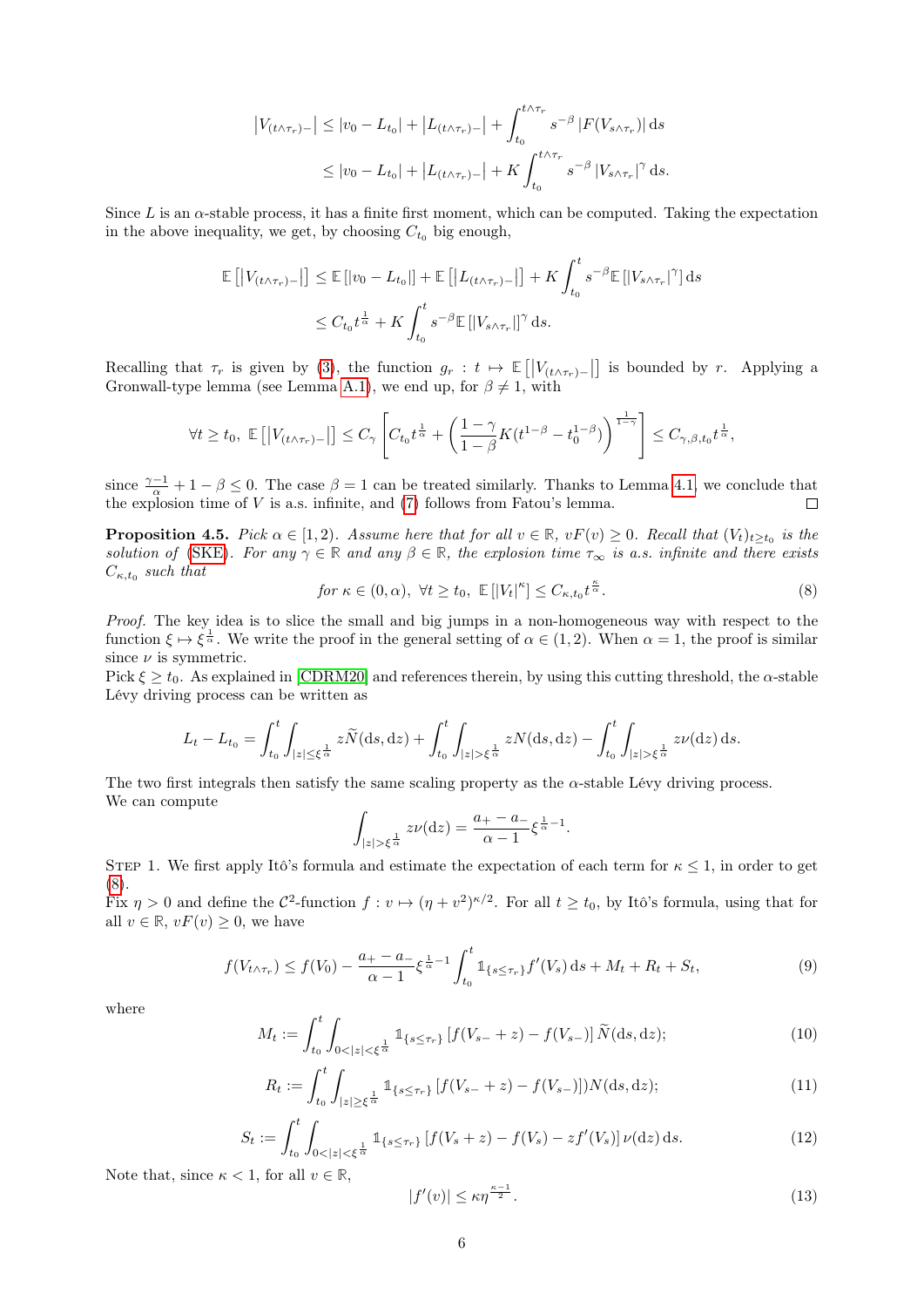Moreover, remark that for all  $k > \alpha$ ,

<span id="page-6-0"></span>
$$
\int_{0<|z|<\frac{1}{\alpha}}|z|^k \,\nu(\mathrm{d}z) = \frac{a_+ + a_-}{k - \alpha} \xi^{\frac{k}{\alpha} - 1},\tag{14}
$$

and for all  $k < \alpha$ .

<span id="page-6-1"></span>
$$
\int_{|z| \ge \xi^{\frac{1}{\alpha}}} |z|^k \, \nu(\mathrm{d}z) = \frac{a_+ + a_-}{\alpha - k} \xi^{\frac{k}{\alpha} - 1}.\tag{15}
$$

We estimate expectations of M, R and S.

To that end, we first show that the local martingale  $(M_t)_{t\geq t_0}$  is a martingale.

Fix  $q \ge 2$  and  $r \ge 0$ . Set

$$
I_t(q) := \int_{t_0}^t \int_{0 < |z| < \xi^{\frac{1}{\alpha}}} \mathbb{1}_{\{s \leq \tau_r\}} |f(V_{s-} + z) - f(V_{s-})|^q \nu(\mathrm{d}z) \, \mathrm{d}s.
$$

Notice that, since for all  $|v| \leq r$  and  $|z| \leq \xi^{\frac{1}{\alpha}}$ ,  $|f(v+z) - f(v)| \leq ||f'1_{[-(r+\xi^{1/\alpha}),r+\xi^{1/\alpha}]}||_{\infty} |z|$ , so we have

$$
I_t(q) \leq ||f'1_{[-(r+\xi^{1/\alpha}),r+\xi^{1/\alpha}]}||_{\infty}^q \int_{t_0}^t \int_{0<|z|<\xi^{\frac{1}{\alpha}}} 1_{\{s \leq \tau_r\}} |z|^{q} \nu(\mathrm{d}z) \, \mathrm{d}s.
$$

Hence, it is a finite quantity, since  $q \ge 2$  and [\(14\)](#page-6-0) holds. Therefore, for  $q \ge 2$ , by Kunita's inequality (see Theorem 4.4.23 p. 265 in [\[App09\]](#page-24-11)), there exists  $D_q$  such that

$$
\mathbb{E}\left[\sup_{t_0\leq s\leq t}|M_s|^q\right]\leq D_q\left(\mathbb{E}\left[I_t(2)^{q/2}\right]+\mathbb{E}\left[I_t(q)\right]\right)<+\infty.
$$

Hence, by Theorem 51 p. 38 in [\[Pro05\]](#page-25-9),  $M$  is a martingale.

We estimate now the finite variation part  $S$  defined in [\(12\)](#page-5-2). We use a similar idea as in the proof of Theorem 3.1 p. 3863 in [\[DS15\]](#page-24-7). Note that for all  $v \in \mathbb{R}$ ,

$$
|f''(v)| = \kappa (2 - \kappa) v^2 (v^2 + \eta)^{\frac{\kappa}{2} - 2} + \kappa (v^2 + \eta)^{\frac{\kappa}{2} - 1}
$$
  
=  $\kappa (2 - \kappa) v^2 (v^2 + \eta)^{-1} (v^2 + \eta)^{\frac{\kappa}{2} - 1} + \kappa (v^2 + \eta)^{\frac{\kappa}{2} - 1}$   
 $\leq \kappa (3 - \kappa) (v^2 + \eta)^{\frac{\kappa}{2} - 1}$   
 $\leq \kappa (3 - \kappa) \eta^{\frac{\kappa}{2} - 1}$ , since  $\frac{\kappa}{2} - 1 < 0$ .

Assume that  $|z| < \xi^{\frac{1}{\alpha}}$ . Using Taylor's formula, we get a.s.

$$
|f(V_s + z) - f(V_s) - zf'(V_s)| \le \frac{1}{2}\kappa(3 - \kappa)\eta^{\frac{\kappa}{2}-1}z^2.
$$

Hence, we get the almost sure following bound

$$
\left| \int_{0 < |z| < \xi^{\frac{1}{\alpha}}} \left( f(V_s + z) - f(V_s) - z f'(V_s) \right) \nu(\mathrm{d}z) \right| \leq \frac{1}{2} \kappa (3 - \kappa) \eta^{\frac{\kappa}{2} - 1} \int_{0 < |z| < \xi^{\frac{1}{\alpha}}} z^2 \nu(\mathrm{d}z).
$$

Injecting [\(14\)](#page-6-0), we get

<span id="page-6-2"></span>
$$
\left| \int_{0 < |z| < \xi^{\frac{1}{\alpha}}} \left( f(V_s + z) - f(V_s) - z f'(V_s) \right) \nu(\mathrm{d}z) \right| \leq \frac{1}{2} \kappa (3 - \kappa) \eta^{\frac{\kappa}{2} - 1} \frac{a_+ + a_-}{2 - \alpha} \xi^{\frac{2}{\alpha} - 1} . \tag{16}
$$

It remains to study the Poisson integral  $R$  defined in [\(11\)](#page-5-3), using Theorem 2.3.7 p. 106 in [\[App09\]](#page-24-11). Pick  $\kappa \leq 1$ , by Hölder property of power functions, we can write,

$$
f(v+z) - f(v) = (\eta + (v+z)^2)^{\frac{\kappa}{2}} - ((v+z)^2)^{\frac{\kappa}{2}} + (v+z)^{\kappa} - v^{\kappa} + (v^2)^{\frac{\kappa}{2}} - (\eta + v^2)^{\frac{\kappa}{2}}
$$
  

$$
\leq 2\eta^{\frac{\kappa}{2}} + |z|^{\kappa}.
$$

We deduce that

$$
\int_{|z|\geq \xi^{\frac{1}{\alpha}}} f(V_s+z) - f(V_s)\nu(\mathrm{d}z) \leq \eta^{\frac{\kappa}{2}}\nu(|z| \geq \xi^{\frac{1}{\alpha}}) + \int_{|z|\geq \xi^{\frac{1}{\alpha}}} |z|^{\kappa} \nu(\mathrm{d}z).
$$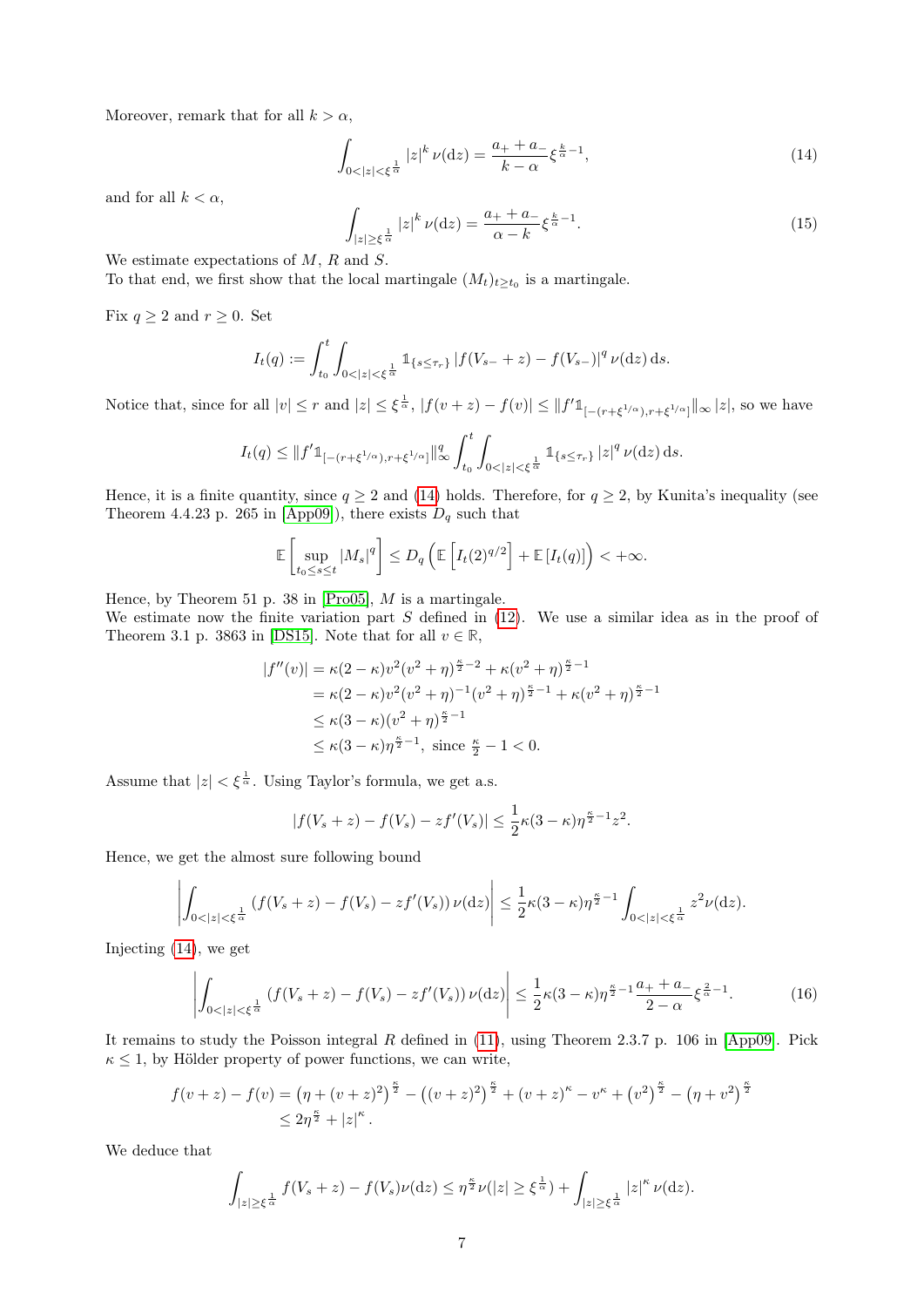Injecting [\(15\)](#page-6-1), this leads to

<span id="page-7-0"></span>
$$
\int_{|z| \ge \xi^{\frac{1}{\alpha}}} f(V_s + z) - f(V_s)\nu(\mathrm{d}z) \le \eta^{\frac{\kappa}{2}} \frac{a_+ + a_-}{\alpha} \xi^{-1} + \frac{a_+ + a_-}{\alpha - \kappa} \xi^{\frac{\kappa}{\alpha} - 1}.
$$
\n(17)

Gathering  $(13)$ ,  $(17)$  and  $(16)$ , we get

$$
\mathbb{E}\left[\left|V_{t\wedge\tau_r}\right|^{\kappa}\right] \leq \mathbb{E}\left[f(V_{t\wedge\tau_r})\right] \leq \mathbb{E}\left[f(V_{t_0})\right] + t\xi^{-1} \times \left(\kappa\eta^{\frac{\kappa-1}{2}}\frac{a_+ - a_-}{\alpha - 1}\xi^{\frac{1}{\alpha}} + \eta^{\kappa/2}\frac{a_+ + a_-}{\alpha} + \frac{a_+ + a_-}{\alpha - \kappa}\xi^{\frac{\kappa}{\alpha}} + \frac{1}{2}\kappa(3-\kappa)\eta^{\frac{\kappa}{2}-1}\frac{a_+ + a_-}{2-\alpha}\xi^{\frac{2}{\alpha}}\right). \tag{18}
$$

Choosing  $\eta = t^{\frac{2}{\alpha}}$  and  $\xi = t$ , we get

$$
\mathbb{E}\left[\left|V_{t\wedge\tau_r}\right|^{\kappa}\right] \leq \mathbb{E}\left[f(V_{t_0})\right] + t^{\frac{\kappa}{\alpha}} \times \left(\kappa \frac{a_+ - a_-}{\alpha - 1} + \frac{a_+ + a_-}{\alpha} + \frac{a_+ + a_-}{\alpha - \kappa} + \frac{1}{2}\kappa(3 - \kappa)\frac{a_+ + a_-}{2 - \alpha}\right)
$$
  

$$
\leq C_{\kappa, t_0} t^{\frac{\kappa}{\alpha}}.
$$

Thanks to Lemma [4.1,](#page-3-3) we can conclude that the explosion time of V is a.s. infinite and and letting  $r \to +\infty$ , for all  $\kappa \in [0,1],$ 

<span id="page-7-2"></span><span id="page-7-1"></span>
$$
\mathbb{E}\left[\left|V_t\right|^{\kappa}\right] \le C_{\kappa,t_0} t^{\frac{\kappa}{\alpha}}.\tag{19}
$$

STEP 2. Pick  $\kappa \in (1, \alpha)$ . We estimate R in another way, using again Theorem 2.3.7 p. 106 in [\[App09\]](#page-24-11). By Hölder property of power function and [\(15\)](#page-6-1), we get

$$
\int_{|z| \ge \xi^{\frac{1}{\alpha}}} |f(V_s + z) - f(V_s)| \nu(\mathrm{d}z) \le \int_{|z| \ge \xi^{\frac{1}{\alpha}}} |2zV_s + z^2|^{\frac{\kappa}{2}} \nu(\mathrm{d}z) \le C_{\kappa} \left( \frac{a_+ + a_-}{\alpha - \kappa} \xi^{\frac{\kappa}{\alpha} - 1} + |V_s|^{\frac{\kappa}{2}} \frac{a_+ + a_-}{\alpha - \frac{\kappa}{2}} \xi^{\frac{\kappa}{2\alpha} - 1} \right).
$$
\n(20)

Gathering [\(16\)](#page-6-2), [\(49\)](#page-19-0) and then using that for all  $v \in \mathbb{R}$ ,  $|f'(v)| \leq \kappa |v|^{\kappa - 1}$ ,

$$
\mathbb{E}\left[|V_{t\wedge\tau_{r}}|^{k}\right] \leq \mathbb{E}\left[f(V_{t_{0}})\right] + t\left(C_{\kappa}\frac{a_{+} + a_{-}}{\alpha - \kappa}\xi^{\frac{\kappa}{\alpha} - 1} + \frac{1}{2}\kappa(3 - \kappa)\eta^{\frac{\kappa}{2} - 1}\frac{a_{+} + a_{-}}{2 - \alpha}\xi^{\frac{2}{\alpha} - 1}\right) + \kappa\frac{a_{+} - a_{-}}{\alpha - 1}\xi^{\frac{1}{\alpha} - 1}\int_{t_{0}}^{t}\mathbb{E}\left[|V_{s}|^{\kappa - 1}\right]ds + C_{\kappa}\frac{a_{+} + a_{-}}{\alpha - \frac{\kappa}{2}}\xi^{\frac{\kappa}{2\alpha} - 1}\int_{t_{0}}^{t}\mathbb{E}\left[|V_{s}|^{\frac{\kappa}{2}}\right]ds. (21)
$$

Injecting [\(19\)](#page-7-1), and choosing  $\eta = t^{\frac{2}{\alpha}}$  and  $\xi = t$ , we get

<span id="page-7-3"></span>
$$
\mathbb{E}\left[\left|V_{t\wedge\tau_r}\right|^{\kappa}\right] \leq C_{\kappa,t_0,\alpha}t^{\frac{\kappa}{\alpha}}.
$$

Taking  $r \to +\infty$ , [\(8\)](#page-5-1) follows.

**Example 4.1.** Remark that the velocity process V is more explicit in the linear case ( $\gamma = 1$ ). Choose  $F(1) = \rho > 0, F(-1) = -\rho.$  Pick  $\beta \neq 1$ , then

$$
V_t = v_0 + \exp\left(-\rho \frac{t^{1-\beta}}{1-\beta}\right) \int_{t_0}^t \exp\left(\rho \frac{s^{1-\beta}}{1-\beta}\right) dL_s
$$

is solution of [\(SKE\)](#page-2-4).

Hence, by an integration by parts, for  $\beta \geq 1 + \frac{\gamma - 1}{\gamma}$  $\frac{1}{\alpha} = 1,$ 

$$
V_t = v_0 + L_t - e^{\rho \frac{1}{1-\beta} (t_0^{1-\beta} - t^{1-\beta})} L_{t_0} + e^{-\rho \frac{t^{1-\beta}}{1-\beta}} \int_{t_0}^t \rho s^{-\beta} e^{\rho \frac{s^{1-\beta}}{1-\beta}} L_s \, ds.
$$

Thus,

$$
\mathbb{E}\left[|V_t|\right] \leq C_{t_0}\left(t^{\frac{1}{\alpha}} + t^{1-\beta+\frac{1}{\alpha}}\right) \leq C_{t_0}t^{\frac{1}{\alpha}}.
$$

The case  $\beta = 1$  can be treated similarly.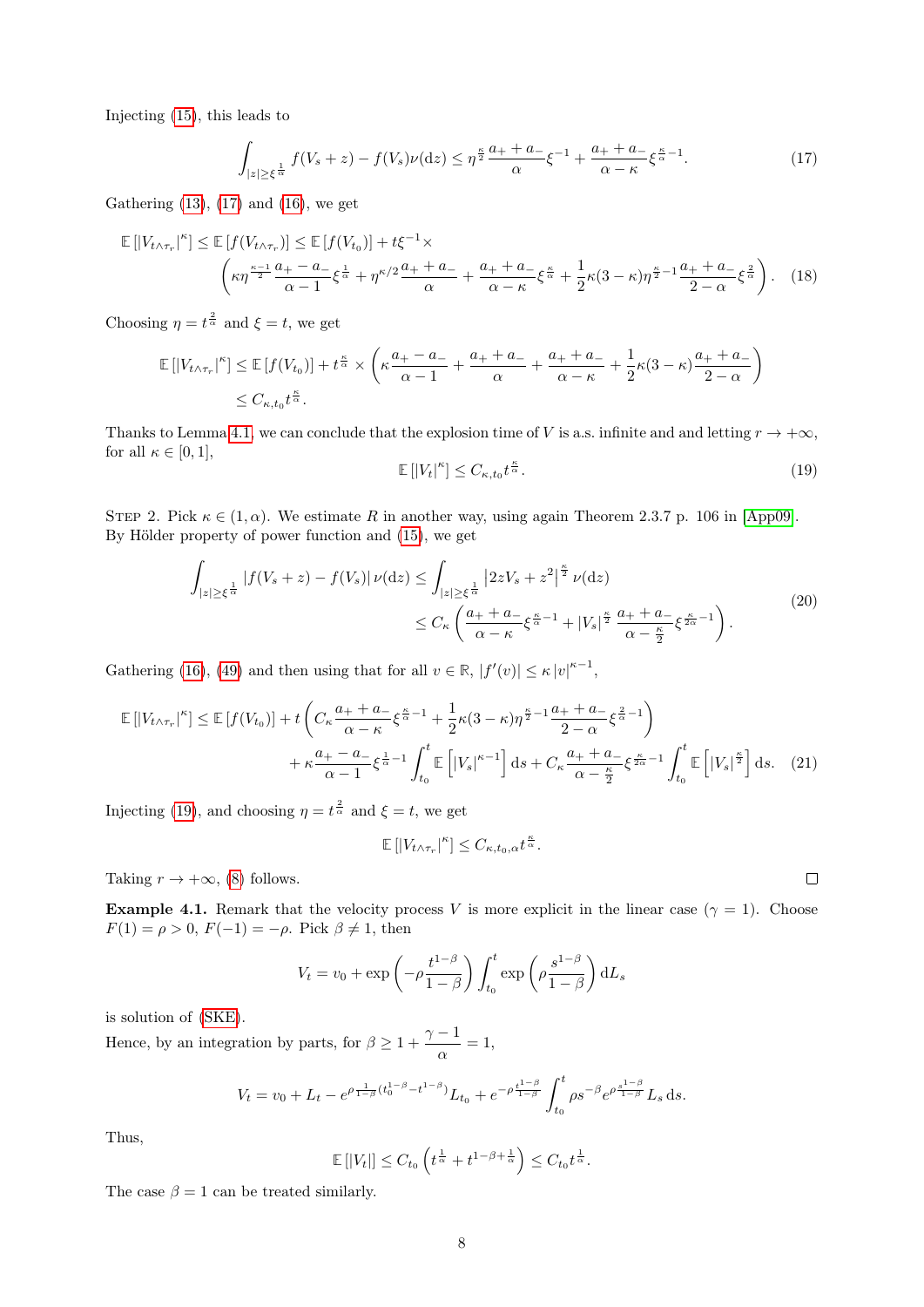# <span id="page-8-0"></span>5 Proof of the asymptotic behavior of the solution

This section is devoted to the proofs of our main results, Theorems [2.2](#page-2-1) and [2.4.](#page-2-0) Notice that it suffices to prove the convergence of the rescaled velocity process  $(\varepsilon^{1/\alpha} V_{t/\varepsilon})_{t\geq \varepsilon t_0}$  in the space D endowed with the Skorokhod topology. Assume for a moment that this convergence is proved. For  $\varepsilon \in (0,1]$  and  $t \geq \varepsilon t_0$  we can write

$$
\varepsilon^{1+\frac{1}{\alpha}} X_{t/\varepsilon} = \varepsilon^{1+\frac{1}{\alpha}} x_0 + \int_{\varepsilon t_0}^t V_s^{(\varepsilon)} ds.
$$

Let us introduce the mapping  $g_{\varepsilon}: V \mapsto \left(V_t, \int_{\varepsilon t_0}^t V_s \,ds\right)$ defined and valued on  $D$ . Clearly, the theorem will be proved once we show that  $g_{\varepsilon}(V_{\bullet}^{(\varepsilon)})$  converges weakly in D endowed by the Skorokhod topology. This mapping is converging, as  $\varepsilon \to 0$ , to the continuous mapping  $g: V \mapsto \left(V_t, \int_0^t V_s \, ds\right)$  $t>0$ .

In order to see  $V^{(\varepsilon)}$  as a process of  $\mathcal{D}([0, +\infty))$ , let us state for all  $s \in [0, \varepsilon t_0]$ ,  $V_s^{(\varepsilon)} := V_{\varepsilon t_0}^{(\varepsilon)} = \varepsilon^{1/\alpha}v_0$ . Call  $P_{\varepsilon}$ , P the distribution of  $V^{(\varepsilon)}$ , S, respectively. Invoking the Portmanteau theorem (see Theorem 2.1 p. 16 in [\[Bil99\]](#page-24-12)), it suffices to prove that for all bounded and uniformly continuous function  $h$ :  $\mathcal{D}([0, +\infty)) \times \mathcal{D}([0, +\infty)) \to \mathbb{R}$ 

$$
\int_{\mathcal{D}([0,+\infty))^2} h(g_{\varepsilon}(\omega)) dP_{\varepsilon}(d\omega) \quad \xrightarrow[\varepsilon \to 0]{} \quad \int_{\mathcal{D}([0,+\infty))^2} h(g(\omega)) dP(d\omega).
$$

Pick such a function h. By assumption, the convergence  $P_{\varepsilon} \Longrightarrow P$  holds, hence, using Lemma [A.4](#page-23-0) it suffices to prove that the uniformly bounded sequence  $(h \circ g_{\varepsilon})$  of continuous functions on  $\mathcal{D}([0, +\infty))$  converges to the continuous function  $h \circ g$  uniformly on compact subsets of  $\mathcal{D}([0, +\infty))$ . Let K be a compact set of  $\mathcal{D}([0,+\infty))$ . Then, for all  $\omega \in K$ ,  $\max_{[0,\varepsilon t_0]} |\omega|$  is uniformly bounded by a constant, say M. Fix  $\eta > 0$ . By the uniform continuity of h, there exists  $\delta > 0$  such that for all  $\omega \in K$ ,

$$
d_u(g_{\varepsilon}(\omega), g(\omega)) \le \delta \quad \Longrightarrow \quad |h \circ g_{\varepsilon}(\omega) - h \circ g(\omega)| \le \eta.
$$

There exists  $\varepsilon_1 > 0$  small enough, such that for all  $\varepsilon \leq \varepsilon_1$ , for all  $\omega \in K$ ,

$$
d_u(g_{\varepsilon}(\omega), g(\omega)) \le C \left| \int_0^{\varepsilon t_0} \omega(s) \, ds \right| \le C \varepsilon t_0 M \le \delta.
$$

Therefore, we proved that it suffices to prove the convergence of the rescaled velocity process  $(\varepsilon^{1/\alpha} V_{t/\varepsilon})_{t\geq \varepsilon t_0}$ in order to prove Theorems [2.2](#page-2-1) and [2.4.](#page-2-0)

In Sections [5.1](#page-8-1) and [5.2,](#page-9-0) the aim is to prove the convergence of the velocity process.

#### <span id="page-8-1"></span>5.1 Asymptotic behavior above the critical line

In the remainder of this section, we assume that  $\gamma \geq 0$  and  $\beta > 1 + \frac{\gamma - 1}{\alpha}$ .

*Proof of Theorem [2.2.](#page-2-1)* Thanks to a change of variables, we have, for all  $\varepsilon \in (0,1]$  and  $t > \varepsilon t_0$ ,

$$
\varepsilon^{\frac{1}{\alpha}} V_{t/\varepsilon} = \varepsilon^{\frac{1}{\alpha}} (v_0 - L_{t_0}) + \varepsilon^{\frac{1}{\alpha}} L_{t/\varepsilon} - \varepsilon^{\frac{1}{\alpha}} \int_{t_0}^{t/\varepsilon} F(V_s) s^{-\beta} ds
$$
  

$$
= \varepsilon^{\frac{1}{\alpha}} (v_0 - L_{t_0}) + \varepsilon^{\frac{1}{\alpha}} L_{t/\varepsilon} - \varepsilon^{\beta - 1 + \frac{1}{\alpha}} \int_{\varepsilon t_0}^t F(V_{u/\varepsilon}) u^{-\beta} du.
$$

By self-similarity,  $L^{(\varepsilon)} := (\varepsilon^{\frac{1}{\alpha}} L_{t/\varepsilon})_{t \geq 0}$  has the same distribution as an  $\alpha$ -stable process. As a consequence, thanks to Theorem 3.1, p. 27, in [\[Bil99\]](#page-24-12) and Lemma [A.3,](#page-22-0) it suffices to prove

$$
\forall T \ge t_0 \sup_{\varepsilon t_0 \le t \le T} \left| V_t^{(\varepsilon)} - L_t^{(\varepsilon)} \right| \xrightarrow{\mathbb{P}} 0, \text{ as } \varepsilon \to 0. \tag{22}
$$

Recall that under  $(H_{\gamma})$  $(H_{\gamma})$  $(H_{\gamma})$ , there exists a positive constant K, such that

<span id="page-8-2"></span>
$$
\varepsilon^{\frac{\gamma}{\alpha}} \left| F\left(\frac{V_{\bullet}^{(\varepsilon)}}{\varepsilon^{\frac{1}{\alpha}}}\right) \right| \leq K \left| V_{\bullet}^{(\varepsilon)} \right| ^{\gamma}.
$$
\n(23)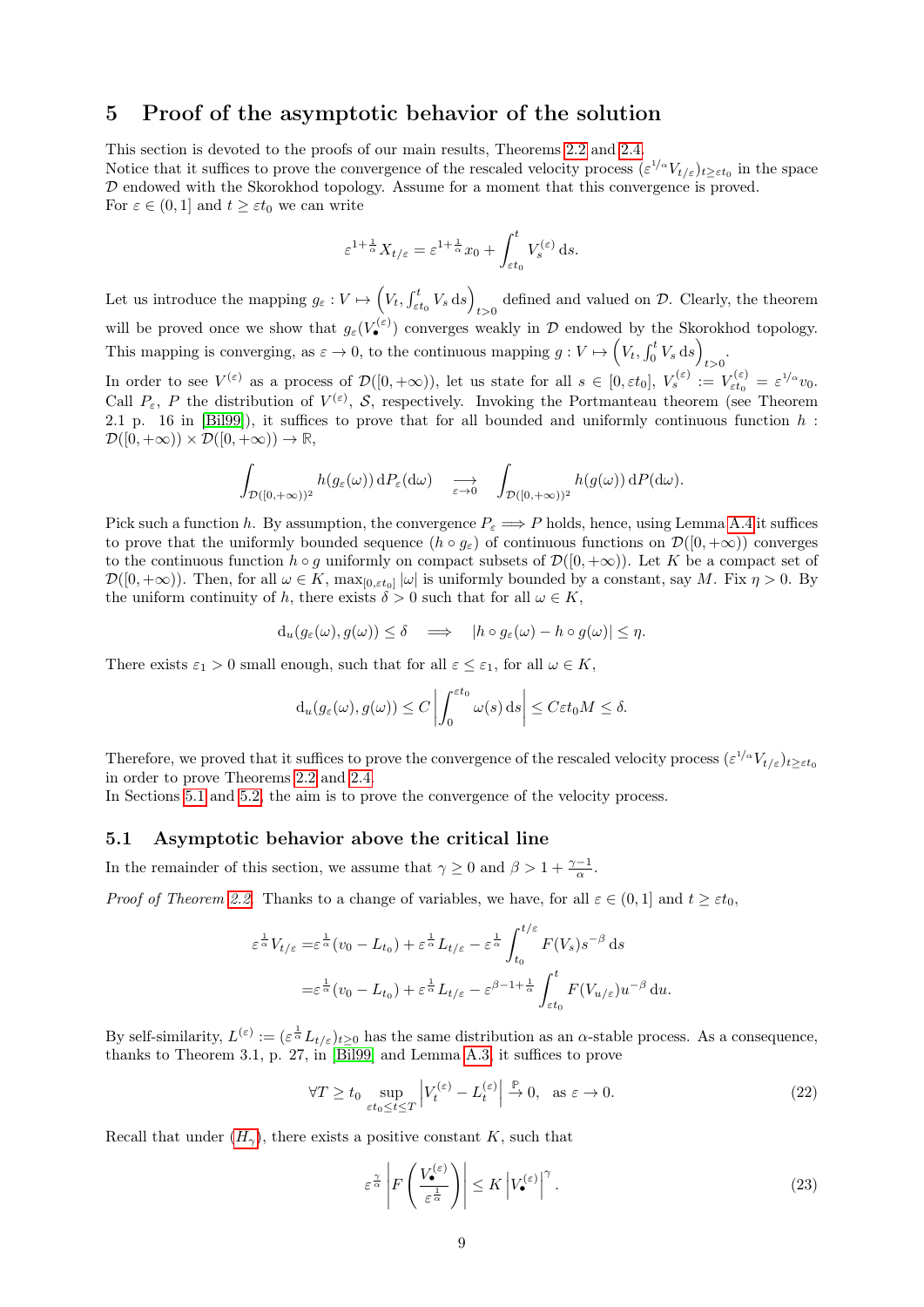Modifying the factor in front of the integral, we get

<span id="page-9-1"></span>
$$
V_t^{(\varepsilon)} = \varepsilon^{\frac{1}{\alpha}}(v_0 - L_{t_0}) + L_t^{(\varepsilon)} - \varepsilon^{\beta - 1 + \frac{1 - \gamma}{\alpha}} \int_{\varepsilon t_0}^t \varepsilon^{\frac{\gamma}{\alpha}} F\left(\frac{V_u^{(\varepsilon)}}{\varepsilon^{\frac{1}{\alpha}}}\right) u^{-\beta} du.
$$
 (24)

Gathering [\(24\)](#page-9-1) and [\(23\)](#page-8-2), for all  $T \geq \varepsilon t_0$ , we have,

$$
\sup_{\varepsilon t_0 \le t \le T} \left| V_t^{(\varepsilon)} - L_t^{(\varepsilon)} \right| \le \varepsilon^{\frac{1}{\alpha}} (v_0 - L_{t_0}) + \varepsilon^{\beta - 1 + \frac{1 - \gamma}{\alpha}} \sup_{\varepsilon t_0 \le t \le T} \left| \int_{\varepsilon t_0}^t \varepsilon^{\frac{\gamma}{\alpha}} F\left(\frac{V_u^{(\varepsilon)}}{\varepsilon^{\frac{1}{\alpha}}}\right) u^{-\beta} du \right|
$$
  

$$
\le \varepsilon^{\frac{1}{\alpha}} (v_0 - L_{t_0}) + \varepsilon^{\beta - 1 + \frac{1 - \gamma}{\alpha}} \int_{\varepsilon t_0}^T K \left| V_u^{(\varepsilon)} \right|^\gamma u^{-\beta} du.
$$

Taking the expectation and using the moment estimates on V (see Remark [2.6\)](#page-2-6), we obtain, when  $\beta \neq \frac{\gamma}{\alpha}+1$ ,

$$
\varepsilon^{\beta - 1 + \frac{(1 - \gamma)}{\alpha}} \mathbb{E} \left[ \int_{\varepsilon t_0}^T K \left| V_u^{(\varepsilon)} \right|^\gamma u^{-\beta} du \right] = \varepsilon^{\beta - 1 + \frac{1 - \gamma}{\alpha}} \int_{\varepsilon t_0}^T K \mathbb{E} \left[ \left| V_u^{(\varepsilon)} \right|^\gamma \right] u^{-\beta} du
$$
  

$$
= \varepsilon^{\beta - 1 + \frac{1}{\alpha}} \int_{\varepsilon t_0}^T K \mathbb{E} \left[ \left| V_{u/\varepsilon} \right|^\gamma \right] u^{-\beta} du
$$
  

$$
\leq \varepsilon^{\beta - 1 + \frac{1 - \gamma}{\alpha}} \int_{\varepsilon t_0}^T K C_{\alpha, \beta, t_0} u^{\frac{\gamma}{\alpha} - \beta} du
$$
  

$$
= C \left( \varepsilon^{\beta - 1 + \frac{1 - \gamma}{\alpha}} T^{\frac{\gamma}{\alpha} - \beta + 1} - t_0^{\frac{\gamma}{\alpha} - \beta + 1} \varepsilon^{\frac{1}{\alpha}} \right).
$$

Hence, setting  $q := \min(\beta - 1 + \frac{1-\gamma}{\alpha}, \frac{1}{\alpha})$  which is positive, since  $\beta > 1 + \frac{\gamma - 1}{\alpha}$ , we get

$$
\mathbb{E}\left[\sup_{\varepsilon t_0 \le t \le T} \left| V_t^{(\varepsilon)} - L_t^{(\varepsilon)} \right| \right] \underset{\varepsilon \to 0}{=} O(\varepsilon^q).
$$

The case  $\beta = 1 + \frac{\gamma}{\alpha}$  can be treated similarly to get

$$
\mathbb{E}\left[\sup_{\varepsilon t_0\leq t\leq T}\left|V_t^{(\varepsilon)}-L_t^{(\varepsilon)}\right|\right] \underset{\varepsilon\to 0}{=}O(\varepsilon^{\frac{1}{\alpha}}\ln(\varepsilon)).
$$

This concludes the proof.

**Remark 5.1.** Observe that we did not use the condition " $\gamma$  < 1 or for all  $v \in \mathbb{R}$ ,  $vF(v) \ge 0$ " in this proof, except to get moment estimates.

### <span id="page-9-0"></span>5.2 Asymptotic behavior on the critical line

We adapt the Proposition 2.1, p. 187 of [\[GO13\]](#page-24-10) to the  $\alpha$ -stable Lévy case.

Pick a  $\mathcal{C}^2$ -diffeomorphism  $\varphi : [0, t_1) \to [t_0, +\infty)$ . Let V be the solution to the equation [\(SKE\)](#page-2-4). Thanks to Proposition 3.4.1 p. 124 in [\[ST94\]](#page-25-10), the following process is also an  $\alpha$ -stable process

<span id="page-9-2"></span>
$$
(R_t)_{t\geq 0} := \left(\int_0^t \frac{\mathrm{d}L_{\varphi(s)}}{\varphi'(s)^{\frac{1}{\alpha}}}\right)_{t\geq 0}.\tag{25}
$$

Then, by the change of variables  $t = \varphi(s)$ , we get

$$
V_{\varphi(t)} - V_{\varphi(0)} = \int_0^t \varphi'(s) \frac{1}{\alpha} dR_s - \int_0^t \frac{F(V_{\varphi(s)})}{\varphi(s)^\beta} \varphi'(s) ds.
$$

Thanks to an integration by parts, we get

$$
d\left(\frac{V_{\varphi(s)}}{\varphi'(s)^{\frac{1}{\alpha}}}\right) = dR_s - \frac{\varphi'(s)^{1-\frac{1}{\alpha}}}{\varphi(s)^{\beta}}F(V_{\varphi(s)}) ds - \frac{\varphi''(s)}{\alpha\varphi'(s)}\frac{V_{\varphi(s)}}{\varphi'(s)^{\frac{1}{\alpha}}} ds.
$$

Set  $\Omega = \overline{\mathcal{D}}([t_0,\infty))$  the set of càdlàg functions, that equal  $\infty$  after their (possibly infinite) explosion time. Introduce the scaling transformation  $\Phi_{\varphi}$  defined, for  $\omega \in \Omega$ , by

$$
\Phi_{\varphi}(\omega)(s) := \frac{\omega(\varphi(s))}{\varphi'(s)^{\frac{1}{\alpha}}}, \text{ with } s \in [0, t_1).
$$

<span id="page-9-3"></span>As a consequence, we obtain the following result.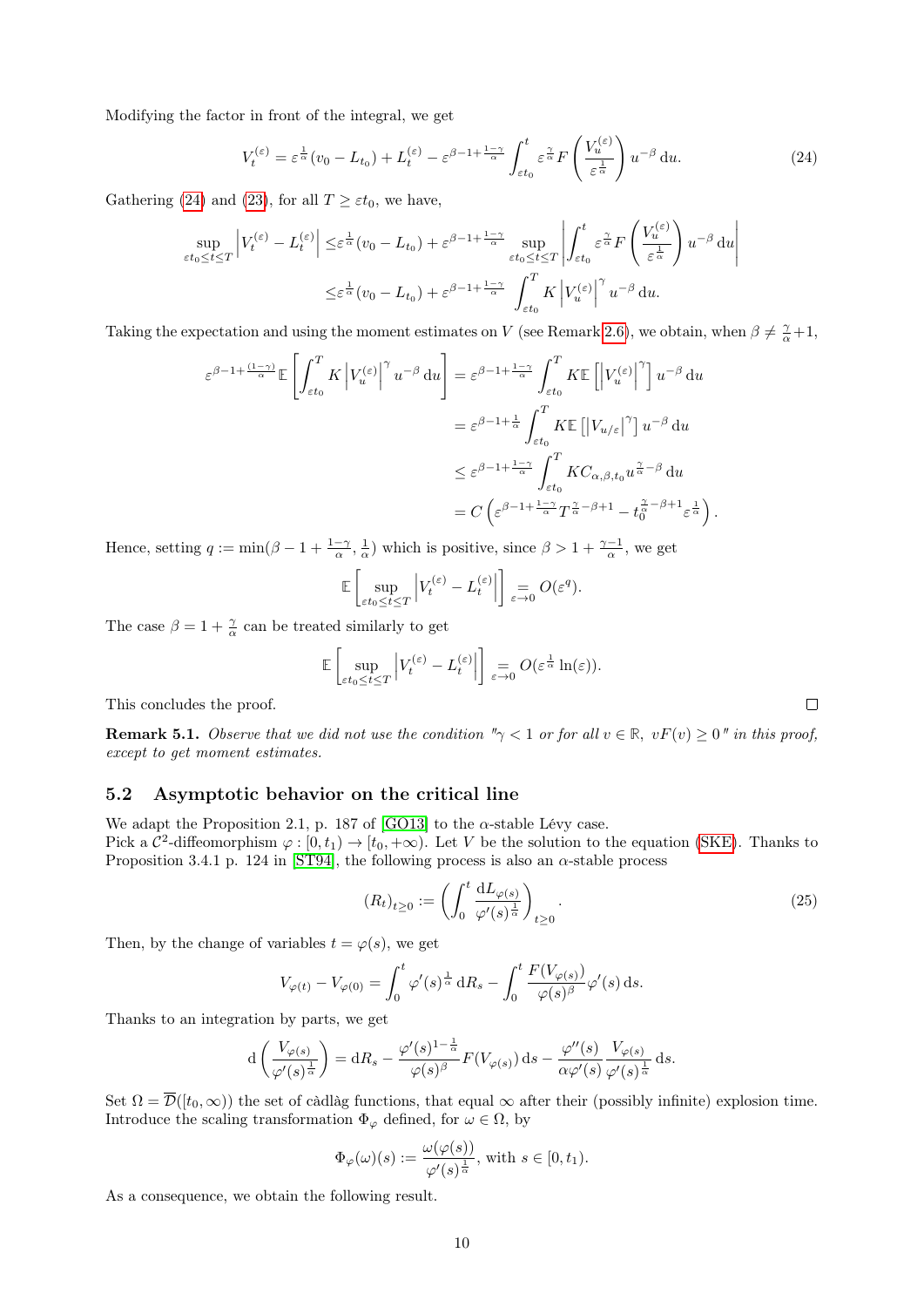**Proposition 5.2.** If V is a solution to the equation [\(SKE\)](#page-2-4), then  $V^{(\varphi)} := \Phi_{\varphi}(V)$  is a solution to

<span id="page-10-0"></span>
$$
dV_s^{(\varphi)} = dR_s - \frac{\varphi'(s)^{1-\frac{1}{\alpha}}}{\varphi(s)^{\beta}} F(\varphi'(s)^{\frac{1}{\alpha}} V_s^{(\varphi)}) ds - \frac{\varphi''(s)}{\varphi'(s)} \frac{V_s^{(\varphi)}}{\alpha} ds, \text{ with } V_0^{(\varphi)} = \frac{V_{\varphi(0)}}{\varphi'(0)^{\frac{1}{\alpha}}},\tag{26}
$$

where  $R$  is given by  $(25)$ .

Conversely, if  $V^{(\varphi)}$  is a solution to [\(26\)](#page-10-0), then  $\Phi_{\varphi}^{-1}(V^{(\varphi)})$  is a solution to the equation [\(SKE\)](#page-2-4), where

$$
L_t - L_{t_0} := \int_{t_0}^t (\varphi' \circ \varphi^{-1})^{\frac{1}{\alpha}}(s) \, dR_{\varphi^{-1}(s)}.
$$

Furthermore, uniqueness in law, pathwise uniqueness, strong existence hold for the equation [\(SKE\)](#page-2-4) if and only if they hold for the equation [\(26\)](#page-10-0).

In the following, we will focus on an exponential change of time  $\varphi_e: 0 \leq t \mapsto t_0 e^t$ . This scaling is convenient since it allows to produce a time-homogeneous term in [\(26\)](#page-10-0). Thanks to Proposition [5.2,](#page-9-3) the process  $V^{(e)} := \Phi_e(V)$  satisfies the SDE driven by an  $\alpha$ -stable process  $(R_t)_{t \geq 0}$ ,

<span id="page-10-1"></span>
$$
dV_s^{(e)} = dR_s - \frac{V_s^{(e)}}{\alpha} ds - t_0^{1 - \frac{1}{\alpha} - \beta} e^{(1 - \frac{1}{\alpha} - \beta)s} F(t_0^{\frac{1}{\alpha}} e^{\frac{s}{\alpha}} V_s^{(e)}) ds.
$$
 (27)

*Proof of Theorem [2.4.](#page-2-0)* Assume in the sequel that  $\beta = 1 + \frac{\gamma - 1}{\alpha}$ .

Step 1. Firstly we prove the finite-dimensional convergence. To that end, we reduce the problem to the convergence of a time-homogenous process.

Since  $(H_{\gamma})$  $(H_{\gamma})$  $(H_{\gamma})$  holds, [\(27\)](#page-10-1) becomes

<span id="page-10-2"></span>
$$
dV_s^{(e)} = dR_s - \frac{V_s^{(e)}}{\alpha} ds - F(V_s^{(e)}) ds.
$$
 (28)

Using the bijection  $\Phi_e$  induced by the exponential change of time (see Proposition [5.2\)](#page-9-3), and the unique strong existence of the velocity process  $V$  (see Proposition [3.2](#page-3-5) and Remark [2.6\)](#page-2-6), there exists a pathwise unique strong solution  $H$  to the time-homogeneous equation [\(28\)](#page-10-2). Hence, we have the equality

$$
\left(\frac{V_{t_0e^t}}{(t_0e^t)^{1/\alpha}}\right)_{t\geq 0} = (H_t)_{t\geq 0},
$$

as two solutions of the same SDE, starting from the same point. We can write the above equality as

$$
\left(\frac{V_t}{t^{1/\alpha}}\right)_{t\geq t_0} = (H_{\log(t/t_0)})_{t\geq t_0}.
$$

So, we have, for all  $\varepsilon > 0$ ,  $d \in \mathbb{N}^*$ , and  $(t_1, \dots, t_d) \in [\varepsilon t_0, +\infty)^d$ ,

<span id="page-10-3"></span>
$$
\left(\frac{V_{\varepsilon^{-1}t_1}}{(\varepsilon^{-1}t_1)^{1/\alpha}},\cdots,\frac{V_{\varepsilon^{-1}t_d}}{(\varepsilon^{-1}t_d)^{1/\alpha}}\right) = \left(H_{\log(t_1/t_0)+\log(\varepsilon^{-1})},\cdots,H_{\log(t_d/t_0)+\log(\varepsilon^{-1})}\right). \tag{29}
$$

Since  $\limsup_{|x|\to+\infty}\frac{-F(x)-x}{x}<0$ , it follows from Proposition 0.1 in [\[Kul09\]](#page-25-11) that the process  $(H_t)_{t\geq0}$  is exponentially ergodic. We denote its invariant measure by  $\Lambda_F$ . Call  $\widetilde{H}$  the solution of the time homogeneous equation [\(28\)](#page-10-2) starting from  $\Lambda_F$ . For  $t_1, \dots, t_d \in \mathbb{R}^d$ , let  $\Lambda_{F,t_1,\dots,t_d} := \mathcal{L}(\tilde{H}_{t_1}, \dots, \tilde{H}_{t_d})$  be the distribution of  $(H_{t_1},\dots,H_{t_d})$ . Then, for all  $s\geq 0$ ,  $\Lambda_{F,t_1,\dots,t_d}=\Lambda_{F,t_1+s,\dots,t_d+s}$ . Indeed, thanks to the invariance property of  $\Lambda_F$ ,  $(\widetilde{H}_\bullet)$  and  $(\widetilde{H}_{\bullet+s})$  satisfy the same SDE, starting from the same point. As a consequence, we get the stationary limit

<span id="page-10-4"></span>
$$
\lim_{\varepsilon \to 0} \mathcal{L}\left(\widetilde{H}_{\log(t_1/t_0) + \log(\varepsilon^{-1})}, \cdots, \widetilde{H}_{\log(t_d/t_0) + \log(\varepsilon^{-1})}\right) = \Lambda_{F, \log(t_1/t_0), \cdots, \log(t_d/t_0)}.
$$
\n(30)

Moreover, by exponential ergodicity, for every  $\psi : \mathbb{R}^d \to \mathbb{R}$  continuous and bounded function,

<span id="page-10-5"></span>
$$
\left| \mathbb{E} \left[ \psi \left( H_{\log(t_1/(t_0 \varepsilon))}, \cdots, H_{\log(t_d/(t_0 \varepsilon))} \right) \right] - \mathbb{E} \left[ \psi \left( \widetilde{H}_{\log(t_1/(t_0 \varepsilon))}, \cdots, \widetilde{H}_{\log(t_d/(t_0 \varepsilon))} \right) \right] \right| \underset{\varepsilon \to 0}{\longrightarrow} 0. \tag{31}
$$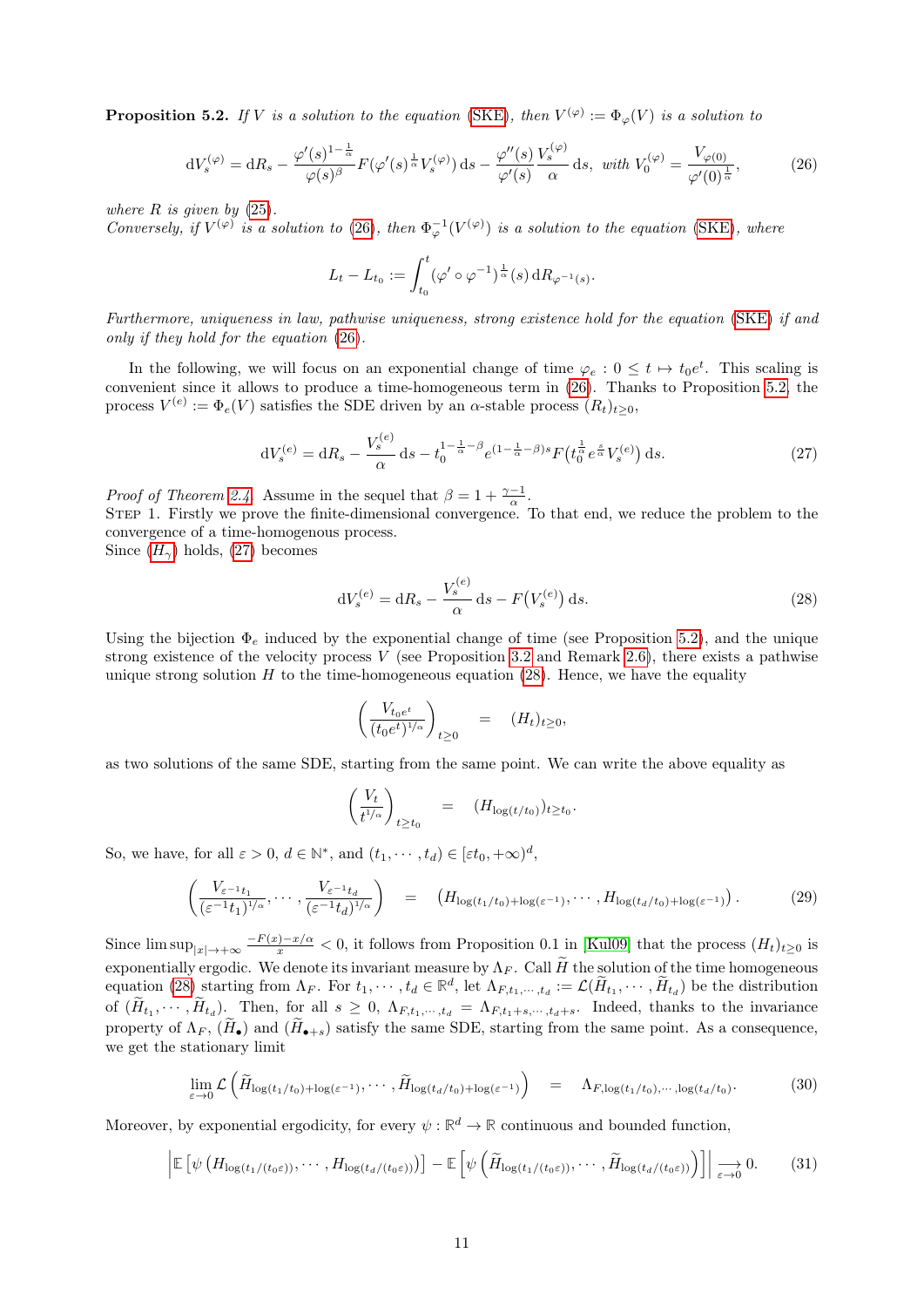We postpone the proof of this limit in Step 2.

To conclude this step, gather  $(29)$ ,  $(30)$  and  $(31)$  to get

$$
\left(\frac{V_{\varepsilon^{-1}t_1}}{(\varepsilon^{-1}t_1)^{1/\alpha}},\cdots,\frac{V_{\varepsilon^{-1}t_d}}{(\varepsilon^{-1}t_d)^{1/\alpha}}\right) \quad \Longrightarrow \quad \Lambda_{F,\log(t_1/t_0),\cdots,\log(t_d/t_0)}.
$$

This can also be written as

$$
\left(\varepsilon^{1/\alpha}V_{t_1/\varepsilon},\cdots,\varepsilon^{1/\alpha}V_{t_d/\varepsilon}\right) \quad \Longrightarrow \quad T * \Lambda_{F,\log(t_1/t_0),\cdots,\log(t_d/t_0)},
$$

where  $T * \Lambda_{F, \log(t_1/t_0), \dots, \log(t_d/t_0)}$  is the pushforward of the measure  $\Lambda_{F, \log(t_1/t_0), \dots, \log(t_d/t_0)}$  by the linear map  $T(u_1, \dots, u_d) := (t_1^{1/\alpha} u_1, \dots, t_d^{1/\alpha})$  $\int_{d}^{i/\alpha} u_d$ ).

STEP 2. Let us now prove  $(31)$ .

For sake of clarity, let us give a proof for  $d = 2$ , the general case  $d \geq 2$  is similar.

Let  $\psi : \mathbb{R}^2 \to \mathbb{R}$  be a continuous and bounded function. Pick  $\varepsilon t_0 \leq s \leq t$ . Set  $h_0 = v_0 t_0^{-\frac{1}{\alpha}}$ , [\(31\)](#page-10-5) is now equivalent to

$$
\left| \mathbb{E}\left[\psi\left(H_{\log(s/(t_0\varepsilon))}, H_{\log(t/(t_0\varepsilon))}\right) \Big| H_0 = h_0 \right] - \mathbb{E}\left[\psi\left(H_{\log(s/(t_0\varepsilon))}, H_{\log(t/(t_0\varepsilon))}\right) \Big| H_0 \sim \Lambda_F\right] \right| \underset{\varepsilon \to 0}{\longrightarrow} 0.
$$

We set  $\mu_{\varepsilon} := \mathcal{L}\left(H_{\log(s/(t_0 \varepsilon))} \Big| H_0 = h_0\right)$ . We now use the generalized Markov property of solution to SDE driven by Lévy process. For sake of completeness, we state and prove it in our context in Appendix (see Lemma [A.6\)](#page-23-1). This leads to

$$
\mathbb{E}\left[\psi\left(H_{\log(s/(t_0\varepsilon))},H_{\log(t/(t_0\varepsilon))}\right)\Big|H_0=h_0\right]=\mathbb{E}\left[\psi\left(H_0,H_{\log(t/s)}\right)\Big|H_0\sim\mu_\varepsilon\right]
$$

and, since  $\Lambda_F$  is invariant,

$$
\mathbb{E}\left[\psi\left(H_{\log(s/(t_0\varepsilon))},H_{\log(t/(t_0\varepsilon))}\right)\Big|H_0\sim\Lambda_F\right]=\mathbb{E}\left[\psi\left(H_0,H_{\log(t/s)}\right)\Big|H_0\sim\Lambda_F\right].
$$

Then, we are reduced to prove

$$
\left| \mathbb{E}\left[\psi\left(H_0, H_{\log(t/s)}\right) \Big| H_0 \sim \mu_{\varepsilon} \right] - \mathbb{E}\left[\psi\left(H_0, H_{\log(t/s)}\right) \Big| H_0 \sim \Lambda_F \right] \right| \underset{\varepsilon \to 0}{\longrightarrow} 0.
$$

The left-hand side can be written as,

$$
\int_{\mathbb{R}} \mathbb{E}\left[\psi\left(H_0, H_{\log(t/s)}\right) \Big| H_0 = y\right] \left(\mu_{\varepsilon}(\mathrm{d}y) - \Lambda_F(\mathrm{d}y)\right).
$$

Hence, setting  $p(t, x, dy) := \mathbb{P}_x(H_t \in dy)$  and  $\|.\|_{TV}$  for the total variation norm, we get

$$
\left| \mathbb{E} \left[ \psi \left( H_0, H_{\log(t/s)} \right) \middle| H_0 \sim \mu_{\varepsilon} \right] - \mathbb{E} \left[ \psi \left( H_0, H_{\log(t/s)} \right) \middle| H_0 \sim \Lambda_F \right] \right|
$$
  
\n
$$
\leq \|\psi\|_{\infty} \int_{\mathbb{R}} |p(\log(s/(t_0 \varepsilon)), h_0, dy) - \Lambda_F(dy)|
$$
  
\n
$$
\leq \|\psi\|_{\infty} \|p(\log(s/(t_0 \varepsilon)), h_0, \cdot) - \Lambda_F \|_{TV}.
$$

This converges to 0, as  $\varepsilon \to 0$  by exponential ergodicity of H.

STEP 3. Let us prove now the tightness of the family of distributions of càdlàg process  $(V^{(\varepsilon)})_{t\geq \varepsilon t_0}$  $\left(\varepsilon^{1/\alpha} V_{t/\varepsilon}\right)_{t\geq \varepsilon t_0}$  on every compact interval  $[m, M], 0 < m \leq M$ .

We check the Aldous's tightness criterion stated at Theorem 16.10 p.178 in [\[Bil99\]](#page-24-12). Let  $a, \eta, T$  be positive reals. Let  $\tau$  be a discrete stopping time with finite range  $\tau$ , bounded by T. Choose  $\delta > 0$  and  $\varepsilon > 0$  small enough.

We have, by Jensen's inequality, for  $r = \frac{\alpha}{2}$ ,

$$
\mathbb{E}\left[\left|V^{(\varepsilon)}_{\tau+\delta}-V^{(\varepsilon)}_\tau\right|^r\right]\leq \mathbb{E}\left[\left|L^{(\varepsilon)}_{\tau+\delta}-L^{(\varepsilon)}_\tau\right|^r\right]+\mathbb{E}\left[\int_{\tau}^{\tau+\delta}K\left|V^{(\varepsilon)}_u\right|^{\gamma}u^{-\beta}\,\mathrm{d} u\right]^r.
$$

Since  $L^{(\varepsilon)}$  is an  $\alpha$ -stable process, by the strong Markov property,

$$
\mathbb{E}\left[\left|L_{\tau+\delta}^{(\varepsilon)}-L_{\tau}^{(\varepsilon)}\right|^r\right]=\mathbb{E}\left[\mathbb{E}_{L_{\tau}}\left[\left|L_{\delta}-L_{0}\right|^r\right]\right]\leq C\delta^{\frac{r}{\alpha}}.
$$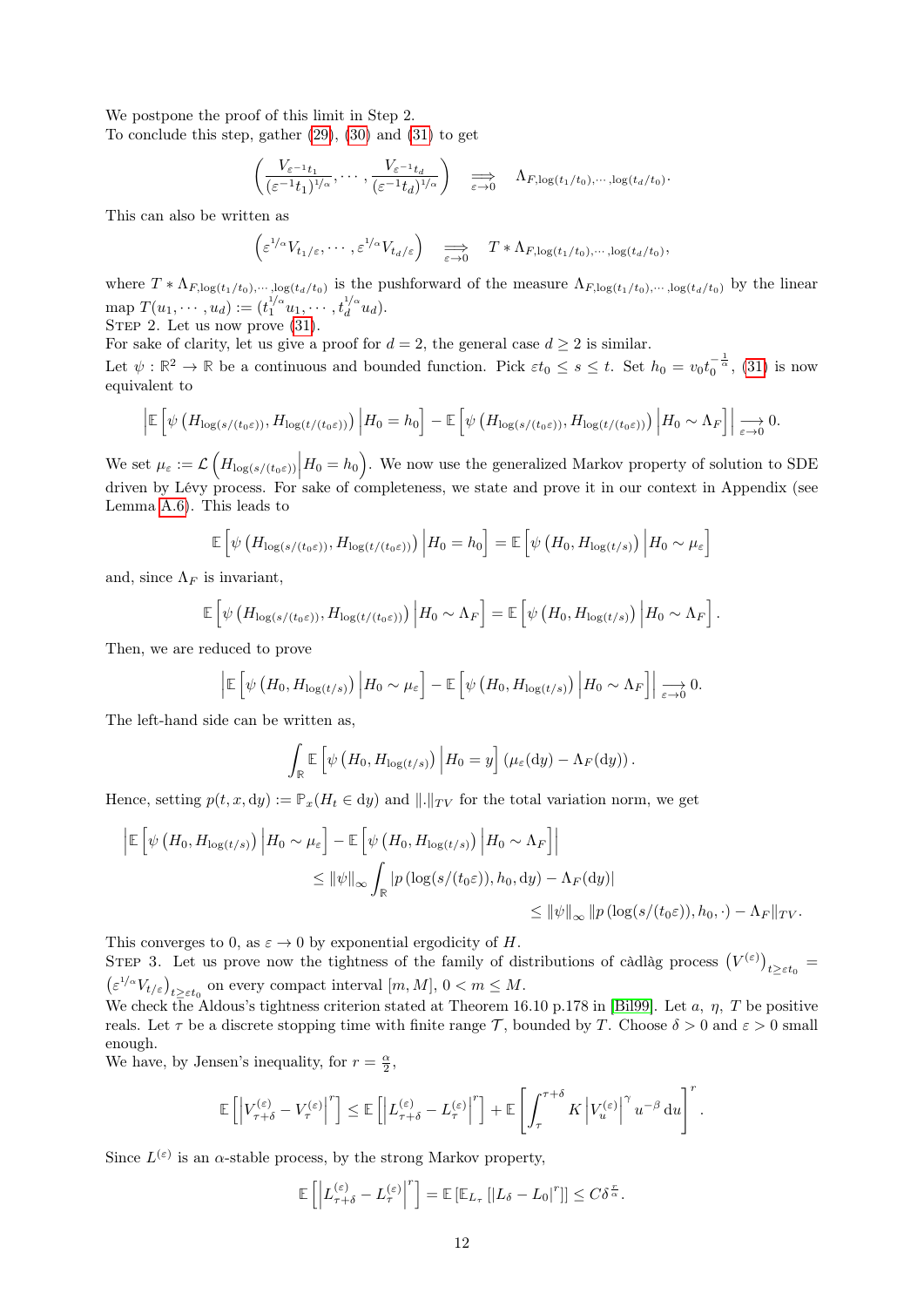The stopping time has a finite range  $\mathcal T$ . Hence, we can write

$$
\mathbb{E}\left[\int_{\tau}^{\tau+\delta} K \left|V_{u}^{(\varepsilon)}\right|^{\gamma} u^{-\beta} du\right] = \mathbb{E}\left[\mathbb{E}\left[\int_{\tau}^{\tau+\delta} K \left|V_{u}^{(\varepsilon)}\right|^{\gamma} u^{-\beta} du \right|\tau\right]\right]
$$
  
\n
$$
= \mathbb{E}\left[\sum_{\tau_{i}\in\tau} \frac{1}{\mathbb{P}(\tau=\tau_{i})} \mathbb{E}\left[\mathbb{1}_{\{\tau=\tau_{i}\}} \int_{\tau_{i}}^{\tau_{i}+\delta} K \left|V_{u}^{(\varepsilon)}\right|^{\gamma} u^{-\beta} du\right] \mathbb{1}_{\{\tau=\tau_{i}\}}\right]
$$
  
\n
$$
\leq \mathbb{E}\left[\sum_{\tau_{i}\in\tau} \frac{1}{\mathbb{P}(\tau=\tau_{i})} \mathbb{E}\left[\int_{\tau_{i}}^{\tau_{i}+\delta} K \left|V_{u}^{(\varepsilon)}\right|^{\gamma} u^{-\beta} du\right] \mathbb{1}_{\{\tau=\tau_{i}\}}\right].
$$

For each  $\tau_i \in \mathcal{T}$ , using the relation  $\beta = 1 + \frac{(\gamma - 1)}{\alpha}$  and the moment estimates on V (see Remark [2.6\)](#page-2-6), we obtain

$$
\mathbb{E}\left[\int_{\tau_i}^{\tau_i+\delta} K \left|V_u^{(\varepsilon)}\right|^\gamma u^{-\beta} du\right] = \int_{\tau_i}^{\tau_i+\delta} K \mathbb{E}\left[\left|V_u^{(\varepsilon)}\right|^\gamma\right] u^{-\beta} du
$$
  

$$
\leq K \int_{\tau_i}^{\tau_i+\delta} u^{\frac{\gamma}{\alpha}-\beta} du = K \left[(\tau_i+\delta)^{\frac{1}{\alpha}} - \tau_i^{\frac{1}{\alpha}}\right]
$$
  

$$
\leq K \delta^{1,\frac{1}{\alpha}}.
$$

The term  $\delta^{1,\frac{1}{\alpha}}$  has to be read as  $\delta$  or  $\delta^{\frac{1}{\alpha}}$  depending on the fact that  $x \mapsto x^{\frac{1}{\alpha}}$  is a Lipschitz continuous function on  $[0, T + \delta]$ , if  $\alpha < 1$ , or a  $\frac{1}{\alpha}$ -Hölder function, if  $\alpha > 1$ . By Markov's inequality, for  $\delta$  small enough, we have

$$
\mathbb{P}\left(\left|V_{\tau+\delta}^{(\varepsilon)}-V_\tau^{(\varepsilon)}\right|\geq a\right)\leq \frac{K\delta^{r,\frac{r}{\alpha}}}{a^r}\leq \eta.
$$

Furthermore, by moment estimates (see Propositions [4.2,](#page-3-6) [4.3](#page-4-2) and [4.5\)](#page-5-0), for all  $t \geq \varepsilon t_0$ ,

$$
\sup_{\varepsilon} \left[ \left| V_t^{(\varepsilon)} \right|^r \right] \leq C t^{\frac{r}{\alpha}}.
$$

Hence, using again Markov's inequality, by Corollary and Theorem 16.8 in [\[Bil99\]](#page-24-12), this concludes the proof of the tightness of the velocity process and therefore the proof of Theorem [2.4.](#page-2-0)  $\Box$ 

# <span id="page-12-1"></span>6 Extended results in the Lévy case

In this section, the driving noise of [\(SKE\)](#page-2-4) is supposed to be a general Lévy process L. We denote by  $(A, \nu, b)$  its generating triplet, with respect to the truncation function  $h : z \mapsto -1 \vee (z \wedge 1)$ . Here  $\nu$  is the Lévy measure,  $A > 0$  and  $b \in \mathbb{R}$ . This means that, in virtue of the Lévy-Khintchine formula (see Theorem 8.1 p. 37 in [\[Sat99\]](#page-25-12)), the characteristic function of  $L_t$  is given by

$$
\mathbb{E}\left[e^{iuL_t}\right] = e^{t\psi(u)}, \text{ where } \psi(u) := -\frac{Au^2}{2} + ibu + \int_{\mathbb{R}} (e^{iux} - 1 - iuh(x))\nu(\mathrm{d}x).
$$

Pick  $\alpha \in (0, 2) \setminus \{1\}$ . The Lévy measure  $\nu$  of the driving noise is supposed to satisfy either

$$
\nu(z) = \frac{g(z)}{|z|^{1+\alpha}},
$$
 where *g* is a measurable function admitting the following positive limits at  $\pm \infty$ :  

$$
(H_1^{\nu,\alpha})
$$

<span id="page-12-2"></span>
$$
c^+ := \lim_{z \to +\infty} g(z), \quad c^- := \lim_{z \to -\infty} g(z),
$$

or

<span id="page-12-3"></span>for some 
$$
\alpha_0 > 1
$$
, 
$$
\int_{|z| \ge 1} |z|^{\alpha_0} \nu(\mathrm{d}z) < +\infty. \tag{H_2^{\nu,\alpha_0}}
$$

Remark that if  $\nu$  satisfies  $(H_1^{\nu,\alpha})$  $(H_1^{\nu,\alpha})$  $(H_1^{\nu,\alpha})$  with  $\alpha > 1$ , then it satisfies  $(H_2^{\nu,\alpha_0})$ . Note that any truncated  $\alpha$ -stable process and any tempered stable process satisfy  $(H_2^{\nu,\alpha_0})$  $(H_2^{\nu,\alpha_0})$  $(H_2^{\nu,\alpha_0})$ . For clarity, we recall the stochastic kinetic model: for  $t \geq t_0 > 0$ ,

$$
dV_t = dL_t - t^{-\beta} F(V_t) dt, \text{ with } V_{t_0} = v_0 > 0, \text{ and } dX_t = V_t dt, \text{ with } X_{t_0} = x_0 \in \mathbb{R}.
$$
 (SKE)

<span id="page-12-0"></span>We work under the assumption that there exists a unique solution to [\(SKE\)](#page-2-4). We will show that Theorem [2.2](#page-2-1) can be extended with this general Lévy driving noise. We suppose first the Lévy process to be without a Brownian component. This case will be discussed, in Section [6.3.](#page-19-1) We obtain the two following theorems, depending on which hypothesis is satisfied by the Lévy measure  $\nu$ .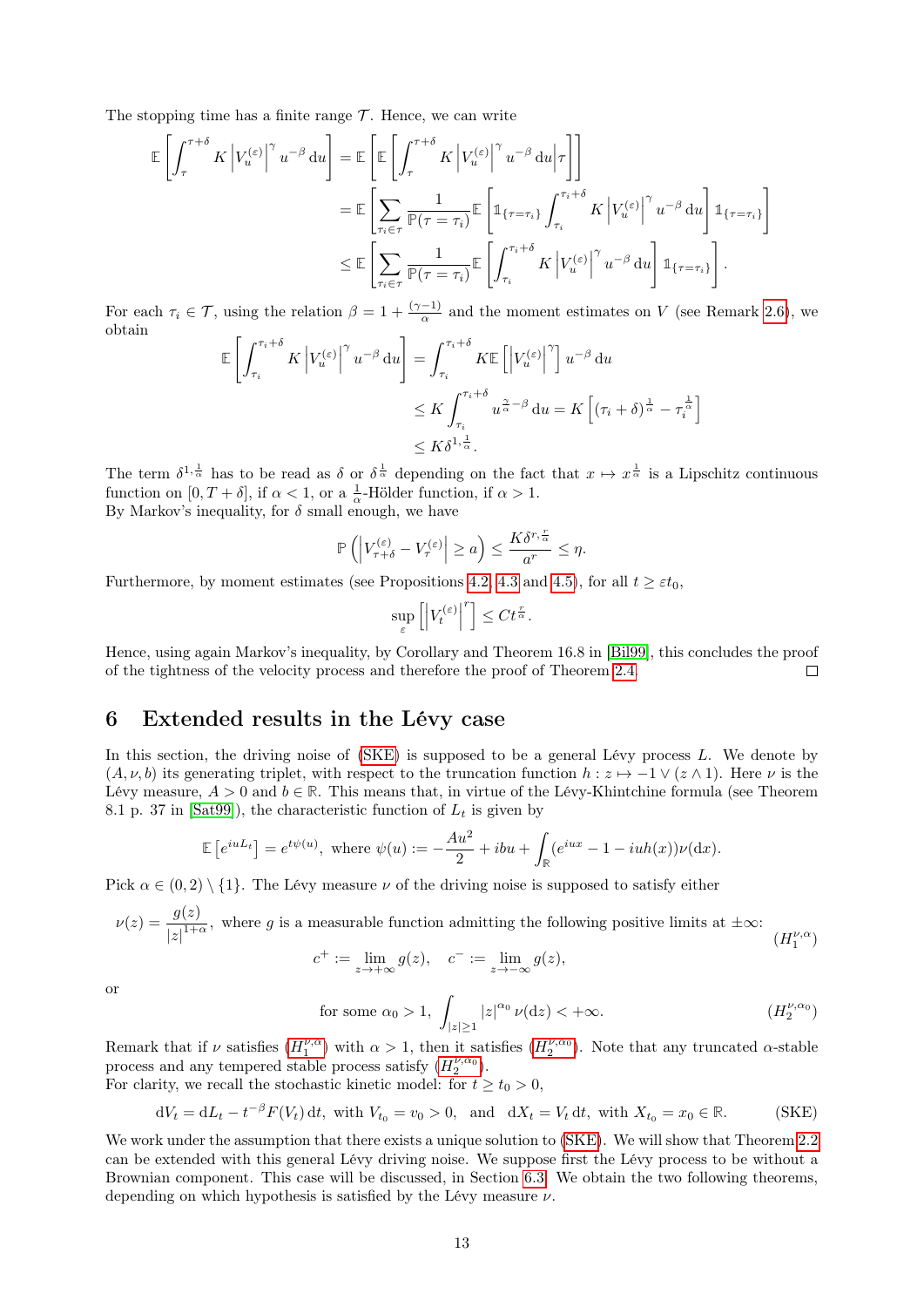**Theorem 6.1.** Consider  $\gamma \in [0, \alpha)$  and  $\beta \ge 0$ . Assume that  $(H_1^{\nu,\alpha})$  $(H_1^{\nu,\alpha})$  $(H_1^{\nu,\alpha})$  and  $(H_{sgn})$  are satisfied and define

$$
p_{\alpha}(\gamma) := \begin{cases} \frac{\gamma}{\alpha}, & \text{if } g \text{ is bounded;} \\ \frac{\gamma}{\alpha}, & \text{if } \alpha \in (0,1); \\ \frac{\gamma}{\alpha}, & \text{if } \alpha \in (1,2), \ \gamma \in [0,1) \text{ and } b = 0; \\ \gamma, & \text{if } \alpha \in [1,2), \ \gamma \in [0,1) \text{ and } b \neq 0; \\ \gamma, & \text{if } \alpha \in (1,2), \ \gamma = 1; \\ \frac{\gamma}{\alpha} + \frac{\gamma}{2}, & \text{if } \alpha \in (1,2), \ \gamma \in (1,\alpha). \end{cases}
$$

Let  $(V_t, X_t)_{t \geq t_0}$  be the solution to [\(SKE\)](#page-2-4).

Then there exist a rate of convergence  $\varepsilon^{\theta}$  and a Lévy process L, given in Proposition [6.3](#page-13-1) (iii)-(v), such that, as  $\varepsilon \to 0$ , if  $\beta > 1 + p_\alpha(\gamma) - \theta$ , in the space  $\mathcal{D}$ ,

$$
(\varepsilon^{\theta} V_{t/\varepsilon}, \varepsilon^{1+\theta} X_{t/\varepsilon})_{t \geq \varepsilon t_0} \quad \Longrightarrow \quad \left( \mathcal{L}_t, \int_0^t \mathcal{L}_s \, \mathrm{d}s \right)_{t > 0}
$$

.

<span id="page-13-2"></span>.

<span id="page-13-0"></span>**Theorem 6.2.** Consider  $\gamma \geq 0$  and  $\beta \geq 0$ . Assume that  $(H_2^{\nu,\alpha_0})$  $(H_2^{\nu,\alpha_0})$  $(H_2^{\nu,\alpha_0})$  is satisfied and define

$$
p_{\alpha_0}(\gamma) := \begin{cases} \gamma, & \text{if } \gamma \in [0,1); \\ \min(\gamma, \frac{\gamma}{\alpha_0} + \frac{\gamma}{2}), & \text{if } \gamma \in [0,1) \text{ and } vF(v) \ge 0; \\ \frac{\gamma}{\alpha_0} + \frac{\gamma}{2}, & \text{if } \gamma \in [1, \alpha_0] \text{ and } vF(v) \ge 0. \end{cases}
$$

Suppose that  $\beta > 1 + p_{\alpha_0}(\gamma) - 1$ . Let  $(V_t, X_t)_{t \geq t_0}$  be the solution to [\(SKE\)](#page-2-4). Then there exists a Lévy process L, given in Proposition [6.3](#page-13-1) (iii), such that, as  $\varepsilon \to 0$ , in the space D,

$$
(\varepsilon V_{t/\varepsilon}, \varepsilon^2 X_{t/\varepsilon})_{t \ge \varepsilon t_0} \quad \Longrightarrow \quad \left( \mathcal{L}_t, \int_0^t \mathcal{L}_s \, \mathrm{d}s \right)_{t > 0}
$$

#### 6.1 Large time behavior of the Lévy driving noise

Since the Lévy noise is no longer self-similar, we need to study its large time behavior. We dedicate this subsection to the study of the convergence in distribution of the rescaled noise  $(L_t^{(\varepsilon)})_{t\geq 0} := (v_{\varepsilon}L_{t/\varepsilon})_{t\geq 0}$ , for a suitable rate  $v_{\varepsilon}$ , tending to 0.

We introduce another assumption on  $\nu$ , which will sometimes be imposed in the sequel:

$$
\nu(\mathrm{d}z) = \frac{g(z)}{|z|^{1+\alpha}} \, \mathrm{d}z, \text{ where } g \text{ is a measurable function with} \int_{1}^{+\infty} \frac{|g(z)-g(-z)|}{z^{\alpha}} \, \mathrm{d}x < +\infty. \tag{H_g}
$$

Inspired from [\[RT11\]](#page-25-13), we get the following result.

<span id="page-13-1"></span>**Proposition 6.3.** Let  $(L_t)_{t>0}$  be a Lévy process having generating triplet  $(A, \nu, b)$ , with respect to the truncation function  $h : z \mapsto -1 \vee (z \wedge 1)$ .

(i) Assume that the Lévy measure satisfies the condition  $(H_1^{\nu,\alpha})$  $(H_1^{\nu,\alpha})$  $(H_1^{\nu,\alpha})$  with  $\alpha = 1, c^+ = c^- = c$  and  $(H_g)$ . Then the process  $(\varepsilon L_{t/\varepsilon})_{t\geq0}$  converges in distribution to the strictly 1-stable Lévy process  $\mathcal L$  generated by  $(0, \nu^*, b^*)$ , where  $b^* := b + \int_1^{+\infty}$  $g(z)-g(-z)$  $\frac{(-1)^{\frac{-q(-z)}{2} (z - h(z)) dz}$  and

$$
\nu^*(dz) := \frac{c \mathbb{1}_{z \neq 0}}{|z|^2} dz.
$$

(ii) Suppose that the Lévy measure satisfies the condition  $(H_1^{\nu,\alpha})$  $(H_1^{\nu,\alpha})$  $(H_1^{\nu,\alpha})$  with  $1 < \alpha < 2$  and  $(H_g)$ . If

$$
b^* := b + \int_1^{+\infty} \frac{g(z) - g(-z)}{z^{1+\alpha}} (z - h(z)) dz \neq 0,
$$

then the process  $(\varepsilon L_{t/\varepsilon})_{t\geq 0}$  converges in distribution to the deterministic Lévy process  $\mathcal L$  generated by  $(0,0,b^*)$ .

(iii) If the Lévy measure satisfies  $(H_2^{\nu,\alpha_0})$  $(H_2^{\nu,\alpha_0})$  $(H_2^{\nu,\alpha_0})$  and  $b^* := b + \int_{|z| \geq 1} (z - h(z)) \nu(\mathrm{d}z) \neq 0$ , then the process  $\left(\varepsilon L_{t/\varepsilon}\right)_{t\geq0}$  converges in distribution to the deterministic Lévy process  $L^*$  generated by  $(0,0,b^*)$ .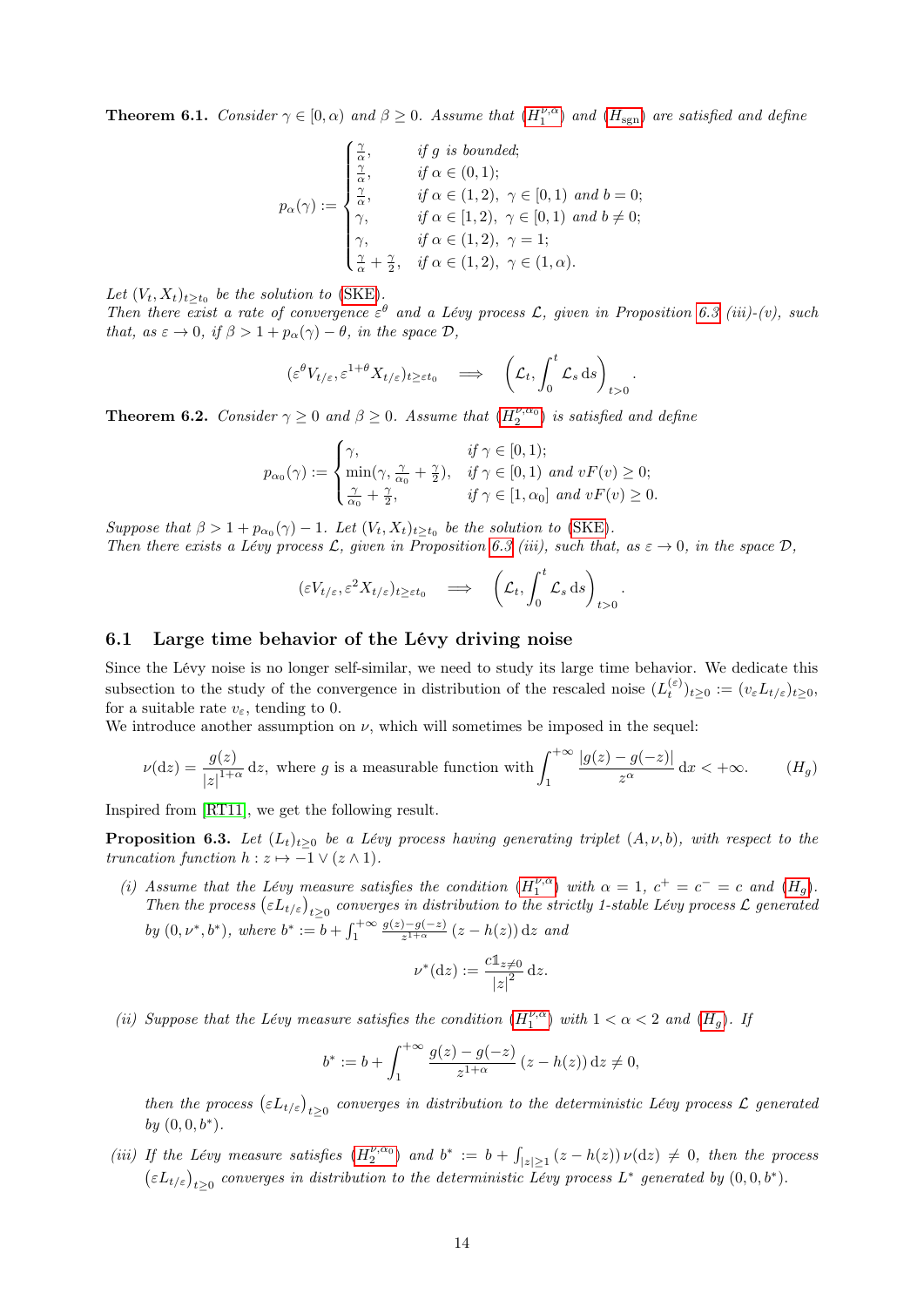(iv) Assuming that  $0 < \alpha < 1$ , if the Lévy measure satisfies the condition  $(H_1^{\nu,\alpha})$  $(H_1^{\nu,\alpha})$  $(H_1^{\nu,\alpha})$ , then the process  $\left(\varepsilon^{1/\alpha} L_{t/\varepsilon}\right)_{t\geq 0}$  converges in distribution to the  $\alpha$ -stable Lévy process  $\mathcal L$  with

$$
\nu^*(dz) := \frac{c^+ \mathbb{1}_{z>0} + c^- \mathbb{1}_{z<0}}{|z|^{1+\alpha}} dz.
$$

(v) Assuming that  $1 < \alpha < 2$  and  $b = 0$ , if the Lévy measure satisfies the condition  $(H_1^{\nu,\alpha})$  $(H_1^{\nu,\alpha})$  $(H_1^{\nu,\alpha})$ , then the process  $(\varepsilon^{1/\alpha} L_{t/\varepsilon})_{t\geq 0}$  converges in distribution to the Lévy process  $\mathcal L$  with measure and center

$$
\nu^*(dz) := \frac{c^+ \mathbb{1}_{z>0} + c^- \mathbb{1}_{z<0}}{|z|^{1+\alpha}} dz, \quad b^* := \int_{\mathbb{R}^*} z \nu^*(dz).
$$

*Proof.* From the Lévy-Khintchine's formula, the generating triplet of  $(L^{(\varepsilon)})_{t\geq 0} := (v_{\varepsilon}L_{t/\varepsilon})_{t\geq 0}$  is given by

$$
A^{\varepsilon} = \frac{v_{\varepsilon}^2}{\varepsilon} A; \tag{32}
$$

for all 
$$
B \in \mathcal{B}(\mathbb{R}), \ \nu^{\varepsilon}(B) = \varepsilon^{-1} \nu(\{z, zv_{\varepsilon} \in B\});
$$
 (33)

$$
b^{\varepsilon} = \frac{v_{\varepsilon}}{\varepsilon} \left[ b + \int_{\mathbb{R}^*} \left( v_{\varepsilon}^{-1} h(v_{\varepsilon} z) - h(z) \right) \nu(\mathrm{d} z) \right]. \tag{34}
$$

Call  $(A^*, \nu^*, b^*)$  the generating triplet of the limiting process  $\mathcal{L}$ . By Corollary 3.6 p. 415 in [\[JS03\]](#page-25-14) and Theorem 14.7 p. 81 in [\[Sat99\]](#page-25-12), we have to check that, as  $\varepsilon \to 0$ ,

<span id="page-14-0"></span>
$$
b^{\varepsilon} \quad \longrightarrow \quad b^*, \tag{35}
$$

<span id="page-14-1"></span>
$$
A^{\varepsilon} + \int_{\mathbb{R}^*} h^2(z) \nu^{\varepsilon}(\mathrm{d}z) \quad \longrightarrow \quad A^* + \int_{\mathbb{R}^*} h^2(z) \nu^*(\mathrm{d}z), \tag{36}
$$

and that for any continuous and bounded function  $f$  which is zero in a neighborhood of zero,

<span id="page-14-2"></span>
$$
\int_{\mathbb{R}^*} f(z) \nu^{\varepsilon}(\mathrm{d}z) \quad \longrightarrow \quad \int_{\mathbb{R}^*} f(z) \nu^*(\mathrm{d}z). \tag{37}
$$

(i) Recall that  $\alpha = 1$  and assume that the Lévy measure  $\nu$  satisfies the conditions  $(H_1^{\nu,\alpha})$  $(H_1^{\nu,\alpha})$  $(H_1^{\nu,\alpha})$  and  $(H_g)$ . To prove [\(35\)](#page-14-0), we write  $b^{\varepsilon}$  as

$$
b^{\varepsilon} = b + \int_0^{+\infty} \frac{g(z) - g(-z)}{z^{1+\alpha}} \left( \varepsilon^{-1} h(\varepsilon z) - h(z) \right) dz.
$$

The dominated convergence theorem can be applied, and we show that it converges to

$$
b^* = b + \int_1^{+\infty} \frac{g(x) - g(-x)}{x^2} (x - h(x)) dx.
$$

Observe that the condition  $(H<sub>g</sub>)$  $(H<sub>g</sub>)$  $(H<sub>g</sub>)$  was only required for this step. Afterwards, note that, using a change of variables,

$$
\int_{\mathbb{R}^*} h^2(z) \nu^{\varepsilon} (dz) = v_{\varepsilon}^{\alpha} \varepsilon^{-1} \int_{\mathbb{R}^*} h^2(z) \frac{g(z v_{\varepsilon}^{-1})}{|z|^{1+\alpha}} dz,
$$

and thus, we can apply the dominated convergence theorem to prove that the last integral converges to

$$
\int_{\mathbb{R}^*} h^2(z) \nu^*(dz).
$$

Let  $f$  be a continuous and bounded function which is zero in a neighborhood of zero, then, using again a change of variables and applying the dominated convergence theorem,

$$
\int_{\mathbb{R}^*} f(z) \nu^{\varepsilon}(\mathrm{d} z) \quad \xrightarrow{\varepsilon \to 0} \quad \int_{\mathbb{R}^*} f(z) \nu^*(\mathrm{d} z).
$$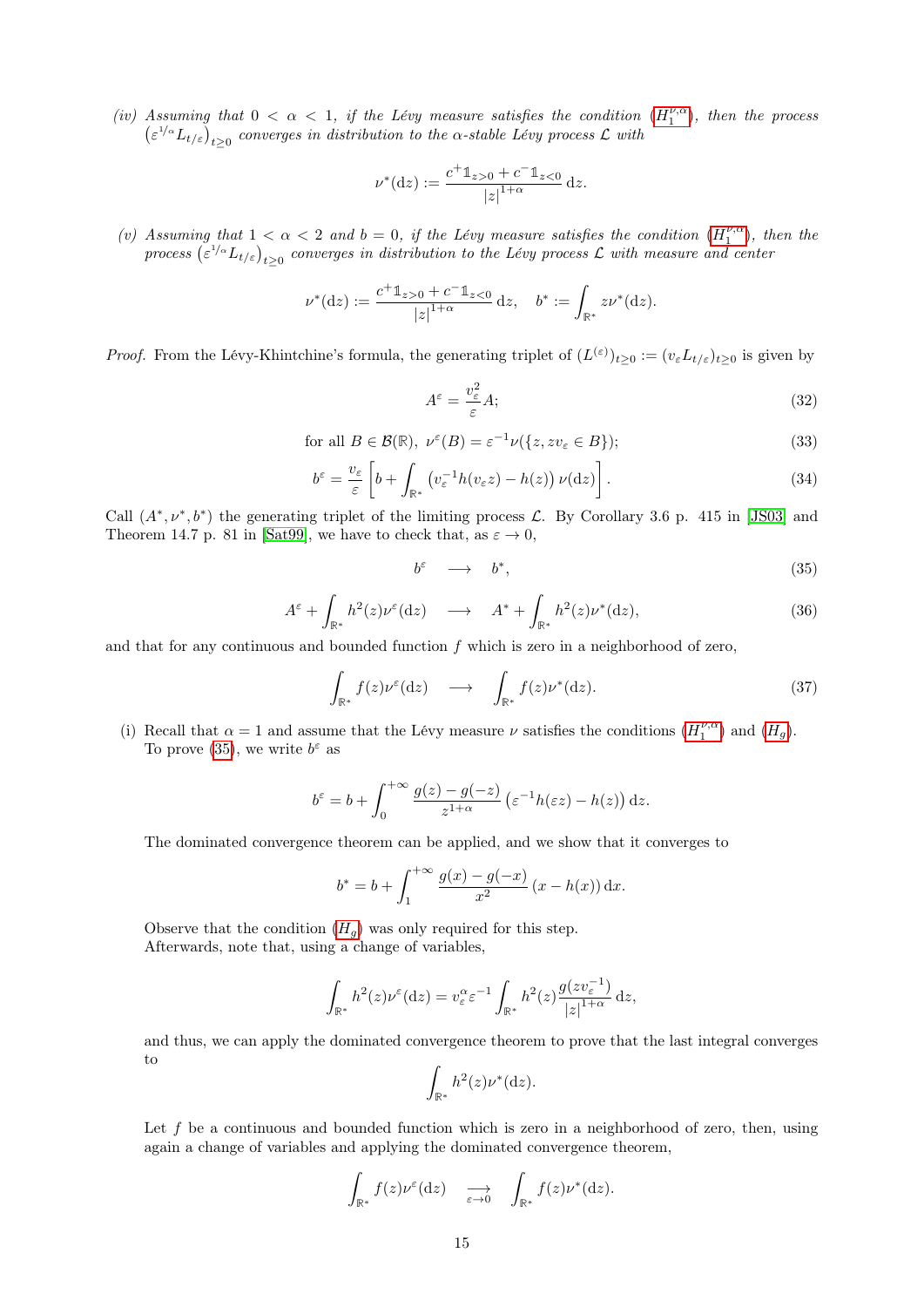- (ii) The proof is similar to the previous one and thus is left to the reader.
- (iii) In this point, we assume that  $(H^{\nu,\alpha_0}_2)$  $(H^{\nu,\alpha_0}_2)$  $(H^{\nu,\alpha_0}_2)$  holds. The convergence [\(35\)](#page-14-0) follows from the dominated convergence theorem. Using the explicit form of the truncation function, we get, for  $v_{\varepsilon} < 1$ ,

<span id="page-15-0"></span>
$$
\int_{\mathbb{R}^*} h^2(z) \nu^{\varepsilon}(\mathrm{d}z) = \int_{\mathbb{R}^*} \varepsilon^{-1} h^2(v_{\varepsilon}z) \nu(\mathrm{d}z)
$$
\n
$$
= \varepsilon \int_{0 < |z| < 1} z^2 \nu(\mathrm{d}z) + \int_{1 \le |z| \le \varepsilon^{-1}} \varepsilon z^2 \nu(\mathrm{d}z) + \int_{|x| > \varepsilon^{-1}} \varepsilon^{-1} \nu(\mathrm{d}z).
$$
\n(38)

Using the property of a Lévy measure, the first term in [\(38\)](#page-15-0) converges to zero, as  $\varepsilon \to 0$ , by assumption. Then, the last two terms in [\(38\)](#page-15-0) are lower than

$$
\varepsilon^{\alpha_0-1} \int_{1<|z|<\varepsilon^{-1}} |z|^{\alpha_0} \nu(\mathrm{d}z) + \varepsilon^{\alpha_0-1} \int_{|z|\geq \varepsilon^{-1}} |z|^{\alpha_0} \nu(\mathrm{d}z),
$$

which converges to zero, when  $\varepsilon$  goes to zero, since  $\alpha_0 > 1$ .

Let f be a continuous and bounded function and assume that there exists  $\delta > 0$  such that  $f(z) = 0$ for all  $|z| \leq \delta$ , thus,

$$
\int_{\mathbb{R}^*} f(z) \nu^{\varepsilon} (dz) = \int_{|z| > \frac{\pi}{\varepsilon}} \varepsilon^{-1} f(v_{\varepsilon} z) \nu(dz) \leq C \varepsilon^{\alpha_0 - 1} \int_{|z| > \frac{\pi}{\varepsilon}} |z|^{\alpha_0} \nu(dz).
$$

This vanishes, as  $\varepsilon \to 0$ .

(iv) Take  $0 < \alpha < 1$ .

Using the explicit form of  $h$ , giving in Proposition [6.3,](#page-13-1) we have,

$$
b^{\varepsilon} = \varepsilon^{\frac{1}{\alpha}-1}b + \int_{-\infty}^{-\varepsilon^{-\frac{1}{\alpha}}} [\varepsilon^{\frac{1}{\alpha}-1} - \varepsilon^{-1}] \nu(\mathrm{d}z) + \int_{\varepsilon^{-\frac{1}{\alpha}}}^{+\infty} [\varepsilon^{-1} - \varepsilon^{\frac{1}{\alpha}-1}] \nu(\mathrm{d}z)
$$

$$
+ \varepsilon^{\frac{1}{\alpha}-1} \int_{-\varepsilon^{-\frac{1}{\alpha}}}^{-1} (z+1)\nu(\mathrm{d}z) + \varepsilon^{\frac{1}{\alpha}-1} \int_{1}^{\varepsilon^{-\frac{1}{\alpha}}} (z-1)\nu(\mathrm{d}z).
$$

Since g has finite limits at infinity, for any  $\delta > 0$ , we can choose  $\eta > 1$  big enough so that  $|g(z) - c^+|$ δ for  $z \geq η$ , and  $|g(z) - c^-| < δ$  for  $z \leq -η$ . Hence,

$$
\limsup_{\varepsilon \to 0} \varepsilon^{\frac{1}{\alpha} - 1} \int_{1}^{\varepsilon^{-\frac{1}{\alpha}}} (z - 1) \nu(\mathrm{d}z) = \limsup_{\varepsilon \to 0} \varepsilon^{\frac{1}{\alpha} - 1} \int_{\eta}^{\varepsilon^{-\frac{1}{\alpha}}} (z - 1) \nu(\mathrm{d}z)
$$
\n
$$
\leq \limsup_{\varepsilon \to 0} \varepsilon^{\frac{1}{\alpha} - 1} (c^{+} + \delta) \int_{\eta}^{\varepsilon^{-\frac{1}{\alpha}}} \frac{x - 1}{x^{1 + \alpha}} \, \mathrm{d}x = \frac{c^{+} + \delta}{1 - \alpha}.
$$

Similarly,

$$
\liminf_{\varepsilon \to 0} \varepsilon^{\frac{1}{\alpha} - 1} \int_{1}^{\varepsilon^{-\frac{1}{\alpha}}} (z - 1) \nu(\mathrm{d}z) = \liminf_{\varepsilon \to 0} \varepsilon^{\frac{1}{\alpha} - 1} \int_{\eta}^{\varepsilon^{-\frac{1}{\alpha}}} (z - 1) \nu(\mathrm{d}z)
$$
\n
$$
\geq \liminf_{\varepsilon \to 0} \varepsilon^{\frac{1}{\alpha} - 1} (c^{+} - \delta) \int_{\eta}^{\varepsilon^{-\frac{1}{\alpha}}} \frac{z - 1}{z^{1 + \alpha}} \, \mathrm{d}z = \frac{c^{+} - \delta}{1 - \alpha}.
$$

The choice of  $\delta$  being arbitrary, we get

$$
\lim_{\varepsilon \to 0} \varepsilon^{\frac{1}{\alpha} - 1} \int_1^{\varepsilon^{-\frac{1}{\alpha}}} (z - 1) \nu(\mathrm{d}z) = \frac{c^+}{1 - \alpha}.
$$

If  $\varepsilon$  is small enough, then we can upper bound

$$
\limsup_{\varepsilon \to 0} \int_{\varepsilon^{-\frac{1}{\alpha}}}^{+\infty} [\varepsilon^{-1} - \varepsilon^{\frac{1}{\alpha}-1}] \nu(\mathrm{d}z) \leq \limsup_{\varepsilon \to 0} (\varepsilon^{-1} - \varepsilon^{\frac{1}{\alpha}-1})(c^+ + \delta) \nu([\varepsilon^{-\frac{1}{\alpha}}, +\infty))
$$

$$
= \limsup_{\varepsilon \to 0} (1 - \varepsilon^{\frac{1}{\alpha}}) \frac{c^+ + \delta}{\alpha} = \frac{c^+ + \delta}{\alpha}.
$$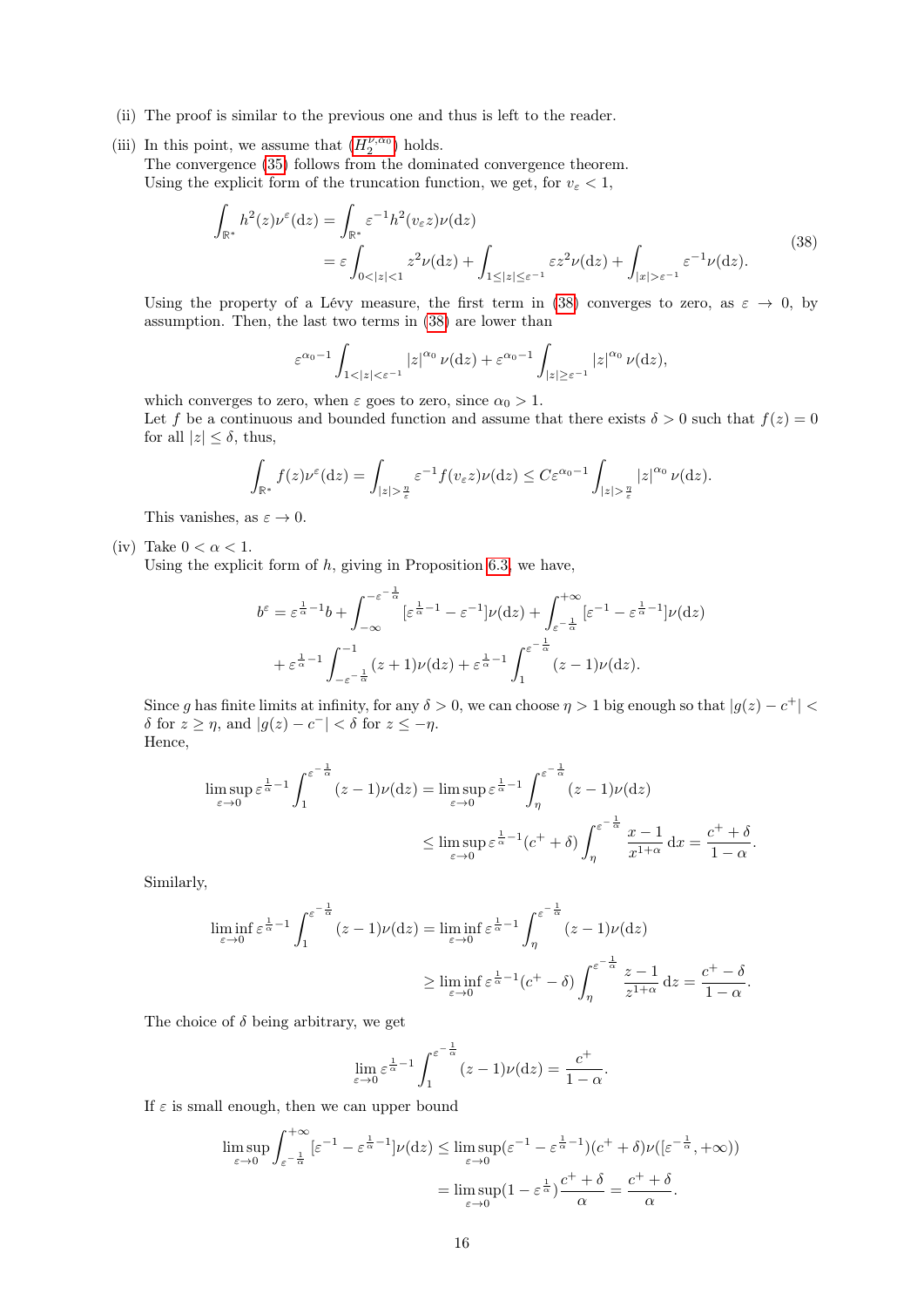Moreover,

$$
\liminf_{\varepsilon \to 0} \int_{\varepsilon^{-\frac{1}{\alpha}}}^{+\infty} \left[\varepsilon^{-1} - \varepsilon^{\frac{1}{\alpha}-1}\right] \nu(\mathrm{d}z) \geq \liminf_{\varepsilon \to 0} \left(\varepsilon^{-1} - \varepsilon^{\frac{1}{\alpha}-1}\right) \left(\varepsilon^{+} - \delta\right) \nu\left(\left[\varepsilon^{-\frac{1}{\alpha}}, +\infty\right]\right)
$$
\n
$$
= \liminf_{\varepsilon \to 0} \left(1 - \varepsilon^{\frac{1}{\alpha}}\right) \frac{c^{+} - \delta}{\alpha} = \frac{c^{+} - \delta}{\alpha}.
$$

Similarly, this leads to

$$
\lim_{\varepsilon \to 0} \varepsilon^{\frac{1}{\alpha} - 1} \int_{-\varepsilon^{-\frac{1}{\alpha}}}^{-1} (z - 1) \nu(\mathrm{d}z) = -\frac{c^{-}}{1 - \alpha}
$$

,

.

and,

$$
\lim_{\varepsilon \to 0} \int_{-\infty}^{-\varepsilon^{-\frac{1}{\alpha}}}[{\varepsilon}^{\frac{1}{\alpha}-1} - {\varepsilon}^{-1}] \nu(\mathrm{d}z) = -\frac{c^-}{\alpha}
$$

Hence, we obtain

$$
\lim_{\varepsilon \to 0} b^{\varepsilon} = \frac{c^+ - c^-}{\alpha (1 - \alpha)}.
$$

Since,  $\int_{\mathbb{R}^*} h(z) \nu^*(dz) = \frac{c^+ - c^-}{\alpha(1 - \alpha)}$  $\frac{c^+ - c}{\alpha(1-\alpha)}$ , the drift coefficient of the limiting process equals zero. The proof of  $(36)$  and  $(37)$  are identical to the one done in  $(i)$ .

(v) Take  $1 < \alpha < 2$  and assume that  $b = 0$ . After a change of variables, we can apply the dominated convergence theorem to

$$
b^{\varepsilon} = \int_{\mathbb{R}^*} \left( h(y) - \varepsilon^{\frac{1}{\alpha}} h(y \varepsilon^{-\frac{1}{\alpha}}) \right) \frac{g(y \varepsilon^{-\frac{1}{\alpha}})}{|y|^{1+\alpha}} dy.
$$

The proof of  $(36)$  and  $(37)$  are identical to the one done in  $(i)$ .

 $\Box$ 

### 6.2 Proofs of Theorems [6.1](#page-12-0) and [6.2](#page-13-0)

In this section, we suppose that  $\beta > 1 + p_{\alpha}(\gamma) - \theta$ , where  $\theta$  is the exponent of the rate of convergence given in Proposition [6.3](#page-13-1) and  $p_{\alpha}(\gamma)$  is given in the statement of Theorems [6.1](#page-12-0) and [6.2.](#page-13-0) Recall that  $(V_t)_{t>t_0}$ is a solution of [\(SKE\)](#page-2-4).

#### <span id="page-16-1"></span>6.2.1 Moment estimates of the velocity process

As in Section [4,](#page-3-0) we will show that there exists a constant  $C_{\gamma,\kappa,\beta,t_0}$  such that

$$
\forall t \ge t_0, \ \mathbb{E}\left[|V_t|^{\kappa}\right] \le C_{\gamma,\kappa,\beta,t_0,b} t^{p_{\alpha}(\gamma,\kappa)},\tag{39}
$$

where  $p_{\alpha}(\gamma, \kappa)$  has to be detailed.

**Proposition 6.4.** Pick  $\alpha \in (0,1)$ . Assume  $(H_1^{\nu,\alpha})$  $(H_1^{\nu,\alpha})$  $(H_1^{\nu,\alpha})$  and  $(H_{sgn})$ . For any  $\gamma$ ,  $\beta$ , the explosion time  $\tau_{\infty}$  is a.s. infinite and for all  $\kappa \in [0, \alpha)$ , there exists  $C_{\kappa, t_0, b}$  such that, we have

$$
\forall t \ge t_0, \ \mathbb{E}\left[|V_t|^{\kappa}\right] \le C_{\kappa, t_0, b} t^{\frac{\kappa}{\alpha}}, \ \text{or equivalently } p_{\alpha}(\gamma, \kappa) = \frac{\kappa}{\alpha}.
$$

*Proof.* The proof is analogous to the proof of Proposition [4.2.](#page-3-6) The term  $\int_{t_0}^t bf'_n(V_s) ds$  is bounded by  $|b|t$ since  $||f_n'||_{\infty} \leq 1$ . Moreover, since  $\nu$  satisfies  $(H_1^{\nu,\alpha})$  $(H_1^{\nu,\alpha})$  $(H_1^{\nu,\alpha})$  with  $\alpha < 1$ , the process  $L_t^+ := \sum_{s \leq t} |\Delta L_s|$  satisfies the conditions of Theorem 3.1 c) in [\[DS15\]](#page-24-7). Thus, for all  $\kappa \in [0, \alpha)$ , for all  $t \ge t_0$ ,

$$
\mathbb{E}\left[\left|L_t^+\right|^{\kappa}\right] \leq C_{t_0,\kappa} t^{\frac{\kappa}{\alpha}}.
$$

<span id="page-16-0"></span>The estimates for V follows.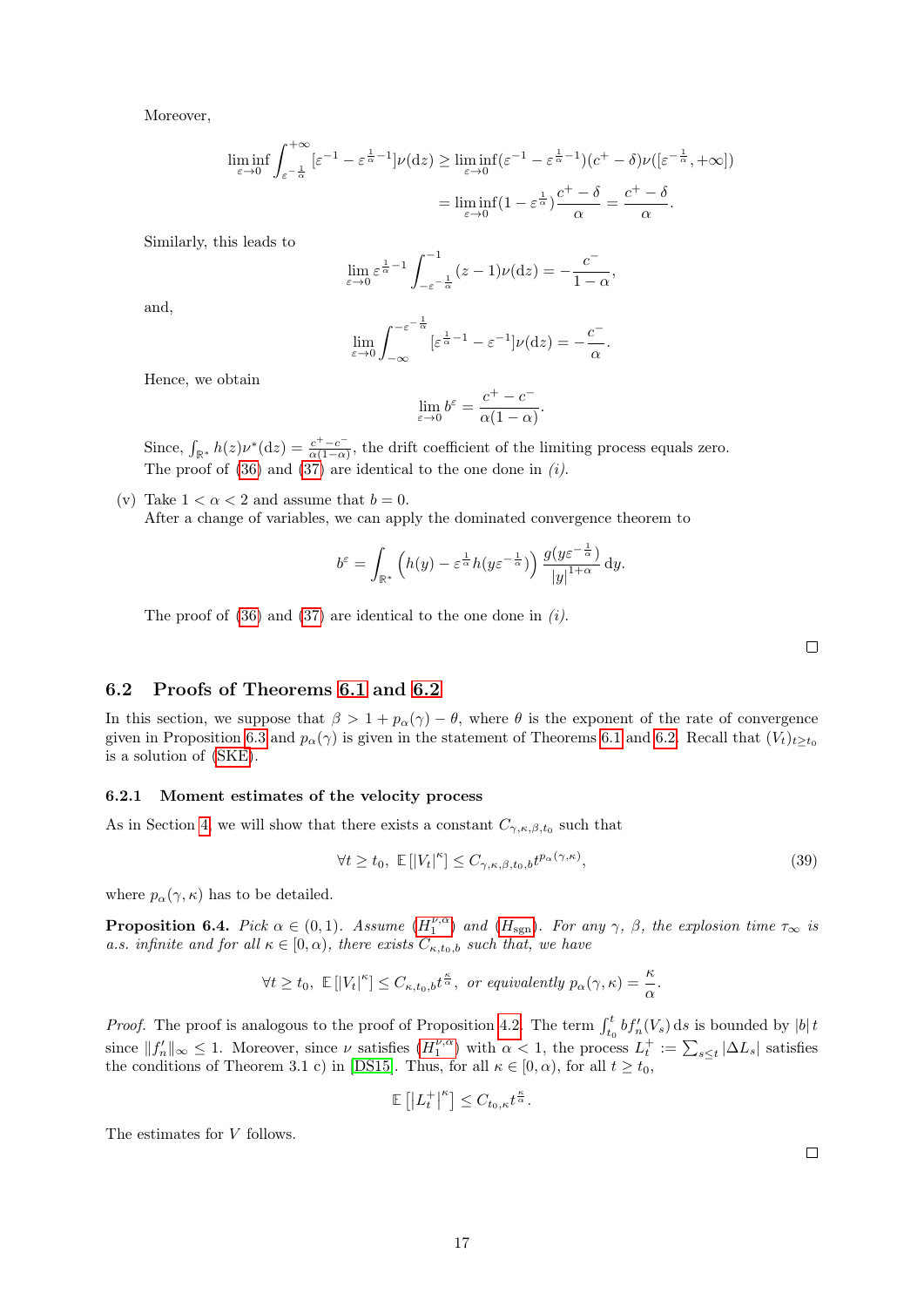**Proposition 6.5.** Assume either  $(H_2^{\nu,\alpha_0})$  $(H_2^{\nu,\alpha_0})$  $(H_2^{\nu,\alpha_0})$  or  $(H_1^{\nu,\alpha})$  with  $\alpha \in (1,2)$ . For any  $\gamma \in [0,1)$  and any  $\beta \in \mathbb{R}$ the explosion time  $\tau_{\infty}$  is a.s. infinite and for all  $\kappa \in [0,1]$ , there exists  $C_{\gamma,\kappa,\beta,t_0}$  and  $C_{\gamma,t_0}$  such that under  $(H_1^{\nu,\alpha})$  $(H_1^{\nu,\alpha})$  $(H_1^{\nu,\alpha})$ , we have

<span id="page-17-0"></span>
$$
\forall t \ge t_0, \mathbb{E} \left[ \left| V_t \right|^{\kappa} \right] \le C_{\gamma,\kappa,\beta,t_0} t^{\frac{\kappa}{\alpha}} + C_{\gamma,t_0} \left| b \right|^{\kappa} t^{\kappa}.
$$
\n
$$
\tag{40}
$$

Or equivalently  $p_{\alpha}(\gamma, \kappa) = \frac{\kappa}{\alpha}$  if  $b = 0$ , and  $p_{\alpha}(\gamma, \kappa) = \kappa$ , else. And under  $(H_2^{\nu,\alpha_0})$  $(H_2^{\nu,\alpha_0})$  $(H_2^{\nu,\alpha_0})$ , there exists  $C_{\gamma,\kappa,\beta,t_0,b}$  such that we have

$$
\forall t \ge t_0, \ \mathbb{E}\left[|V_t|^{\kappa}\right] \le C_{\gamma,\kappa,\beta,t_0,b} t^{\kappa}.
$$

Proof. We explain the differences with respect to the proof of Proposition [4.3.](#page-4-2) Under each hypothesis on the Lévy measure  $\nu$ , the Lévy process has a first finite moment. We write  $L_t$  as the sum  $bt + L_t$ , where L is the Lévy process without the drift part. We get,

$$
\mathbb{E}\left[\left|V_{(t\wedge\tau_r)-}\right|\right] \leq C_{t_0} \left|b\right| t + \mathbb{E}\left[\left|\widehat{L}_{(t\wedge\tau_r)-}\right|\right] + K \int_{t_0}^t s^{-\beta} \mathbb{E}\left[\left|V_{s\wedge\tau_r}\right|\right]^\gamma \mathrm{d}s.
$$

The proof of Theorem 3.1 (a) p. 3861 in [\[DS15\]](#page-24-7) can be adapted to estimate the moment of the Lévy process stopped at the stopping time  $\tau_r$ , given by [\(3\)](#page-3-4).

(i) If the Lévy measure  $\nu$  satisfies  $(H_1^{\nu,\alpha})$  $(H_1^{\nu,\alpha})$  $(H_1^{\nu,\alpha})$  with  $1 < \alpha < 2$ , then it satisfies the conditions of Theorem 3.1 (a) and (c) in [\[DS15\]](#page-24-7). Thus, for all  $\kappa \in [0,1]$ , there exists  $C_{t_0,\kappa}$  such that, for all  $t \ge t_0$ ,

$$
\mathbb{E}\left[\left|\widehat{L}_{(t\wedge\tau_r)-}\right|^{\kappa}\right] \leq C_{t_0,\kappa}t,
$$

and,

$$
\mathbb{E}\left[\left|\widehat{L}_t\right|^{\kappa}\right] \leq C_{t_0,\kappa} t^{\frac{\kappa}{\alpha}}.
$$

(ii) If the Lévy measure  $\nu$  satisfies  $(H_2^{\nu,\alpha_0})$  $(H_2^{\nu,\alpha_0})$  $(H_2^{\nu,\alpha_0})$ , then it satisfies the conditions of Theorem 3.1 (a) in [\[DS15\]](#page-24-7). Thus, for all  $\kappa \in [0, 1]$ , there exists  $C_{t_0, \kappa}$  such that, for all  $t \geq t_0$ ,

$$
\mathbb{E}\left[\left|\widehat{L}_{(t\wedge\tau_r)-}\right|^{\kappa}\right] \leq C_{t_0,\kappa}t.
$$

Applying again the Gronwall-type lemma (see Lemma [A.1\)](#page-21-0) and Fatou's lemma, for  $\beta \neq 1$ , we end up with

$$
\forall t \geq t_0, \ \mathbb{E}\left[\left|V_{(t \wedge \tau_r)}\right| \right] \leq C_{\gamma} \left[C_{t_0, b}t + \left(\frac{1-\gamma}{1-\beta}K(t^{1-\beta}-t_0^{1-\beta})\right)^{\frac{1}{1-\gamma}}\right].
$$

The case  $\beta = 1$  can be done in a similar manner.

We conclude that the explosion time of  $V$  is a.s. infinite. To refine the estimates under the hypothesis  $(H_1^{\nu,\alpha})$  $(H_1^{\nu,\alpha})$  $(H_1^{\nu,\alpha})$ , we apply again the Gronwall-type lemma to

$$
\mathbb{E}\left[|V_t|\right] \leq C_{t_0} \, |b| \, t + \mathbb{E}\left[\left|\widehat{L}_t\right|\right] + K \int_{t_0}^t s^{-\beta} \mathbb{E}\left[|V_s|\right]^\gamma \mathrm{d}s.
$$

This proves [\(40\)](#page-17-0) since  $\frac{\gamma - 1}{\alpha} + 1 - \beta \le 0$ .

**Proposition 6.6.** Assume that for all  $v \in \mathbb{R}$ ,  $vF(v) \ge 0$ . Pick  $\gamma \in \mathbb{R}$  and  $\beta \in \mathbb{R}$ . For each of the following cases, the explosion time  $\tau_{\infty}$  is a.s. infinite.

(i) Assume  $(H_1^{\nu,\alpha})$  $(H_1^{\nu,\alpha})$  $(H_1^{\nu,\alpha})$  holds with a bounded function g and  $\alpha \in [1,2)$ , there exists  $C_{\kappa,t_0}$  such that

<span id="page-17-1"></span>for 
$$
\kappa \in (0, \alpha)
$$
,  $\forall t \ge t_0$ ,  $\mathbb{E}[|V_t|^{\kappa}] \le C_{\kappa, t_0} t^{\frac{\kappa}{\alpha}}$ , or equivalently  $p_{\alpha}(\gamma, \kappa) = \frac{\kappa}{\alpha}$ . (41)

(ii) Assume  $(H_1^{\nu,\alpha})$  $(H_1^{\nu,\alpha})$  $(H_1^{\nu,\alpha})$  holds with  $\alpha \in [1,2)$ . Then,

for  $\kappa \in [0,1]$  (resp.  $\kappa \in [0,1)$ , if  $\alpha = 1$ ), there exists  $C_{\kappa,t_0}$  such that

<span id="page-17-2"></span>
$$
\forall t \ge t_0, \ \mathbb{E}\left[|V_t|^{\kappa}\right] \le C_{\kappa, t_0} t^{\kappa}, \ \text{or equivalently } p_{\alpha}(\gamma, \kappa) = \kappa; \tag{42}
$$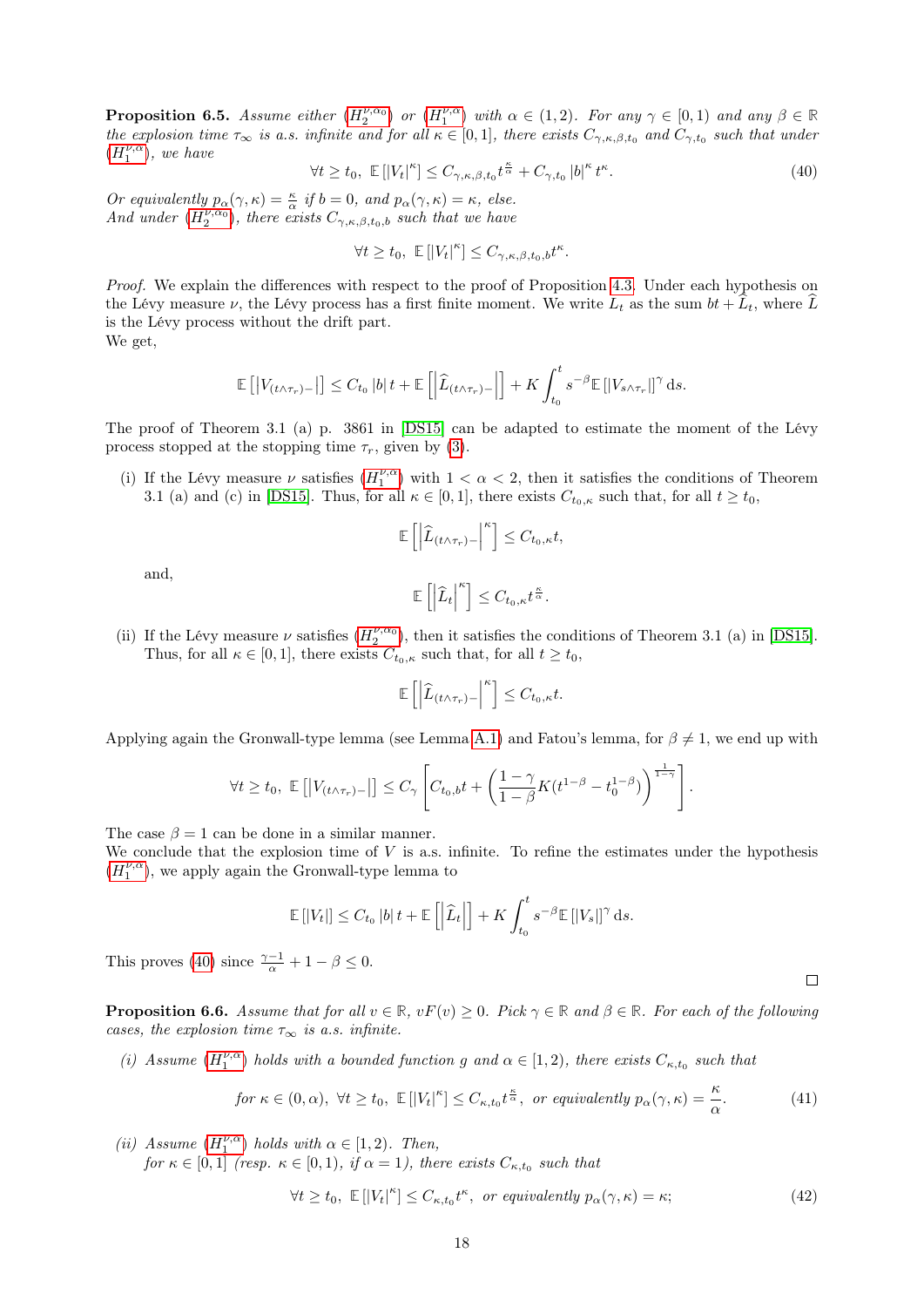for  $\kappa \in (1, \alpha)$ ,  $\gamma \in [0, 1)$  and  $b = 0$ , there exists  $C_{\kappa, t_0}$  such that

<span id="page-18-1"></span>
$$
\forall t \ge t_0, \ \mathbb{E}\left[|V_t|^{\kappa}\right] \le C_{\kappa, t_0} t^{\frac{3\kappa}{2\alpha}}, \ \text{or equivalently } p_\alpha(\gamma, \kappa) = \frac{3\kappa}{2\alpha};\tag{43}
$$

for  $\kappa \in (1, \alpha)$ , there exists  $C_{\kappa,t_0}$  such that

<span id="page-18-2"></span>
$$
\forall t \ge t_0, \ \mathbb{E}\left[\left|V_t\right|^{\kappa}\right] \le C_{\kappa, t_0} t^{\frac{\kappa}{\alpha} + \frac{\kappa}{2}}, \text{ or equivalently } p_{\alpha}(\gamma, \kappa) = \frac{\kappa}{\alpha} + \frac{\kappa}{2}.
$$
 (44)

(iii) Assume  $(H_2^{\nu,\alpha_0})$  $(H_2^{\nu,\alpha_0})$  $(H_2^{\nu,\alpha_0})$ . Then, for  $\kappa \in [0,1]$ , there exists  $C_{\kappa,t_0}$  such that,

<span id="page-18-0"></span>
$$
\forall t \ge t_0, \ \mathbb{E}\left[|V_t|^{\kappa}\right] \le C_{\kappa, t_0} t^{\kappa}, \ \text{or equivalently } p(\gamma, \kappa) = \kappa; \tag{45}
$$

for  $\kappa \in [0, \alpha_0]$ , there exists  $C_{\kappa,t_0}$  such that

<span id="page-18-3"></span>
$$
\forall t \ge t_0, \ \mathbb{E}\left[|V_t|^{\kappa}\right] \le C_{\kappa, t_0} t^{\frac{\kappa}{\alpha_0} + \frac{\kappa}{2}}, or \ equivalently \ p(\gamma, \kappa) = \frac{\kappa}{\alpha_0} + \frac{\kappa}{2}.
$$
 (46)

Proof. We highlight only the differences with respect to the proof of Proposition [4.5.](#page-5-0) In the following, we assume that  $\alpha \neq 1$ , the proof is similar for  $\alpha = 1$ .

STEP A. Assume  $(H_1^{\nu,\alpha})$  $(H_1^{\nu,\alpha})$  $(H_1^{\nu,\alpha})$  holds with a bounded function g.

STEP A1. Pick  $\kappa \in [0,1]$ . We adapt the estimates of the Itô's formula's terms. There is an additional term in [\(9\)](#page-5-5), given, for  $t \ge t_0$ , by

$$
\int_{t_0}^t \mathbb{1}_{\{s \le \tau_r\}} f'(V_s) b \, \mathrm{d} s.
$$

If g is a bounded function, the other terms of  $(9)$  can be estimated in the same way, and  $(4)$  becomes

$$
\mathbb{E}\left[|V_{t\wedge\tau_r}|^{\kappa}\right] \leq \mathbb{E}\left[f(V_{t_0})\right] + t^{\frac{\kappa}{\alpha}+1-\frac{1}{\alpha}}\kappa\left|b\right| + t^{\frac{\kappa}{\alpha}}\sup_{\mathbb{R}}\left|g\right| \times \left(\kappa\frac{a_+-a_-}{\alpha-1} + \frac{a_++a_-}{\alpha} + \frac{a_++a_-}{\alpha-\kappa} + \frac{1}{2}\kappa(3-\kappa)\frac{a_++a_-}{2-\alpha}\right) \leq C_{\kappa,t_0,b}t^{\frac{\kappa}{\alpha}}.\tag{47}
$$

This gives the proof of [\(41\)](#page-17-1) for  $\kappa \in [0,1]$ .

STEP A2. Pick  $\kappa \in (1, \alpha)$ . We estimate R, given by [\(11\)](#page-5-3) in another way. The inequality [\(21\)](#page-7-3) becomes

$$
\mathbb{E}\left[|V_{t\wedge\tau_{r}}|^{k}\right] \leq \mathbb{E}\left[f(V_{t\wedge\tau_{r}})\right] \leq \mathbb{E}\left[f(V_{t_{0}})\right] + t\left(C_{\kappa}\frac{a_{+}+a_{-}}{\alpha-\kappa}\xi^{\frac{\kappa}{\alpha}-1} + \frac{1}{2}\kappa(3-\kappa)\eta^{\frac{\kappa}{2}-1}\frac{a_{+}+a_{-}}{2-\alpha}\xi^{\frac{2}{\alpha}-1}\right) + \kappa\left(\frac{a_{+}-a_{-}}{\alpha-1}\xi^{\frac{1}{\alpha}-1} + |b|\right)\int_{t_{0}}^{t}\mathbb{E}\left[|V_{s}|^{\kappa-1}\right]ds + C_{\kappa}\frac{a_{+}+a_{-}}{\alpha-\frac{\kappa}{2}}\xi^{\frac{\kappa}{2\alpha}-1}\int_{t_{0}}^{t}\mathbb{E}\left[|V_{s}|^{\frac{\kappa}{2}}\right]ds. \tag{48}
$$

The inequality [\(41\)](#page-17-1) follows as in the proof of Proposition [4.5.](#page-5-0) STEP B. When working under  $(H_2^{\nu,\alpha_0})$  $(H_2^{\nu,\alpha_0})$  $(H_2^{\nu,\alpha_0})$ , we will pick  $\kappa \leq \alpha_0$  during the proof. Assume either  $(H_1^{\nu,\alpha})$  holds with an unbounded function g or  $(H_2^{\nu,\alpha_0})$  $(H_2^{\nu,\alpha_0})$  $(H_2^{\nu,\alpha_0})$  holds, then we are not able to estimate the following terms

$$
\int_{|z|>\xi^{\frac{1}{\alpha}}} z\nu(\mathrm{d}z), \quad \int_{0<|z|<\xi^{\frac{1}{\alpha}}}|z|^{k}\,\nu(\mathrm{d}z), \text{ and } \int_{|z|\geq \xi^{\frac{1}{\alpha}}}|z|^{k}\,\nu(\mathrm{d}z).
$$

Hence, we apply the same proof scheme with small and big jumps sliced at 1. STEP B1. This leads to a similar bound as in  $(4)$ :

$$
\mathbb{E}[|V_{t\wedge\tau_r}|^{\kappa}] \leq \mathbb{E}[f(V_{t\wedge\tau_r})] \leq \mathbb{E}[f(V_{t_0})] + \int_{t_0}^t |b| \mathbb{E}[|f'(V_{s\wedge\tau_r})|] ds + \mathbb{E}[t\wedge\tau_r] \times
$$

$$
\left(\eta^{\kappa/2}\nu(|z|\geq 1) + \int_{|z|\geq 1} |z|^{\kappa}\nu(\mathrm{d}z) + \frac{1}{2}\kappa(3-\kappa)\eta^{\frac{\kappa}{2}-1}\int_{0<|z|<1} z^2\nu(\mathrm{d}z)\right) \leq C_{\kappa,t_0}t.
$$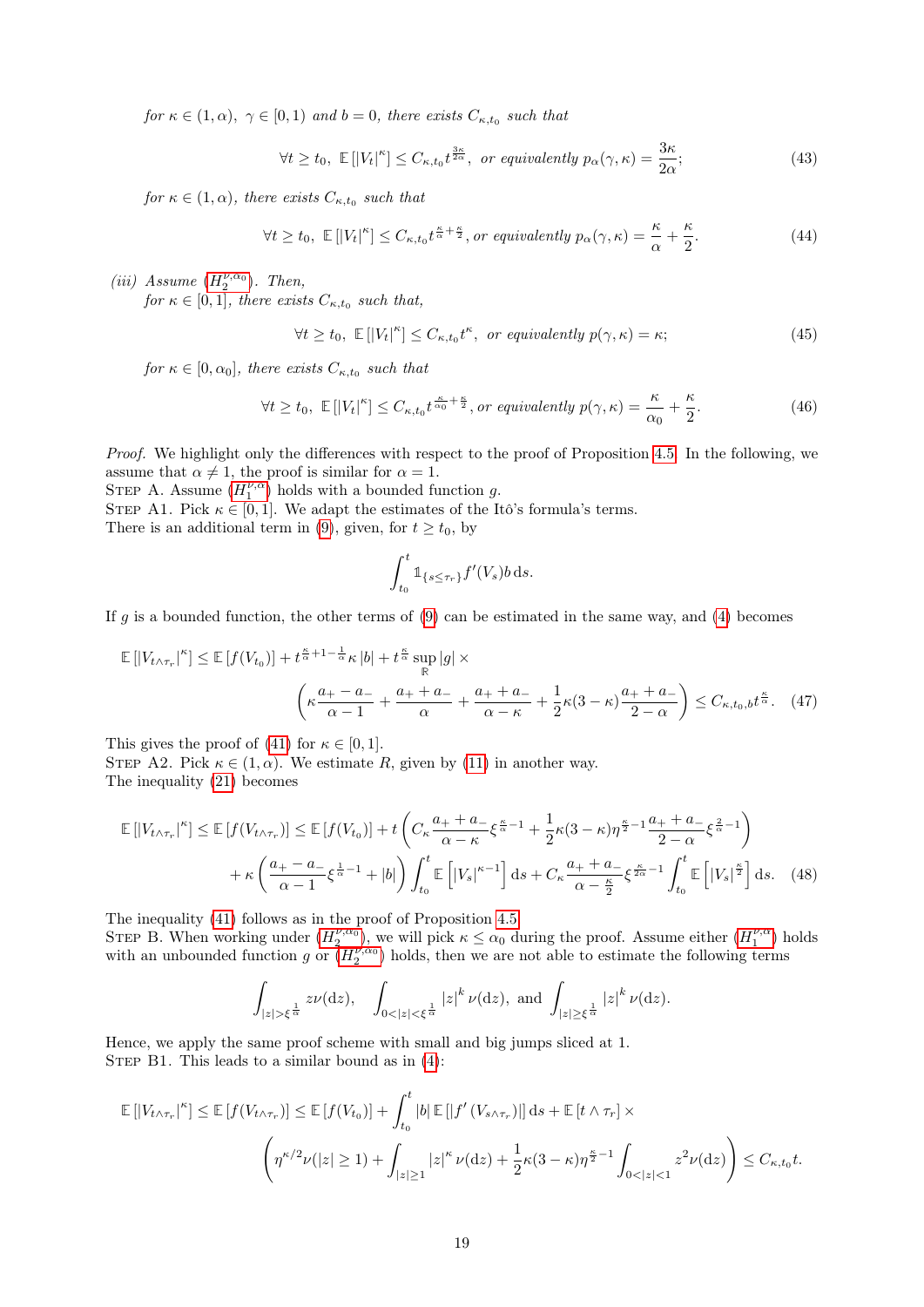By Jensen's inequality, we can deduce [\(42\)](#page-17-2) and [\(45\)](#page-18-0). STEP B2. Pick  $\kappa \in (1, \alpha)$ . We estimate R, given by [\(11\)](#page-5-3) in another way. By classical Hölder inequality,

<span id="page-19-0"></span>
$$
\int_{|z|\geq 1} |f(V_s+z) - f(V_s)| \, \nu(\mathrm{d}z) \leq \int_{|z|\geq 1} \left| 2zV_s + z^2 \right|^{\frac{\kappa}{2}} \nu(\mathrm{d}z) \leq C(1+|V_s|^{\frac{\kappa}{2}}) \int_{|z|\geq 1} |z|^{\kappa} \, \nu(\mathrm{d}z) \tag{49}
$$

The last integral is finite. Gathering [\(16\)](#page-6-2), [\(49\)](#page-19-0) and then using [\(42\)](#page-17-2), [\(45\)](#page-18-0) or Proposition [6.5,](#page-16-0)

$$
\mathbb{E}\left[\left|V_{t\wedge\tau_r}\right|^{\kappa}\right] \leq \mathbb{E}\left[f(V_{t\wedge\tau_r})\right] \leq C_{\kappa,t_0}t + C\int_{t_0}^t \mathbb{E}\left[\left|V_s\right|^{\frac{\kappa}{2}}\right]ds + \int_{t_0}^t \left|b\right| \mathbb{E}\left[\left|V_s\right|^{\kappa-1}\right]ds.
$$

Taking  $r \to +\infty$ , we can conclude that  $p_{\alpha}(\gamma, \kappa) = 1 + p_{\alpha}(\gamma, \kappa/2)$ .

STEP B3. We refine the estimates. Fix  $\kappa \in [0, \alpha)$ . There exists  $\varepsilon_1$  such that  $\kappa \leq \alpha - \varepsilon$  and  $\alpha - \varepsilon > 1$ . Hence, we can write

$$
\mathbb{E}\left[\left|V_t\right|^{\alpha-\varepsilon}\right] \leq C_{\kappa,t_0} t^{1+p_\alpha(\gamma,(\alpha-\varepsilon)/2)}.
$$

Using Jensen's inequality, we get

$$
\mathbb{E}\left[\left|V_t\right|^{\kappa}\right] \leq C_{\kappa,t_0} t^{\frac{\kappa}{\alpha-\varepsilon}\left(1+p_\alpha(\gamma,(\alpha-\varepsilon)/2)\right)}.
$$

and it suffices to let  $\varepsilon \to 0$  to conclude. This concludes the proof of [\(43\)](#page-18-1) and [\(44\)](#page-18-2) The last step is identical under  $(H_1^{\nu,\alpha})$  $(H_1^{\nu,\alpha})$  $(H_1^{\nu,\alpha})$  and can be done with  $\alpha_0$  instead of  $\alpha-\varepsilon$ , under  $(H_2^{\nu,\alpha_0})$ . This concludes the proof of [\(46\)](#page-18-3).  $\Box$ 

#### 6.2.2 Proofs of Theorems [6.1](#page-12-0) and [6.2](#page-13-0)

We are now in position to give the proofs of Theorems [6.1](#page-12-0) and [6.2.](#page-13-0) Assume that either  $(H_1^{\nu,\alpha})$  $(H_1^{\nu,\alpha})$  $(H_1^{\nu,\alpha})$  or  $(H_2^{\nu,\alpha_0})$ is satisfied.

As in the  $\alpha$ -stable case (see Section [5\)](#page-8-0), it suffices to prove the convergence of the rescaled velocity process  $(V_t^{(\varepsilon)})_{t>0} := (v_{\varepsilon} V_{t/\varepsilon})_{t>0}.$ 

Thanks to Proposition [6.3,](#page-13-1) there exists  $\theta \in \{1, \frac{1}{\alpha}\}\$  such that  $L^{(\varepsilon)} := (\varepsilon^{\theta} L_{t/\varepsilon})_{t \geq 0}$  converges in distribution. For sake of simplicity, we omit the dependencies of p with respect to  $\alpha$  and  $\alpha_0$ . Assume that  $\gamma \ge 0$  and  $\beta > 1 + p(\gamma) - \theta$ .

We can write, for  $T \geq \varepsilon t_0$ ,

$$
\sup_{\varepsilon t_0 \le t \le T} \left| V_t^{(\varepsilon)} - L_t^{(\varepsilon)} \right| \le v_\varepsilon (v_0 - L_{t_0}) + v_\varepsilon^{1-\gamma} \varepsilon^{\beta-1} \int_{\varepsilon t_0}^T K \left| V_u^{(\varepsilon)} \right|^\gamma u^{-\beta} du.
$$

Using the moment estimates on V (see Section [6.2.1\)](#page-16-1), this leads, with  $\beta \neq p(\gamma) + 1$ , to

$$
v_{\varepsilon}^{1-\gamma} \varepsilon^{\beta-1} \mathbb{E}\left[\int_{\varepsilon t_0}^T K \left|V_u^{(\varepsilon)}\right|^{\gamma} u^{-\beta} du\right] \le C \left(v_{\varepsilon} \varepsilon^{\beta-1-p(\gamma)} T^{p(\gamma)-\beta+1} - t_0^{p(\gamma)-\beta+1} v_{\varepsilon}\right).
$$

Hence, setting  $q := \min(\beta - 1 + \theta - p(\gamma), \theta)$ , which is a positive number since  $\beta > 1 + p(\gamma) - \theta$ , we obtain

$$
\mathbb{E}\left[\sup_{\varepsilon t_0 \le t \le T} \left| V_t^{(\varepsilon)} - L_t^{(\varepsilon)} \right| \right] \quad = \quad O(\varepsilon^q).
$$

The case  $\beta = 1 + p(\gamma)$  can be treated similarly. This concludes both of the proofs.

#### <span id="page-19-1"></span>6.3 Lévy driving noise with a Brownian component

We extend the results given in Theorems [6.1](#page-12-0) and [6.2](#page-13-0) to a driving noise having a Brownian component. To this end, we decompose the Lévy noise as the sum of a Brownian part  $(B_t)_{t\geq0}$  and a Lévy part without a Brownian component  $(L_t)_{t>0}$ .

**Remark 6.7.** The reasoning is the same with a Lévy process  $\widehat{L}$  instead of the Brownian driving process. Indeed, let  $\widehat{v}_{\varepsilon}$  be the rate such that  $(\widehat{v}_{\varepsilon}\widehat{L}_{t/\varepsilon})_{t\geq0}$  converges. The conclusion follows, provided that  $\widehat{v}_{\varepsilon}^{-1}v_{\varepsilon}$ tends to 0.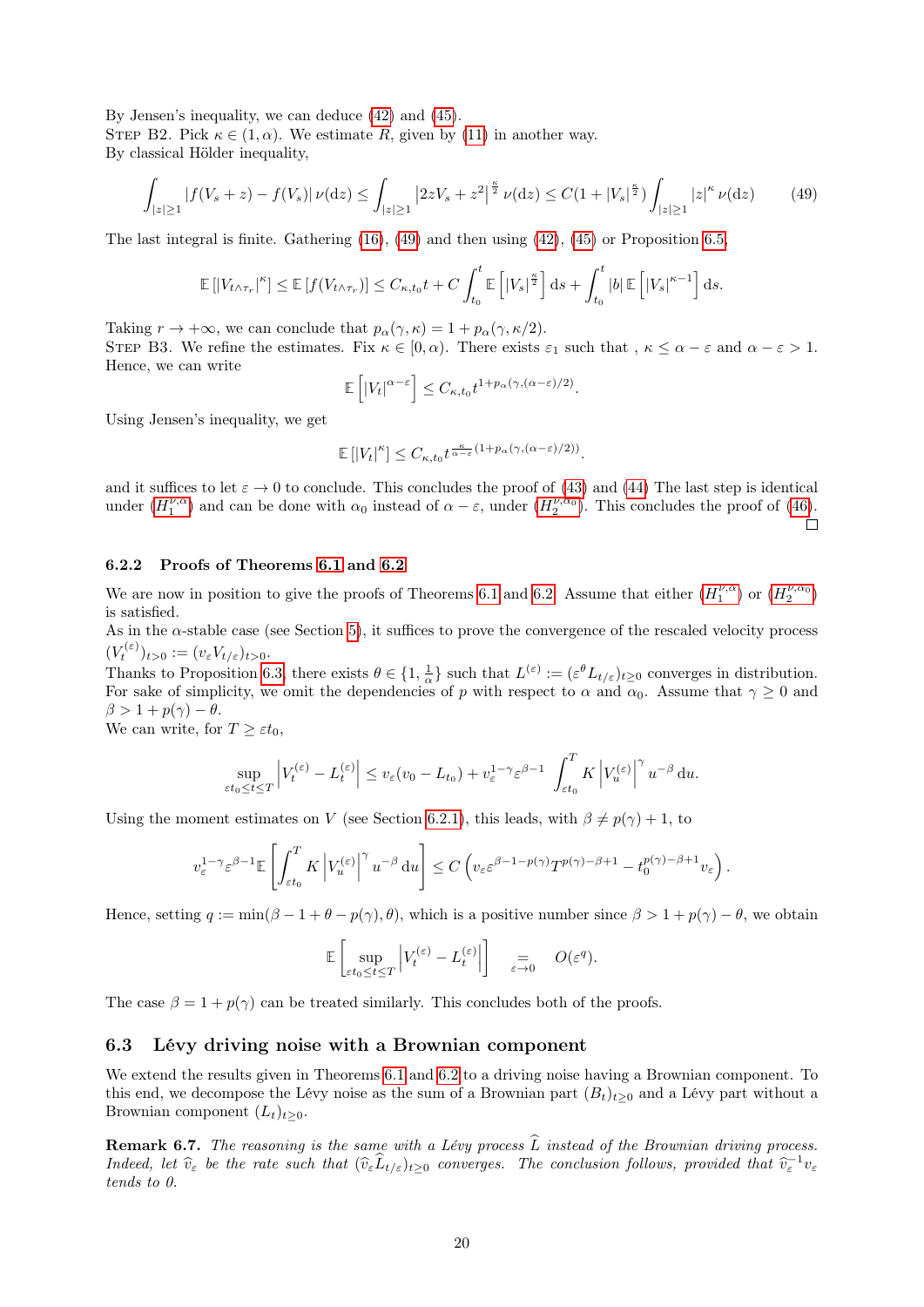Pick  $\rho \geq 0$ . We consider the following one-dimensional stochastic kinetic model, for  $t \geq t_0 > 0$ ,

$$
dV_t^{(2)} = dL_t + dB_t - t^{-\beta} \rho \operatorname{sgn}(V_t^{(2)}) \left| V_t^{(2)} \right|^{\gamma} dt, \ V_{t_0}^{(2)} = v_0 \in \mathbb{R},
$$
  
and 
$$
dX_t^{(2)} = V_t^{(2)} dt, \ X_{t_0}^{(2)} = x_0 \in \mathbb{R}.
$$
 (SKE2)

We compare this solution with the solution of the equation driven by a Lévy process  $L$  without a Brownian component. From now on, for sake of convenience, the solutions of  $(SKE)$  with  $F(v) = \rho sgn(v)|v|^\gamma$ , will be denoted by  $(V_t^{(1)}, X_t^{(1)})_{t \ge t_0}$  instead of  $(V_t, X_t)_{t \ge t_0}$ .

The asymptotic behavior of the latter SDE is given by Theorems [6.1](#page-12-0) and [6.2.](#page-13-0) We will show that the Brownian part has no contribution.

Let us first point out some results about existence up to explosion of  $(SKE2)$ .

#### Proposition 6.8.

- (i) When  $\gamma > 1$ , [\(SKE2\)](#page-20-0) admits a unique solution up to explosion.
- (ii) Pick  $\alpha \in (1, 2)$ . If [\(SKE2\)](#page-20-0) is driven by the sum of a Brownian motion and an  $\alpha$ -stable process, then, if  $0 \leq \gamma < 1$ , there exists a solution of [\(SKE2\)](#page-20-0).

Proof.

- (i) Since the drift coefficient is locally Lipschitz, by a standard localization argument, using Theorem 3.1 and Remark 2 p. 338-339 in [\[Kun04\]](#page-25-15), there is a unique solution defined up to explosion.
- (ii) Since the drift coefficient is a continuous function, using a standard localization argument, we can apply Theorem 3.1 p. 866 in [\[Kur07\]](#page-25-0) to conclude.

<span id="page-20-0"></span> $\Box$ 

Assume in the following that [\(SKE2\)](#page-20-0) admits a unique solution up to explosion.

**Theorem 6.9.** Consider  $\gamma \in [0, \alpha)$  and  $\beta \geq 0$ . Let  $(V_t^{(2)}, X_t^{(2)})_{t \geq t_0}$  be a solution to [\(SKE2\)](#page-20-0). The Lévy noise is supposed to be the sum of a Brownian noise  $(B_t)_{t\geq0}$  and a Lévy process  $(L_t)_{t\geq0}$  without Brownian component. Suppose also that [\(SKE\)](#page-2-4) satisfies the conditions of either Theorems [6.1](#page-12-0) or [6.2.](#page-13-0) Then  $(V^{(2)}, X^{(2)})$  has the same asymptotic behavior as  $(V^{(1)}, X^{(1)})$ , which is given in Theorems [6.1](#page-12-0) and [6.2.](#page-13-0)

*Proof.* For  $i \in \{1, 2\}$ , let us introduce the following rescaled processes:

$$
(V_t^{(i,\varepsilon)})_{t\geq \varepsilon t_0}:=(v_\varepsilon V_{t/\varepsilon}^{(i)})_{t\geq t_0},\ (X_t^{(i,\varepsilon)})_{t\geq \varepsilon t_0}:=(\varepsilon v_\varepsilon X_{t/\varepsilon}^{(i)})_{t\geq t_0},\text{ and }(B_t^{(\varepsilon)})_{t\geq 0}:=(\sqrt{\varepsilon}B_{t/\varepsilon})_{t\geq 0}.
$$

We write, for all  $t \geq \varepsilon t_0$ ,

$$
V_t^{(1,\varepsilon)} - V_t^{(2,\varepsilon)} = v_{\varepsilon} B_{t_0} - v_{\varepsilon} \varepsilon^{-\frac{1}{2}} B_t^{(\varepsilon)} - v_{\varepsilon}^{1-\gamma} \varepsilon^{\beta-1} \int_{\varepsilon t_0}^t v_{\varepsilon}^{\gamma} \left( F\left(\frac{V_u^{(1,\varepsilon)}}{v_{\varepsilon}^{\gamma}}\right) - F\left(\frac{V_u^{(2,\varepsilon)}}{v_{\varepsilon}^{\gamma}}\right) \right) u^{-\beta} du.
$$

Hence, by Itô's formula, we get

$$
\left(V_t^{(1,\varepsilon)} - V_t^{(2,\varepsilon)}\right)^2 = v_\varepsilon^2 B_{t_0}^2 - 2 \int_{\varepsilon t_0}^t \left(V_s^{(1,\varepsilon)} - V_s^{(2,\varepsilon)}\right) v_\varepsilon \varepsilon^{-\frac{1}{2}} \, \mathrm{d}B_s^{(\varepsilon)} + v_\varepsilon^2 \varepsilon^{-1} (t - \varepsilon t_0) - 2v_\varepsilon^{1-\gamma} \varepsilon^{\beta-1} \int_{\varepsilon t_0}^t \left(V_s^{(1,\varepsilon)} - V_s^{(2,\varepsilon)}\right) v_\varepsilon^\gamma \left(F\left(\frac{V_u^{(1,\varepsilon)}}{v_\varepsilon^\gamma}\right) - F\left(\frac{V_u^{(2,\varepsilon)}}{v_\varepsilon^\gamma}\right)\right) u^{-\beta} \, \mathrm{d}u.
$$

The last term on the right-hand side of the upper equality is positive since  $F$  is an increasing function. Moreover, we can apply BDG inequalities (see Theorem 73 p. 222 in [\[Pro05\]](#page-25-9)) to the local martingale, defined by

$$
M_t := -2 \int_{\varepsilon t_0}^t \left( V_s^{(1,\varepsilon)} - V_s^{(2,\varepsilon)} \right) v_\varepsilon \varepsilon^{-\frac{1}{2}} \, \mathrm{d}B_s^{(\varepsilon)}.
$$

This yields, for each  $T > 0$ ,

$$
\mathbb{E}\left[\sup_{\varepsilon t_0 \le t \le T} M_t^2\right] \le \mathbb{E}\left[4v_{\varepsilon}^2 \varepsilon^{-1} \int_{\varepsilon t_0}^T \left(V_s^{(1,\varepsilon)} - V_s^{(2,\varepsilon)}\right)^2 ds\right].
$$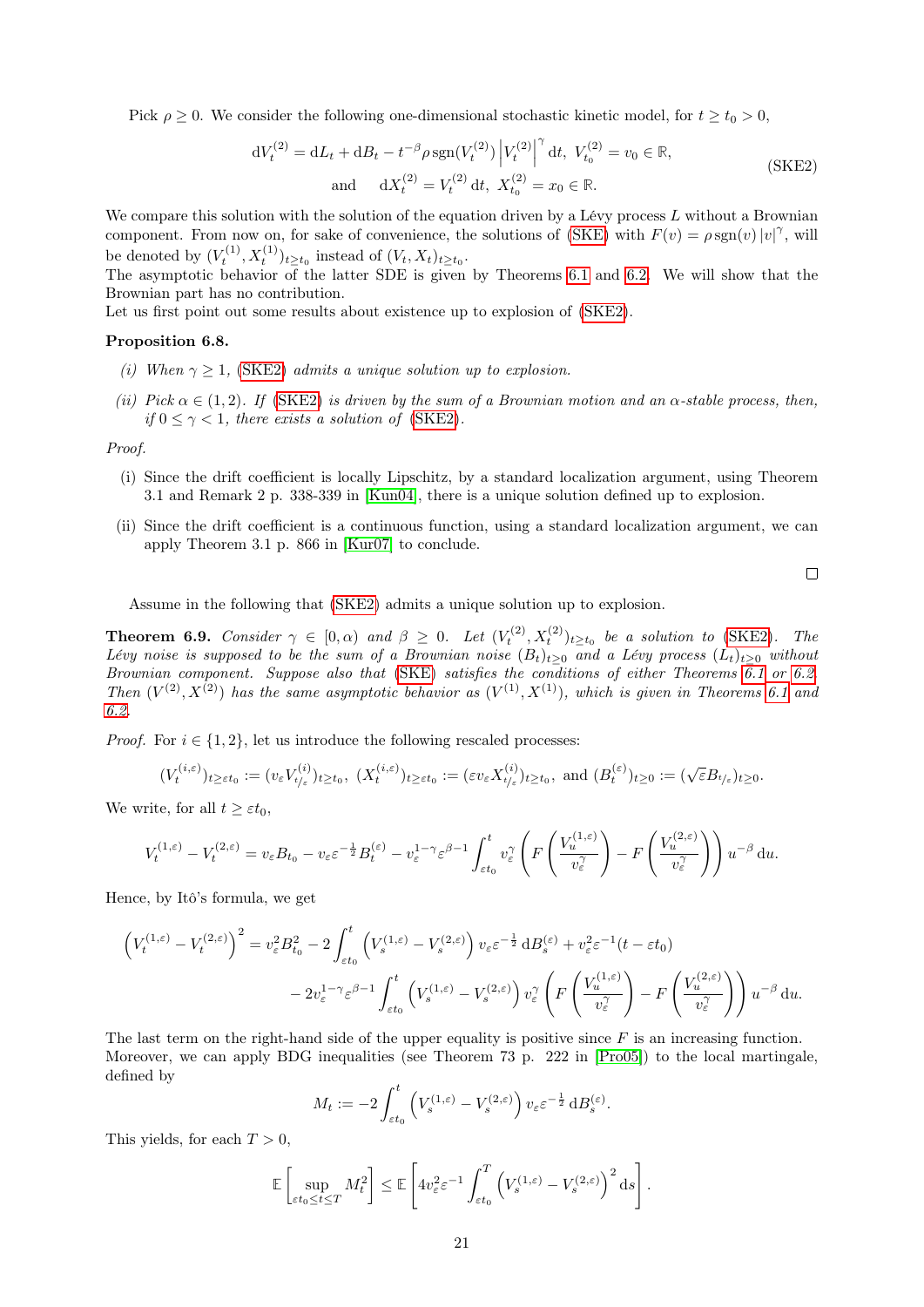For the sake of clarity, given x and y, we introduce  $x \leq y$  to mean that there exists a positive constant C such that  $x \le Cy$ . We get

$$
\mathbb{E}\left[\sup_{\varepsilon t_0 \le t \le T} \left(V_t^{(1,\varepsilon)} - V_t^{(2,\varepsilon)}\right)^4\right] \lesssim v_\varepsilon^4 \mathbb{E}\left[B_{t_0}^4\right] + v_\varepsilon^4 \varepsilon^{-2} T^2 + \mathbb{E}\left[\sup_{\varepsilon t_0 \le t \le T} M_t^2\right] \lesssim v_\varepsilon^4 \mathbb{E}\left[B_{t_0}^4\right] + v_\varepsilon^4 \varepsilon^{-2} T^2 + 4v_\varepsilon^2 \varepsilon^{-1} \int_{\varepsilon t_0}^T \mathbb{E}\left[\left(V_s^{(1,\varepsilon)} - V_s^{(2,\varepsilon)}\right)^2\right] ds.
$$

Hence, using that for all real  $a, a^2 \le a^4 + 1$ , we deduce that

$$
\mathbb{E}\left[\sup_{\varepsilon t_0 \le t \le T} \left(V_t^{(1,\varepsilon)} - V_t^{(2,\varepsilon)}\right)^4\right]
$$
  
\$\lesssim v\_{\varepsilon}^4 \mathbb{E}\left[B\_{t\_0}^4\right] + v\_{\varepsilon}^4 \varepsilon^{-2} T^2 + 4v\_{\varepsilon}^2 \varepsilon^{-1} T + 4v\_{\varepsilon}^2 \varepsilon^{-1} \int\_{\varepsilon t\_0}^T \mathbb{E}\left[\sup\_{\varepsilon t\_0 \le t \le s} \left(V\_t^{(1,\varepsilon)} - V\_t^{(2,\varepsilon)}\right)^4\right] ds.\$

Applying Gronwall's lemma, up to stopping times, we get

$$
\mathbb{E}\left[\sup_{\varepsilon t_0\leq t\leq T}\left(V_t^{(1,\varepsilon)}-V_t^{(2,\varepsilon)}\right)^4\right] \lesssim \left(v_{\varepsilon}^4 \mathbb{E}\left[B_{t_0}^4\right]+v_{\varepsilon}^4 \varepsilon^{-2}T^2+4v_{\varepsilon}^2\varepsilon^{-1}T\right)\exp\left(4v_{\varepsilon}^2\varepsilon^{-1}(T-\varepsilon t_0)\right).
$$

We deduce also that

$$
\mathbb{E}\left[\sup_{\varepsilon t_0 \leq t \leq T} \left( X_t^{(1,\varepsilon)} - X_t^{(2,\varepsilon)} \right)^4 \right] \leq T^4 \mathbb{E}\left[\sup_{\varepsilon t_0 \leq t \leq T} \left( V_t^{(1,\varepsilon)} - V_t^{(2,\varepsilon)} \right)^4 \right] \n\lesssim T^4 \left( v_\varepsilon^4 \mathbb{E}\left[ B_{t_0}^4 \right] + v_\varepsilon^4 \varepsilon^{-2} T^2 + 4v_\varepsilon^2 \varepsilon^{-1} T \right) \exp\left( 4v_\varepsilon^2 \varepsilon^{-1} (T - \varepsilon t_0) \right).
$$

Hence,  $(V_t^{(1,\varepsilon)} - V_t^{(2,\varepsilon)}, X_t^{(1,\varepsilon)} - X_t^{(2,\varepsilon)})$ converges uniformly towards 0 in probability on compacts,  $t \geq \varepsilon t_0$ as  $\varepsilon$  goes to zero.

The conclusion follows from Theorems [6.1,](#page-12-0) [6.2,](#page-13-0) Theorem 3.1, p. 27, in [\[Bil99\]](#page-24-12) and Lemma [A.3.](#page-22-0)

# A Some technical results

Let us state first a Gronwall-type lemma which has been used to get moment estimates.

<span id="page-21-0"></span>**Lemma A.1** (Gronwall-type lemma). Fix  $r \in [0,1)$  and  $t_0 \in \mathbb{R}$ . Assume that g is a non-negative realvalued function, b is a positive function and a is a differentiable real-valued function. Moreover, suppose that the function  $bg^r$  is a continuous function. Assume that

<span id="page-21-1"></span>
$$
\forall t \ge t_0, \ g(t) \le a(t) + \int_{t_0}^t b(s)g(s)^r \, \mathrm{d}s. \tag{50}
$$

 $\Box$ 

Then, setting  $C_r := 2^{\frac{1}{1-r}}$ ,

$$
\forall t \ge t_0, \ g(t) \le C_r \left[ a(t) + \left( (1-r) \int_{t_0}^t b(s) \, ds \right)^{\frac{1}{1-r}} \right].
$$

**Remark A.2.** Call  $H(t)$  the right-hand side of [\(50\)](#page-21-1). If g is not continuous, note that the function  $H$  is still continuous and satisfies [\(50\)](#page-21-1) (since b is positive and  $g \leq H$ ). So, one can apply the lemma to H and thereafter use the inequality  $q \leq H$ .

We sketch the proof for the sake of completeness.

*Proof of Lemma [A.1.](#page-21-0)* For  $t \ge t_0$ , since  $r \ge 0$ , and  $b(t) > 0$ ,

$$
a'(t) + b(t)g(t)^r \le a'(t) + b(t)\left(a(t) + \int_{t_0}^t b(s)g(s)^r ds\right)^r.
$$

That is, as  $\int_{t_0}^t b(s)g(s)^r ds$  is non-negative,

$$
\frac{a'(t) + b(t)g(t)^r}{\left(a(t) + \int_{t_0}^t b(s)g(s)^r \,ds\right)^r} \le b(t) + \frac{a'(t)}{a(t)^r}.
$$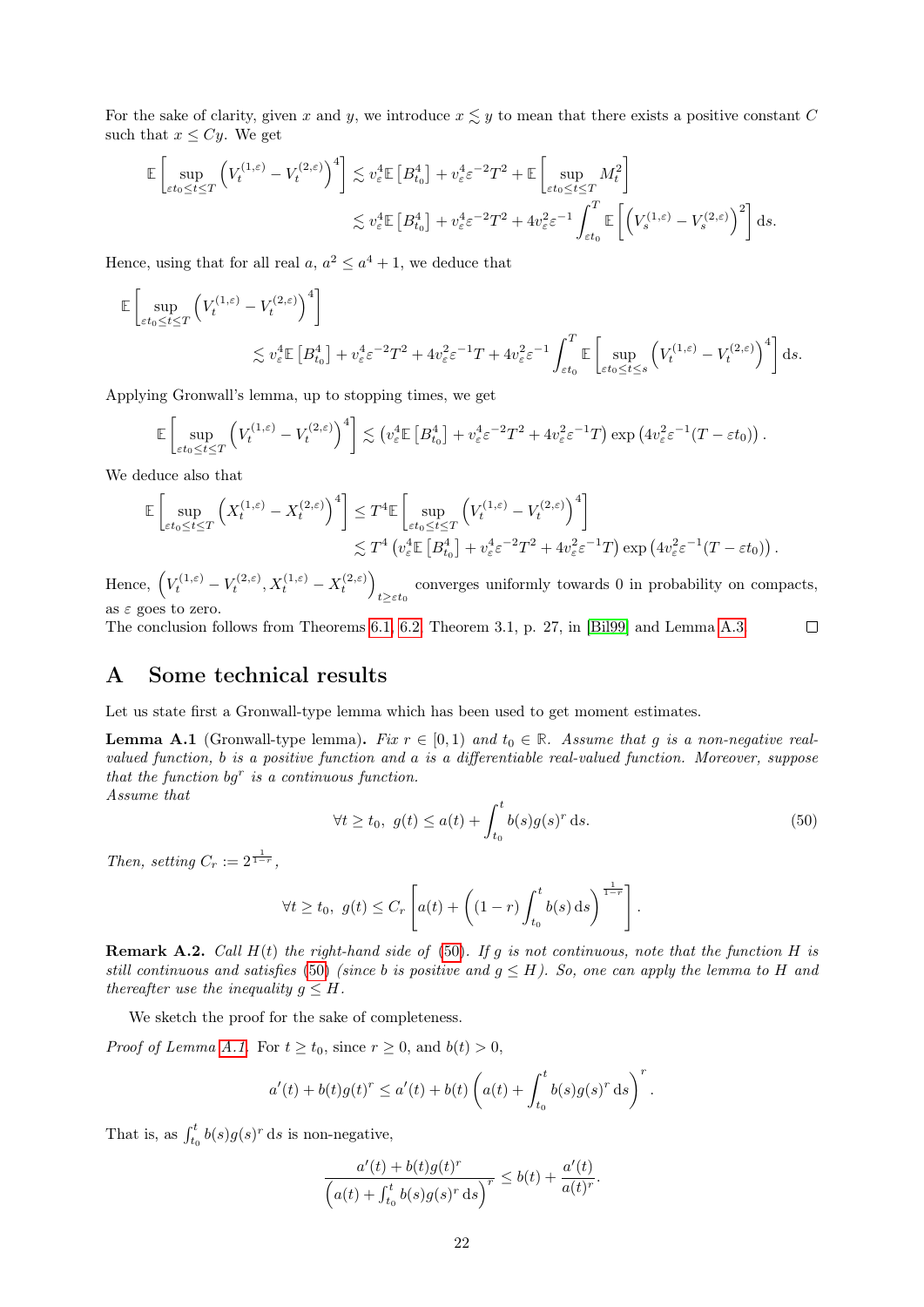Integrating, since  $r \neq 1$ , we get

$$
(1-r)^{-1}\left[\left(a(t)+\int_{t_0}^t b(s)g(s)^r ds\right)^{1-r}-a(t_0)^{1-r}\right]\leq (1-r)^{-1}\left[a(t)^{1-r}-a(t_0)^{1-r}\right]+\int_{t_0}^t b(s) ds,
$$

or equivalently, using that  $r < 1$ , we have

$$
H(t)^{1-r} \le a(t)^{1-r} + (1-r) \int_{t_0}^t b(s) \, ds.
$$

Since  $\frac{1}{1-r} > 0$  and using [\(50\)](#page-21-1)

$$
g(t) \le \left( a(t)^{1-r} + (1-r) \int_{t_0}^t b(s) \, ds \right)^{\frac{1}{1-r}} \le C_r \left[ a(t) + \left( (1-r) \int_{t_0}^t b(s) \, ds \right)^{\frac{1}{1-r}} \right].
$$

This concludes the proof of the lemma.

We state now a technical lemma about the convergence in the spaces  $\mathcal C$  and  $\mathcal D$ . We recall that the space of continuous functions  $\mathcal C$  is endowed with the uniform topology

$$
d_u: f, g \in \mathcal{C}((0, +\infty)) \mapsto \sum_{n=1}^{+\infty} \frac{1}{2^n} \min\left(1, \sup_{[\frac{1}{n}, n]} |f - g|\right).
$$

Set  $\Lambda := \{\lambda : \mathbb{R}^+ \to \mathbb{R}^+,$  continuous and increasing function such that  $\lambda(0) = 0$ ,  $\lim_{t \to +\infty} \lambda(t) = +\infty\}$  and

$$
k_n(t) = \begin{cases} 1, & \text{if } \frac{1}{n} \le t \le n, \\ n+1-t, & \text{if } n < t < n+1, \\ 0, & \text{if } n+1 \le t. \end{cases}
$$

The space of càdlàg functions  $D$  is endowed with the Skorokhod topology  $d_s$  defined for  $f, g \in \mathcal{D}((0, +\infty))$ by

$$
\sum_{n=1}^{+\infty} \frac{1}{2^n} \min\left(1, \inf\left\{a \text{ s.t. } \exists \lambda \in \Lambda, \sup_{s \neq t} \left| \log \frac{\lambda(t) - \lambda(s)}{t - s} \right| \leq a, \sup_{t > 0} |k_n(t) (f \circ \lambda(t) - g(t))| \leq a \right\} \right).
$$

#### <span id="page-22-0"></span>Lemma A.3.

- (i) The uniform distance is finer than the Skorokhod one i.e.  $d_s \leq d_u$ .
- (ii) Let  $(f_{\varepsilon})_{\varepsilon\geq0}$ ,  $(h_{\varepsilon})_{\varepsilon\geq0}$  be two sequences of functions of  $\mathcal D$ . If for all  $n\geq1$ ,

$$
\sup_{t\in[\frac{1}{n},n]}|f_{\varepsilon}(t)-h_{\varepsilon}(t)|\stackrel{\mathbb{P}}{\to}0\ \ as\ \varepsilon\to 0,
$$

then  $d(f_{\varepsilon}, h_{\varepsilon}) \stackrel{\mathbb{P}}{\rightarrow} 0$ , where  $d \in \{d_u, d_s\}$ .

*Proof.* Let  $f, g$  be two càdlàg functions. The first point is true using the definition of the metrics  $d_s$  and  $d_u$  and noting that

$$
\inf \left\{ a \text{ s.t. } \exists \lambda \in \Lambda, \sup_{s \neq t} \left| \log \frac{\lambda(t) - \lambda(s)}{t - s} \right| \leq a, \sup_{t > 0} |k_n(t) \left( f(\lambda(t) - g(t)) \right) \leq a \right\} \leq \sup_{\left[\frac{1}{n+1}, n+1\right]} |f - g|.
$$

Let us now prove the second part. Assume that for all  $n \geq 1$ ,  $\sup_{[\frac{1}{n},n]} |f_{\varepsilon}-h_{\varepsilon}| \stackrel{\mathbb{P}}{\to} 0$ , as  $\varepsilon \to 0$ . Fix  $\eta > 0$ and choose  $N > 0$  such that  $\sum_{n=1}^{+\infty}$  $n=N+1$  $\frac{1}{2^n} \leq \frac{\eta}{2}$ . Then,

$$
d_s(f_\varepsilon, h_\varepsilon) \le d_u(f_\varepsilon, h_\varepsilon) \le \frac{\eta}{2} + \sum_{n=1}^N \frac{1}{2^n} \sup_{[\frac{1}{n}, n]} |f_\varepsilon - h_\varepsilon|.
$$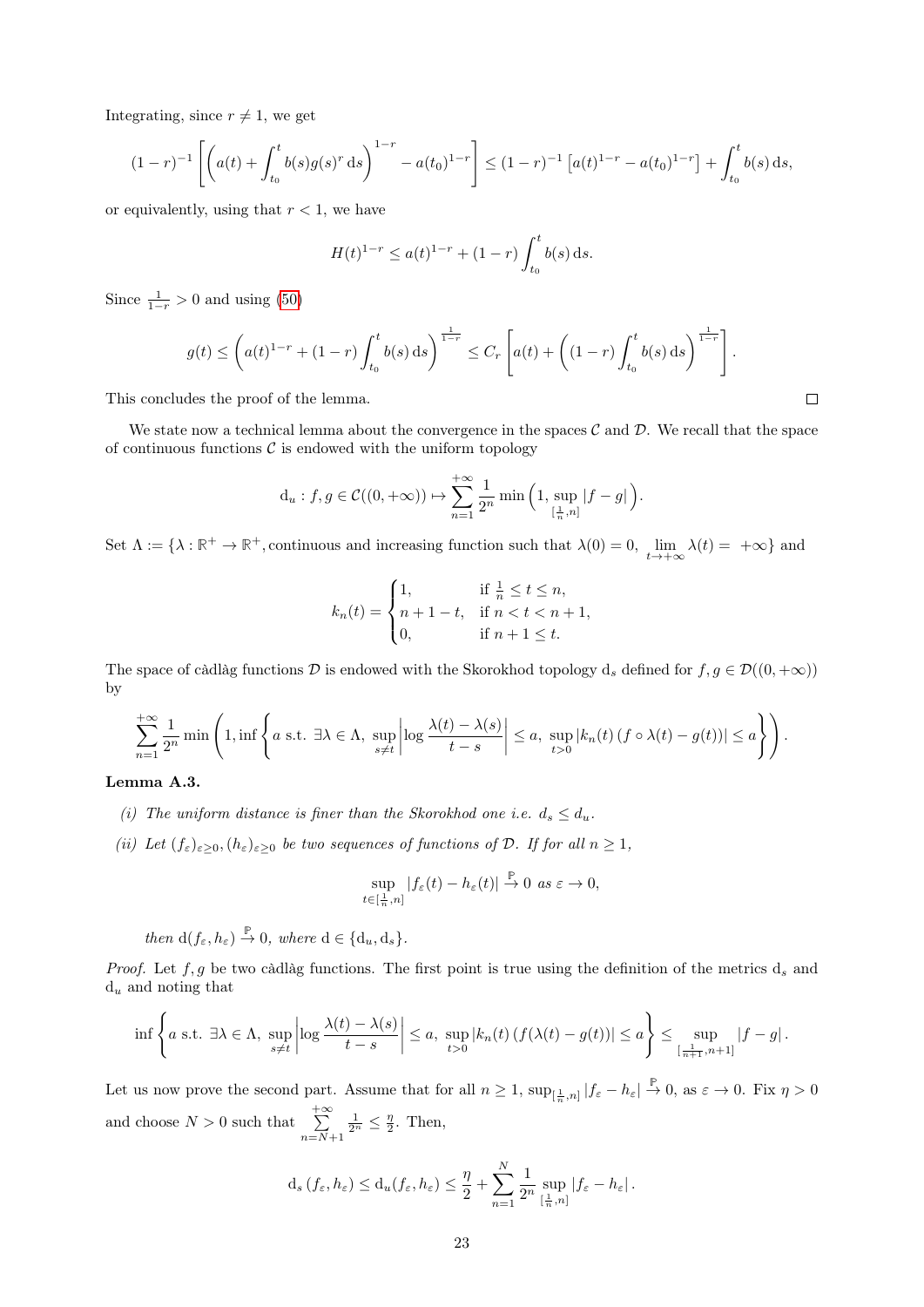It follows, by setting  $\eta' := \frac{\eta}{2}$  $\left(\frac{+\infty}{\sum}\right)$  $n=1$  $\frac{1}{2^n}$  $\Big)^{-1}$ , that

$$
\mathbb{P}\left(d\left(f_{\varepsilon}, h_{\varepsilon}\right) > \eta\right) \leq \sum_{n=1}^{N} \mathbb{P}\left(\sup_{\left[\frac{1}{n}, n\right]} |f_{\varepsilon} - h_{\varepsilon}| > \eta'\right) \underset{\varepsilon \to 0}{\longrightarrow} 0.
$$

For the sake of completeness, we state and improve the result of Problem 4.12 p. 64 in [\[KS98\]](#page-25-16), on a general metric space.

<span id="page-23-0"></span>**Lemma A.4.** Let S be a Polish metric space endowed with a Borel  $\sigma$ -field S. Suppose that  $(P_n)_{n\geq 1}$  is a sequence of probability measures on  $(S, \mathcal{S})$  which converges weakly to a probability measure P. Suppose, in addition, that the sequence  $(f_n)_{n\geq 1}$  of real-valued continuous functions on S is uniformly bounded and converges to a continuous function  $f$ , the convergence being uniform on compact subsets of  $S$ . Then, we have

$$
\lim_{n \to +\infty} \int_{S} f_n(\omega) dP_n(\omega) = \int_{S} f(\omega) dP(\omega).
$$

*Proof.* Notice that, since  $(P_n)_{n\geq 1}$  converges weakly thus, it is tight. So, for each  $\varepsilon > 0$ , there exists a compact subset K of S such that for any  $n \geq 1$ ,  $P_n(K) \geq 1 - \varepsilon$ . Let us decompose

$$
\int_{S} f_n \, \mathrm{d}P_n - \int_{S} f \, \mathrm{d}P = A + B + C + D,
$$

where

$$
A := \int_{S \setminus K} f_n \, dP_n, \quad B := \int_K (f_n - f) \, dP_n, \quad C := \int_{S \setminus K} f \, dP_n, \quad \text{and} \quad D := \int_S f \, dP_n - \int_S f \, dP.
$$

Let M be a bound for the sequence  $(f_n)$ . Thus, by the choice of K,

$$
|A| \le MP_n(S \setminus K) \le M\varepsilon.
$$

The third integral can be treated analogously. Besides, since the sequence  $(f_n)$  converges uniformly on K to f, there exists  $n_{\varepsilon}$  such that for all  $n \geq n_{\varepsilon}$ ,  $\sup_K |f_n - f| \leq \varepsilon$ . Thereby, we get

$$
|B| \le \varepsilon P_n(K).
$$

The last integral is smaller than  $\varepsilon$  for n large enough, since  $P_n$  converges weakly to P, and this concludes the proof.  $\Box$ 

**Remark A.5.** Lemma [A.4](#page-23-0) could be applied with  $S = \mathcal{C}([0, +\infty))$  or  $\mathcal{D}([0, +\infty))$ . However, the result for  $S = \mathcal{C}([0, +\infty))$  is already contained in Problem 4.12 p 64. in [\[KS98\]](#page-25-16).

<span id="page-23-1"></span>**Lemma A.6.** Let  $(Y_t^y)_{t\geq 0}$  be the solution of a time-homogeneous SDE driven by an  $\alpha$ -stable process,

<span id="page-23-2"></span>
$$
\begin{cases} dY_t = dL_t + b(Y_t) dt \\ Y_0 = y \end{cases}
$$
\n(51)

The measurable function b is supposed to be such that [\(51\)](#page-23-2) has a pathwise unique strong solution. Then  $(Y_t)_{t>0}$  is a Markov process.

Namely, for any  $d \geq 1$ ,  $0 \leq t_1 \leq \cdots \leq t_d$ ,  $u \geq 0$  and any bounded measurable function  $\phi : \mathbb{R}^d \to \mathbb{R}$ ,

$$
\mathbb{E}\left[\phi(Y_{t_1+u}^y,\cdots,Y_{t_d+u}^y)\Big|\mathcal{F}_u\right]=\mathbb{E}\left[\phi(Y_{t_1}^z,\cdots,Y_{t_d}^z)\right]_{z=Y_u^y}.\tag{52}
$$

*Proof.* We give a proof for  $d = 2$ , the general case being similar. Call  $(Y_t^{s,y})$  the solution  $dY_t = dL_t +$  $b(Y_t)$  dt, satisfying  $Y_s = y$ . Let  $\phi : \mathbb{R}^2 \to \mathbb{R}$  be a bounded measurable function. Pick  $u \geq 0$ . Consider, for  $y \in \mathbb{R}$  and  $u \leq s \leq t$  the function

$$
G(y, s, t, u) := (Y_s^{u, y}, Y_t^{u, y}) = \left(y + L_s - L_u + \int_u^s b(Y_h) \, dh, \ y + L_t - L_u + \int_u^t b(Y_h) \, dh\right).
$$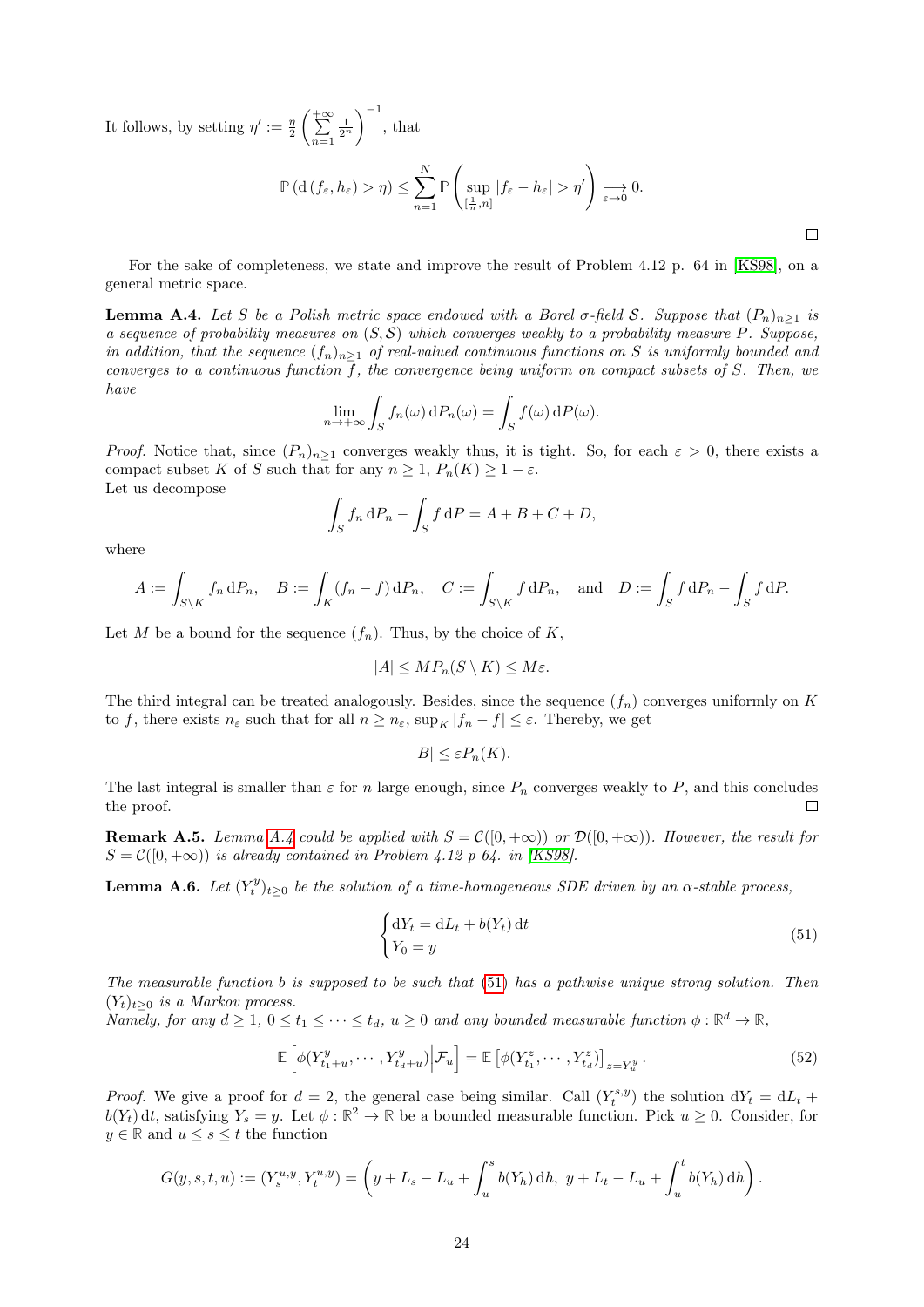Pick  $0 \leq s \leq t$ . Using pathwise uniqueness,  $(Y_{s+u}^y, Y_{t+u}^y) = G(Y_u^y, s+u, t+u, u)$ . Moreover, by timehomogeneity of the SDE,  $(Y_{s+u}^{u,y})_{s\geq 0}$  and  $(Y_s^y)_{s\geq 0}$  have the same distribution. As a consequence,  $G(y, s+1)$  $u, t + u, u$ ) =  $G(y, s, t, 0)$ . Besides, by Markov property of Lévy processes, the function G is independent of  $\mathcal{F}_u$ . Hence,

$$
\mathbb{E}\left[\phi(Y_{s+u}^{y}, Y_{t+u}^{y})\Big| \mathcal{F}_{u}\right] = \mathbb{E}\left[\phi \circ G\left(Y_{u}^{y}, s+u, t+u, u\right)\Big| \mathcal{F}_{u}\right] = \mathbb{E}\left[\phi \circ G\left(z, s, t, 0\right)\Big| \mathcal{F}_{u}\right]_{z=Y_{u}^{y}}
$$
\n
$$
= \mathbb{E}\left[\phi\circ G\left(z, s, t, 0\right)\right]_{z=Y_{u}^{y}}
$$
\n
$$
= \mathbb{E}\left[\phi(Y_{s}^{z}, Y_{t}^{z})\right]_{z=Y_{u}^{y}}
$$

 $\Box$ 

This concludes the proof.

Acknowledgements The authors would like to thank Nicolas Fournier and Thomas Cavallazzi for helpful discussions about moment estimates. We are grateful to Thomas Cavallazzi for his careful reading of the paper.

# References

- <span id="page-24-11"></span>[App09] David Applebaum. Levy Processes and Stochastic Calculus. Cambridge Studies in Advanced Mathematics. Cambridge University Press, second edition, 2009.
- <span id="page-24-2"></span>[AS09] David Applebaum and Michailina Siakalli. Asymptotic Stability of Stochastic Differential Equations Driven by Lévy Noise. Journal of Applied Probability, 46(4):1116–1129, December 2009.
- <span id="page-24-9"></span>[AW09] John Appleby and Huizhong Wu. Solutions of Stochastic Differential Equations obeying the Law of the Iterated Logarithm, with applications to financial markets. Electron. J. Probab., 14:912–959, 2009.
- <span id="page-24-1"></span>[Bas03] Richard F. Bass. Stochastic differential equations driven by symmetric stable processes. In Jacques Azéma, Michel Émery, Michel Ledoux, and Marc Yor, editors, Séminaire de Probabilités XXXVI, Lecture Notes in Mathematics, pages 302–313. Springer, Berlin, Heidelberg, 2003.
- <span id="page-24-12"></span>[Bil99] Patrick Billingsley. Convergence of Probability Measures. Wiley Series in Probability and Statistics. Probability and Statistics Section. Wiley, 2nd ed edition, 1999.
- <span id="page-24-8"></span>[CDRM20] Paul-Eric Chaudru De Raynal and Stéphane Menozzi. On Multidimensional stable-driven Stochastic Differential Equations with Besov drift.  $arXiv:1907.12263$  [math], December 2020.
- <span id="page-24-4"></span>[CSZ18] Zhen-Qing Chen, Renming Song, and Xicheng Zhang. Stochastic flows for Lévy processes with Hölder drifts. Revista Matemática Iberoamericana, 34, December 2018.
- <span id="page-24-5"></span>[CZZ17] Zhen-Qing Chen, Xicheng Zhang, and Guohuan Zhao. Well-posedness of supercritical SDE driven by Lévy processes with irregular drifts.  $arXiv:1709.04632$  [math], September 2017.
- <span id="page-24-3"></span>[Don18] Yuchao Dong. Jump stochastic differential equations with non-Lipschitz and superlinearly growing coefficients. Stochastics, 90(5):782–806, July 2018.
- <span id="page-24-7"></span>[DS15] Chang-Song Deng and René L. Schilling. On shift Harnack inequalities for subordinate semigroups and moment estimates for Lévy processes. Stochastic Processes and their Applications, 125(10):3851–3878, October 2015.
- <span id="page-24-6"></span>[FT21] Nicolas Fournier and Camille Tardif. One dimensional critical Kinetic Fokker-Planck equations, Bessel and stable processes. Communications in Mathematical Physics, 381, January 2021.
- <span id="page-24-0"></span>[GL21] Mihai Gradinaru and Emeline Luirard. Anomalous diffusion behaviour for a timeinhomogeneous Kolmogorov type diffusion.  $arXiv:2004.11576$  [math], July 2021.
- <span id="page-24-10"></span>[GO13] Mihai Gradinaru and Yoann Offret. Existence and asymptotic behaviour of some timeinhomogeneous diffusions. Ann. Inst. H. Poincaré Probab. Statist., 49(1):182–207, February 2013.